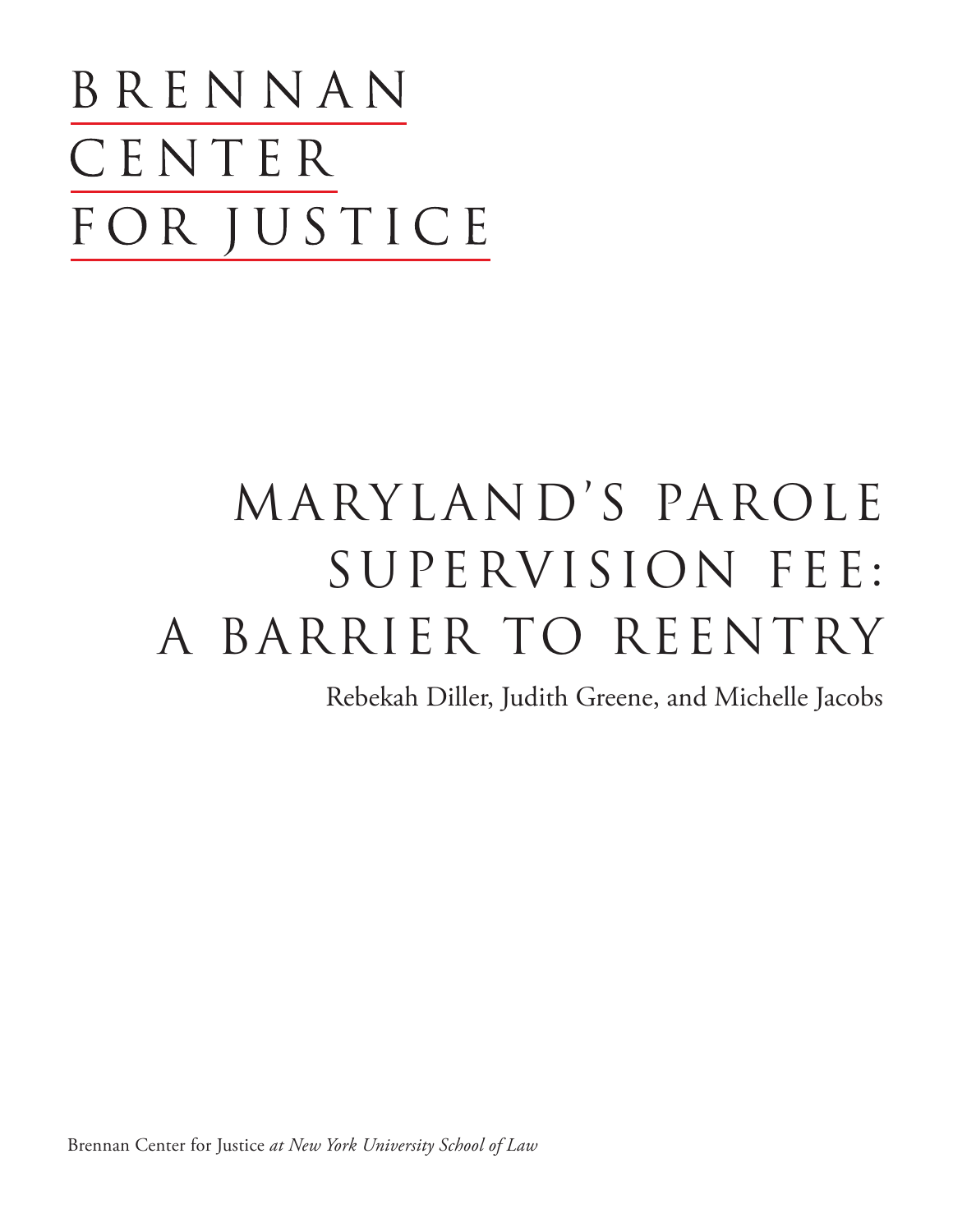# **ABOUT THE BRENNAN CENTER FOR JUSTICE**

The Brennan Center for Justice at New York University School of Law is a non-partisan public policy and law institute that focuses on fundamental issues of democracy and justice. Our work ranges from voting rights to redistricting reform, from access to the courts to presidential power in the fight against terrorism. A singular institution – part think tank, part public interest law firm, part advocacy group – the Brennan Center combines scholarship, legislative and legal advocacy, and communications to win meaningful, measurable change in the public sector.

# **ABOUT THE BRENNAN CENTER'S access to justice PROJECT**

The Access to Justice Project at the Brennan Center for Justice at NYU School of Law is one of the few national initiatives dedicated to helping ensure that low-income individuals, families and communities are able to secure effective access to the courts and other public institutions. The Center advances public education, research, counseling, and litigation initiatives, and partners with a broad range of allies – including civil legal aid lawyers (both in government-funded and privately-funded programs), criminal defense attorneys (both public defenders and private attorneys), policymakers, low-income individuals, the media and opinion elites. The Center works to promote policies that empower those who are vulnerable, whether the problem is eviction; predatory lending; government bureaucracy (including, in some instances, the courts themselves); employers who deny wages; abusive spouses in custody disputes or in domestic violence matters; or other problems that people seek to resolve in reliance on the rule of law.

© 2009. This paper is covered by the Creative Commons "Attribution-No Derivs-NonCommercial" license (see http://creativecommons.org). It may be reproduced in its entirety as long as the Brennan Center for Justice is credited, a link to the Center's web page is provided, and no change is imposed. The paper may not be reproduced in part or altered in form, or if a fee is changed, without the Center's permission. Please let the Brennan Center for Justice know if you reprint.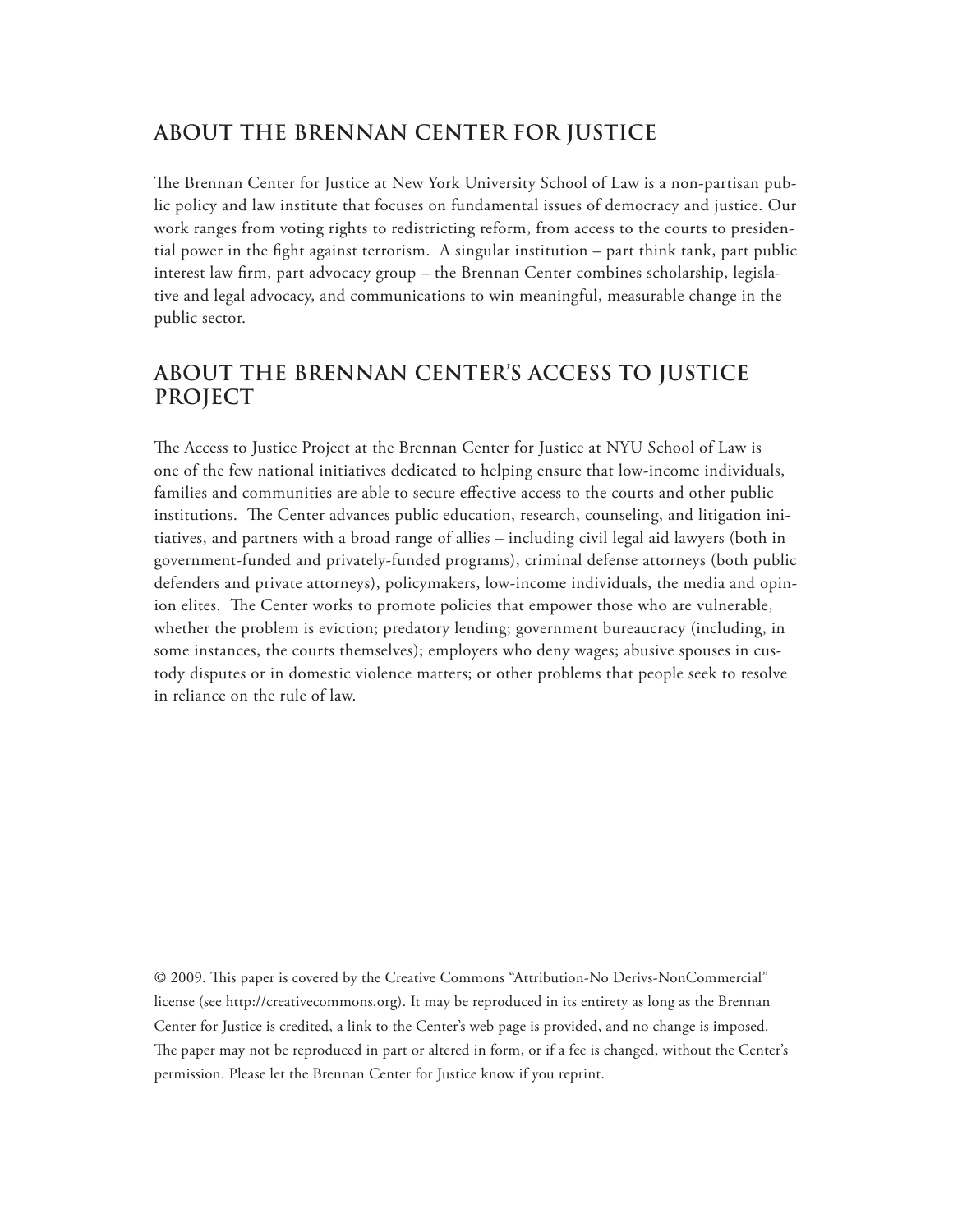# **Acknowledgments**

The authors would like to thank Kirsten Levingston, now a Program Officer at the Ford Foundation, and formerly Director of the Criminal Justice Project and Director of Special Initiatives at the Brennan Center, who conceived of this report and helped to guide the initial research. David Udell and Emily Savner at the Brennan Center helped edit the report and provided substantial research assistance. Additional research assistance was provided by Jamuna Kelly, Kennon Scott, Jessica Karp, Cassandra Snyder, and Nikhil Dutta. The authors would also like to thank Judith Sachwald, former director of the Maryland Division of Parole and Probation, Phil Pié, executive deputy director of the DPP, and the many DPP agents who were most generous in sharing their insights with our research team. David Soulé, executive director of the Maryland State Commission on Criminal Sentencing Policy, and Roderick Morant, Delinquent Accounts/Loan Manager of the Maryland Central Collection Unit, also provided helpful information.

We are extremely grateful to the residents of Marian House, and the clients of Alternative Directions, the Re-entry Partnership Initiative and Goodwill who shared their stories with us. Mary Denise Davis, Kisha Brown, Serena Holte, Brenda Mader, Paul DeWolfe, Wanda Martinez, James Johnston, Mike Beach, Eric Reed, Scott Whitney and Clark Wisdor, Special Master in Montgomery County, all provided insights into the legal challenges persons returning from prison face. Knowledgeable staff members from a number of agencies shared insights with us: Mary Joel Davis of Alternative Directions; Rada Moss and her staff, Andre Fisher and William Duncan at Re-entry Partnership Initiative; Dawn Ringgold of Project Reconnect; Katie Allston and Jessica Statesman of Marian House; Phillip Holmes, Erthman Naesea and Gwendolyn Newman of Goodwill Industries of the Chesapeake, Inc.; and Glen Plutchak, formerly of the DPP. Participants at two convenings at the Open Society Institute-Baltimore also provided critical feedback.

This report was supported by a grant from the Reducing the Social & Economic Costs of Incarceration Program of the Open Society Institute, as well as by a grant from the Abell Foundation. The statements made and views expressed in this report are the sole responsibility of the Brennan Center.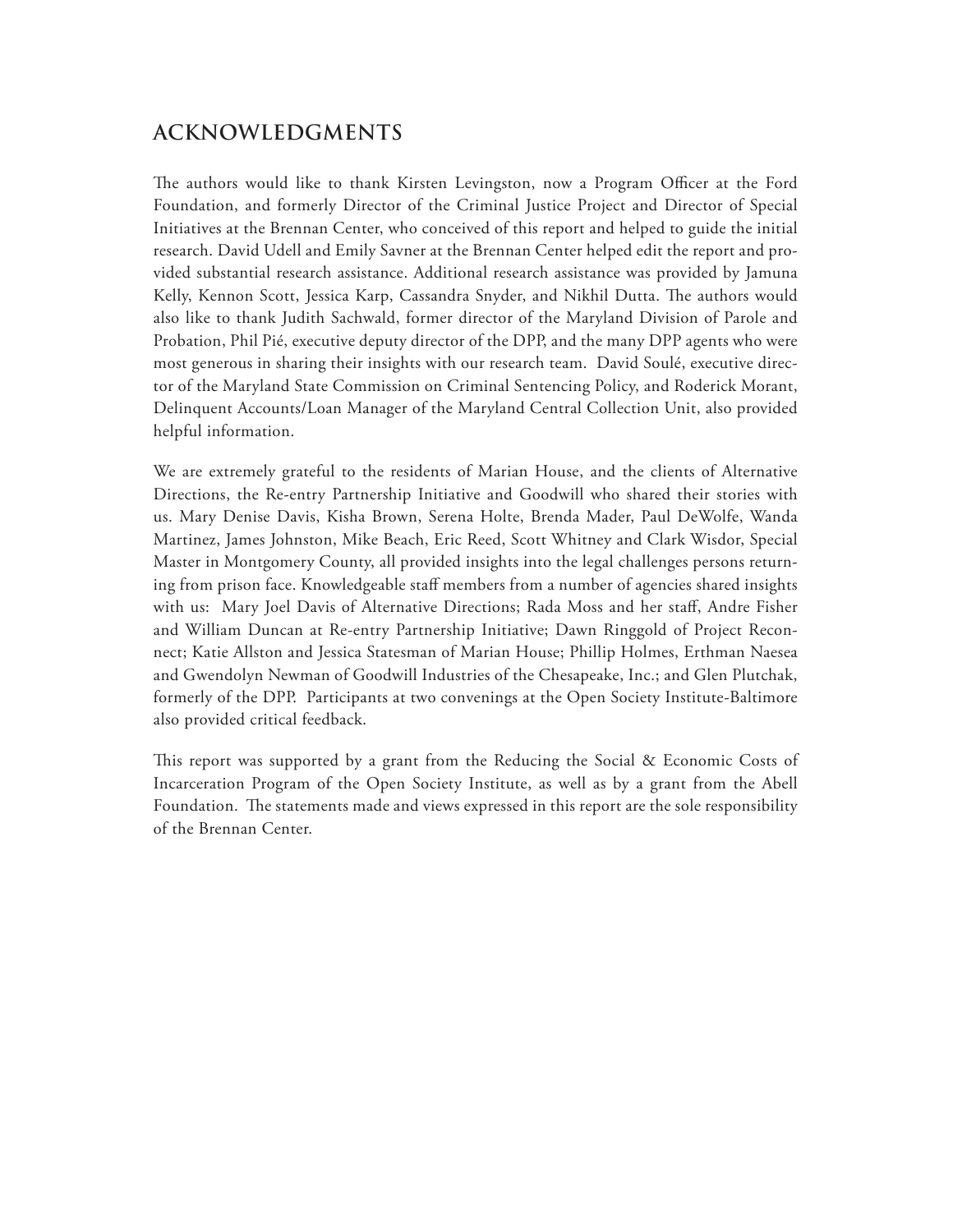# **about the authors**

**Rebekah Diller** is Deputy Director of the Justice Program at the Brennan Center for Justice at NYU School of Law. Ms. Diller coordinates litigation, policy research and advocacy to improve access to justice for low-income people. Previously, Ms. Diller served as a staff attorney and then director of the New York Civil Liberties Union's Reproductive Rights Project and as an attorney representing low-income clients in housing and government benefits cases at Legal Services for the Elderly in Queens and Housing Works, Inc. She received her J.D., with high honors, from New York University School of Law, and her B.A., *cum laude*, from Rutgers College.

**Judith Greene** is a criminal justice policy analyst whose essays and articles on criminal sentencing issues, police practices, and correctional policy have been published in numerous books, as well as in national and international policy journals. She has received a Soros Senior Justice Fellowship from the Open Society Institute, served as a research associate for the RAND Corporation, as a senior research fellow at the University of Minnesota Law School, and as director of the State-Centered Program for the Edna McConnell Clark Foundation. From 1985 to 1993 she was Director of Court Programs at the Vera Institute of Justice.

**Michelle Jacobs** teaches law at the University of Florida, Levin College of Law. She received her A.B. *cum laude* from Princeton University in 1977 and obtained her Juris Doctorate from the Rutgers University School of Law- Newark in 1982. Professor Jacobs began teaching after practicing as a criminal defense lawyer in New York and New Jersey. She is currently a tenured professor at the University of Florida, Levin College of Law, where she teaches Criminal Law, International Criminal Law, Critical Race Theory and a seminar on women defendants on the criminal justice system. Her scholarship explores the issue of access to justice for the poor, particularly in the criminal justice context. Most recently, she has focused specifically on the issues of women who are prosecuted for criminal offenses. Professor Jacobs recently assisted in preparing a section of the U.S. shadow report for the UN's Committee to Eliminate Racial Discrimination.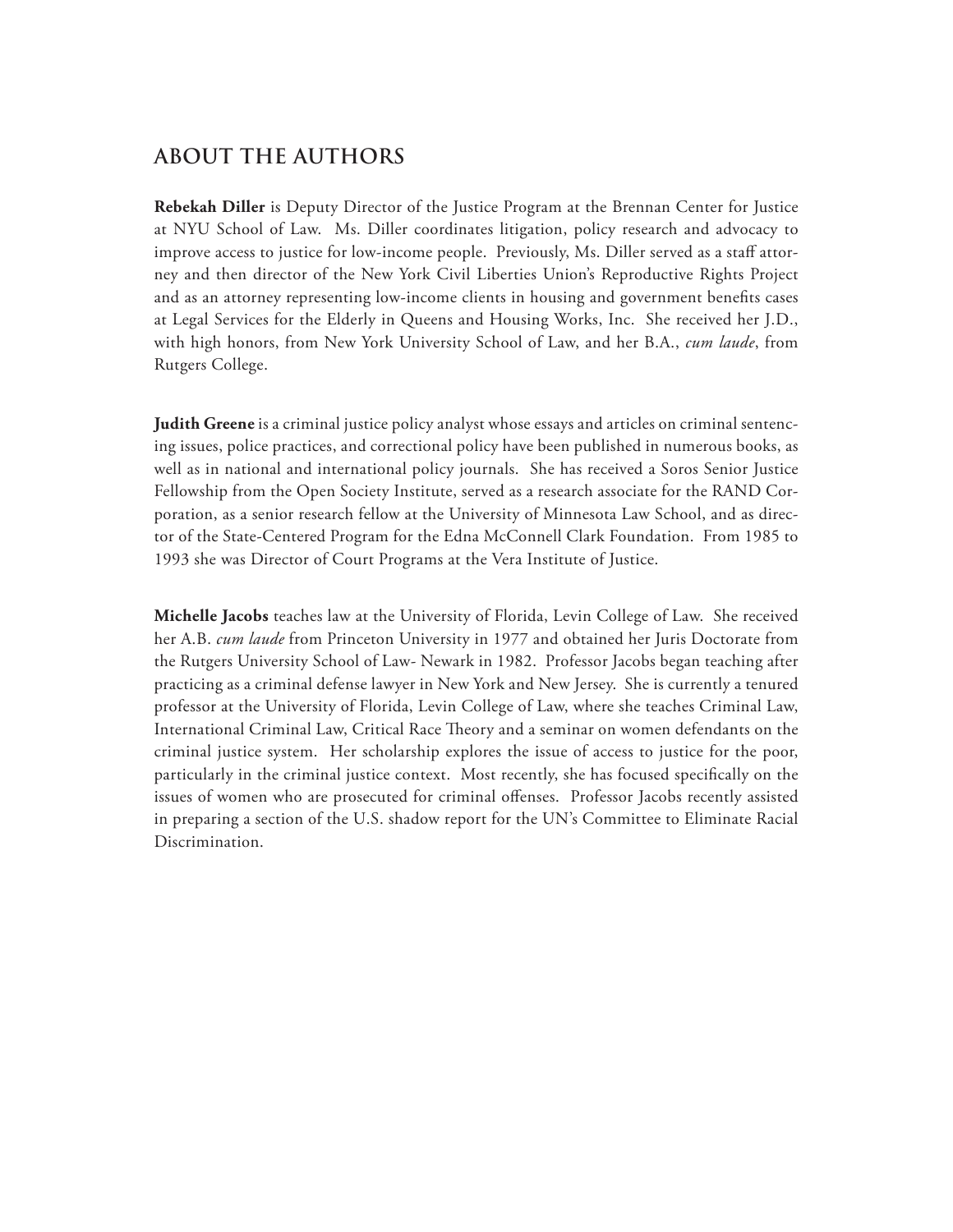# **Table of Contents**

| <b>Executive Summary</b>                                                                                  | $\mathbf{1}$ |
|-----------------------------------------------------------------------------------------------------------|--------------|
| I. Introduction                                                                                           | 5            |
| II. Methodology                                                                                           | 7            |
| III. Most Parolees in Maryland are Unable to Pay the Supervision Fee                                      | 7            |
| A. Profiles of persons on parole in Maryland.                                                             | 7            |
| B. Parolees return from prison ill-prepared to obtain employment and resume<br>stable lives.              | 9            |
| C. The vast majority of parolees are unemployed.                                                          | 10           |
| D. The majority of parolees accumulate substantial debt as a result of their<br>inability to pay the fee. | 12           |
| E. The parole supervision fee is just one of a multiple of financial<br>obligations.                      | 14           |
| IV. The Parole Supervision Fee Undercuts Reentry Efforts                                                  | 17           |
| A. Persistent threats of parole revocation undercut reentry prospects.                                    | 17           |
| B. Transfer to the Central Collections Unit adds more debt and mars credit<br>reports.                    | 19           |
| C. Fee collection is at odds with the mission of parole.                                                  | 20           |
| D. The Virginia experience: abolishing the fee.                                                           | 22           |
| V. Exemptions                                                                                             | 23           |
| A. The Parole Commission has exclusive authority to grant exemptions.                                     | 24           |
| B. The fee is imposed with few exemptions.                                                                | 25           |
| VI. Recommendations                                                                                       | 26           |
| Appendix: Text of the Maryland Parole Supervision Law                                                     | 28           |
| Endnotes                                                                                                  | 30           |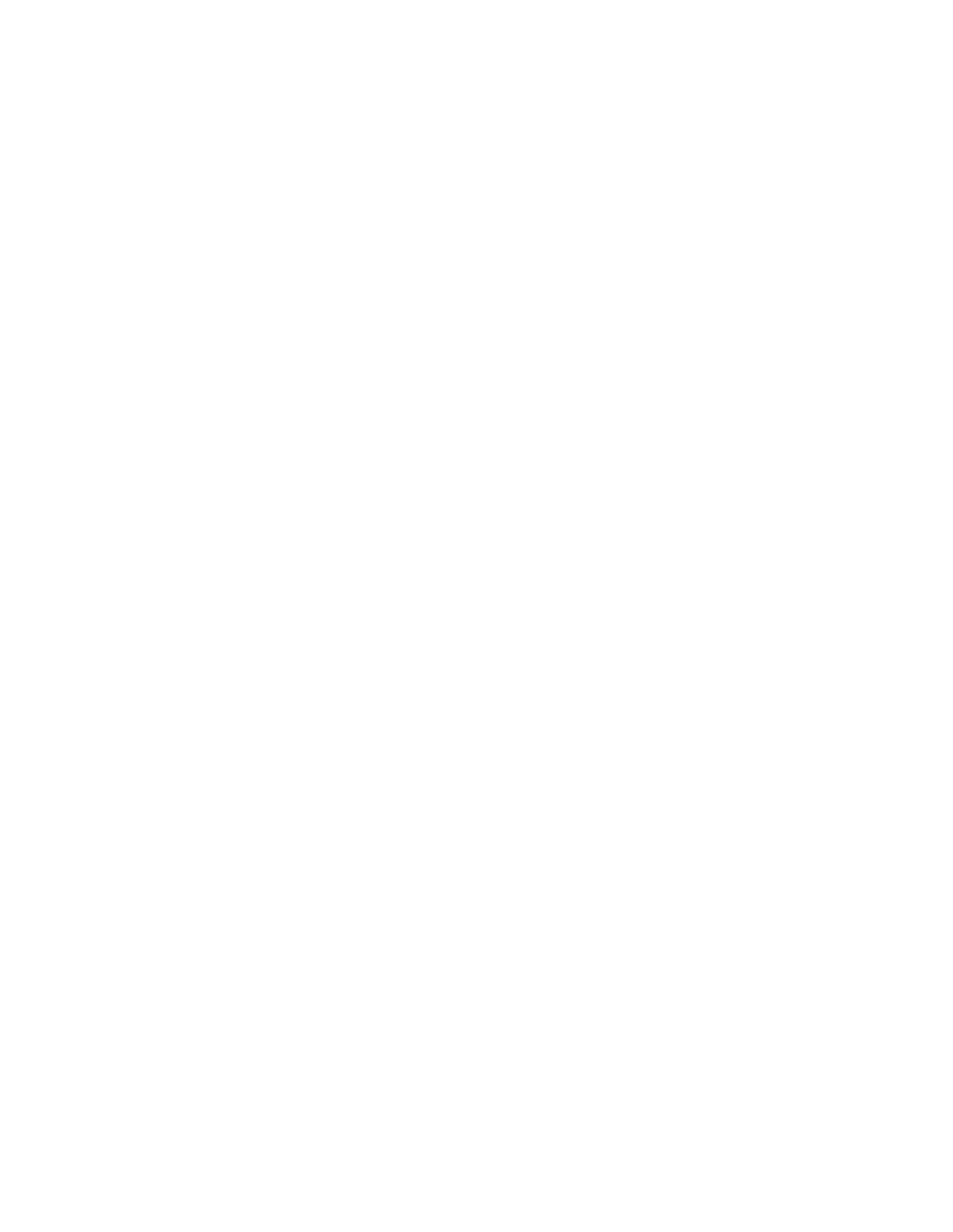# executive summary

In this report, we conclude that billing individuals on parole \$40 per month for their supervision is a penny-wise, pound-foolish policy that undercuts the State of Maryland's commitment to promoting the reentry of people into society after prison. Implemented nearly two decades ago during a national wave of new supervision fees, the Maryland policy was intended to raise extra revenue for general state functions. However, our research shows that the fee is largely uncollectible due to the dire financial situation in which parolees find themselves and that the paper debt it creates does more harm than good. Moreover, the imposition of the fee is out of step with Maryland's move toward supervision policies that protect the public by promoting the ability of parolees to reenter society successfully.

To assess the impact and operation of the fee, we examined data from the Maryland Division of Parole and Probation ("DPP"), spoke with DPP personnel, reentry service providers and parolees, and reviewed the literature detailing the challenges of reentry. From this research emerges a portrait of a population ill-equipped to subsidize state coffers. Many on parole are struggling at the most basic levels. They face significant challenges finding housing and employment and reestablishing family and community ties.

In fact, when it enacted the fee, the Legislature, too, was aware that individuals on parole would be unable to afford the fee and, accordingly, created categorical exemptions. Yet, the Legislature vested the Parole Commission, a body with which parolees have little ongoing contact, rather than the Division of Parole and Probation, whose Supervision Agents meet regularly with parolees, with the exclusive authority to grant exemptions. The Parole Commission imposes the fee routinely, without conducting evaluations of whether parolees should receive exemptions. As a result of this practice, and of the cumbersome process for securing exemptions after parole has begun, Maryland rarely grants exemptions to parolees even though most parolees are likely eligible.

When exemptions are not granted, as is overwhelmingly the case, the fees accrue as debt owed by persons on parole. Individuals who cannot pay receive automatically generated letters from DPP that threaten them with parole revocations (although parole is almost never revoked solely for failure to pay the fee). At the end of a parole term, the paper debt is transferred from the Division of Parole and Probation to the state's Central Collection Unit ("CCU"), which continues the dunning process – in some cases, seeking civil judgments that mar credit reports – and which adds a one-time 17 percent surcharge onto the underlying debt.

Parole Supervision Agents, reentry service providers and individuals on parole agree that the strain of owing money that cannot be paid and the repeated receipt of threatening letters undermine efforts to reenter society successfully. The supervision fee debt is often just one of many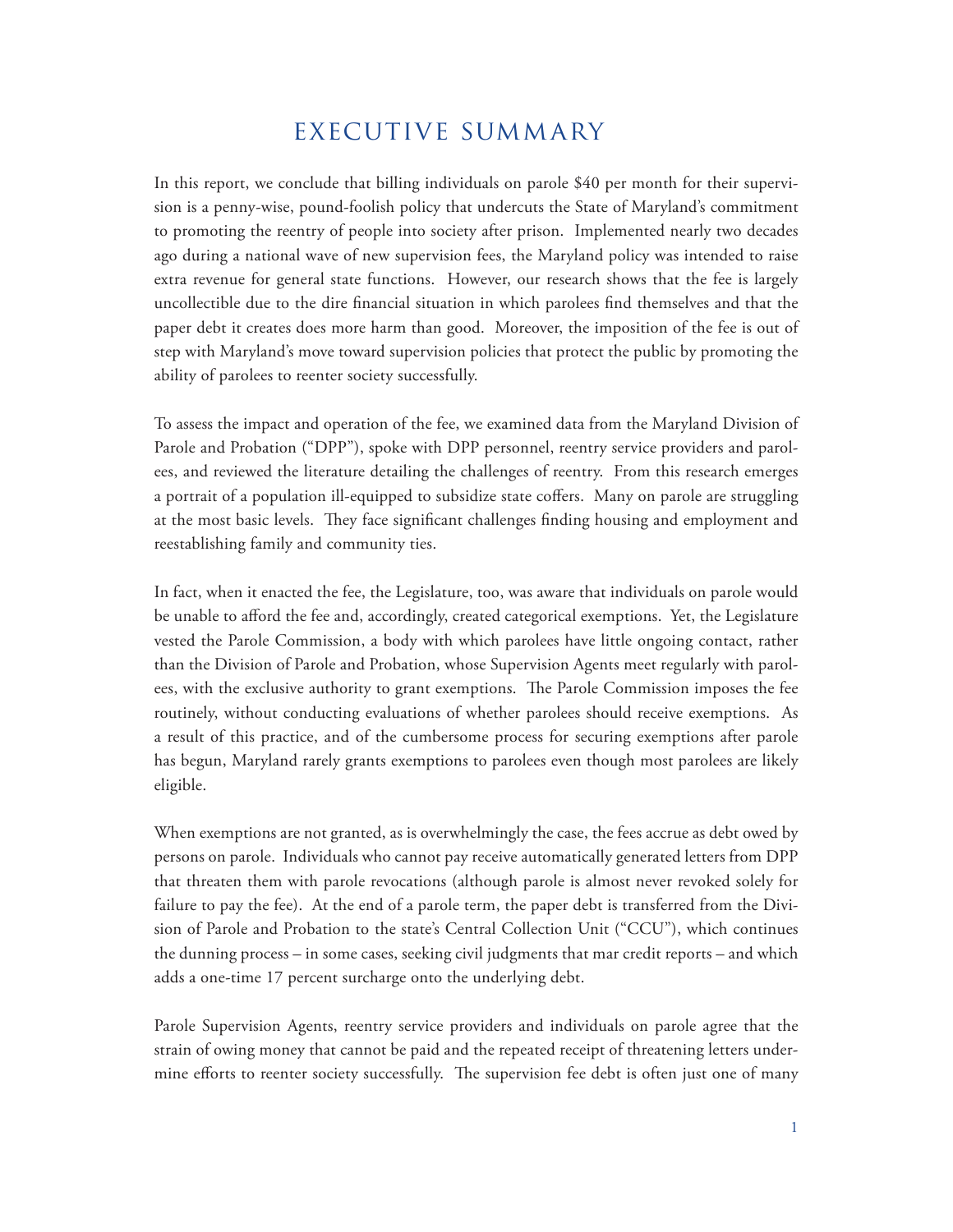financial obligations that parolees accrue during prison and parole in Maryland. Others include back child support, drug and alcohol testing charges, and fees for participation in drug treatment and other programs.

Because it hinders reentry goals by burdening parolees with debt they are unable to pay, we recommend abolishing the parole supervision fee, a step Virginia took in 1994. Although it raises a small amount of revenue – \$334,752 in fiscal year 2008 – the fiscal benefit is outweighed by the risk that the fee contributes to recidivism, and thereby results in higher incarceration costs. The fee is out of step with Maryland's shift toward supervision policies that promote reentry and is a distraction from the crime-prevention mission of the Division of Parole and Probation. In the alternative, we recommend improving the way the fee is implemented to ensure that exemptions are approved where due. Our key findings and recommendations are set forth below.

# key findings

**1. When it authorized the fee in 1991, the Legislature knew that most parolees would be unable to afford the fee, and therefore built in exemptions.** The Legislature created a set of exemptions for individuals who were unemployed, disabled, obtaining job training, contending with family obligations and undue hardship, or enduring other extenuating circumstances.

**2. Most parolees are, in fact, unemployed and unable to afford the fee.** Only one-quarter are employed full-time when parole begins. Only one-third are employed full-time when their parole term ends.

**3. The system for granting exemptions is broken.** Although these exemptions are "on the books" and most parolees would qualify for one, they are not generally used. The fee is routinely imposed on the vast majority of parolees who are not employed full-time and therefore unable to pay.

**4. On average, parolees are ordered to pay \$743 in supervision fees over the course of their parole terms.** Many are ordered to pay other sums as part of parole, such as fees for drug and alcohol testing and community service. Many also have unpaid child support debt.

**5. Only 17 percent of the supervision fees assessed are collected by the end of parole.** Nine out of 10 individuals have outstanding supervision fee debt when parole ends. In 75 percent of the cases, the debt was turned over by the Division of Parole and Probation to the Maryland Central Collection Unit to pursue collection.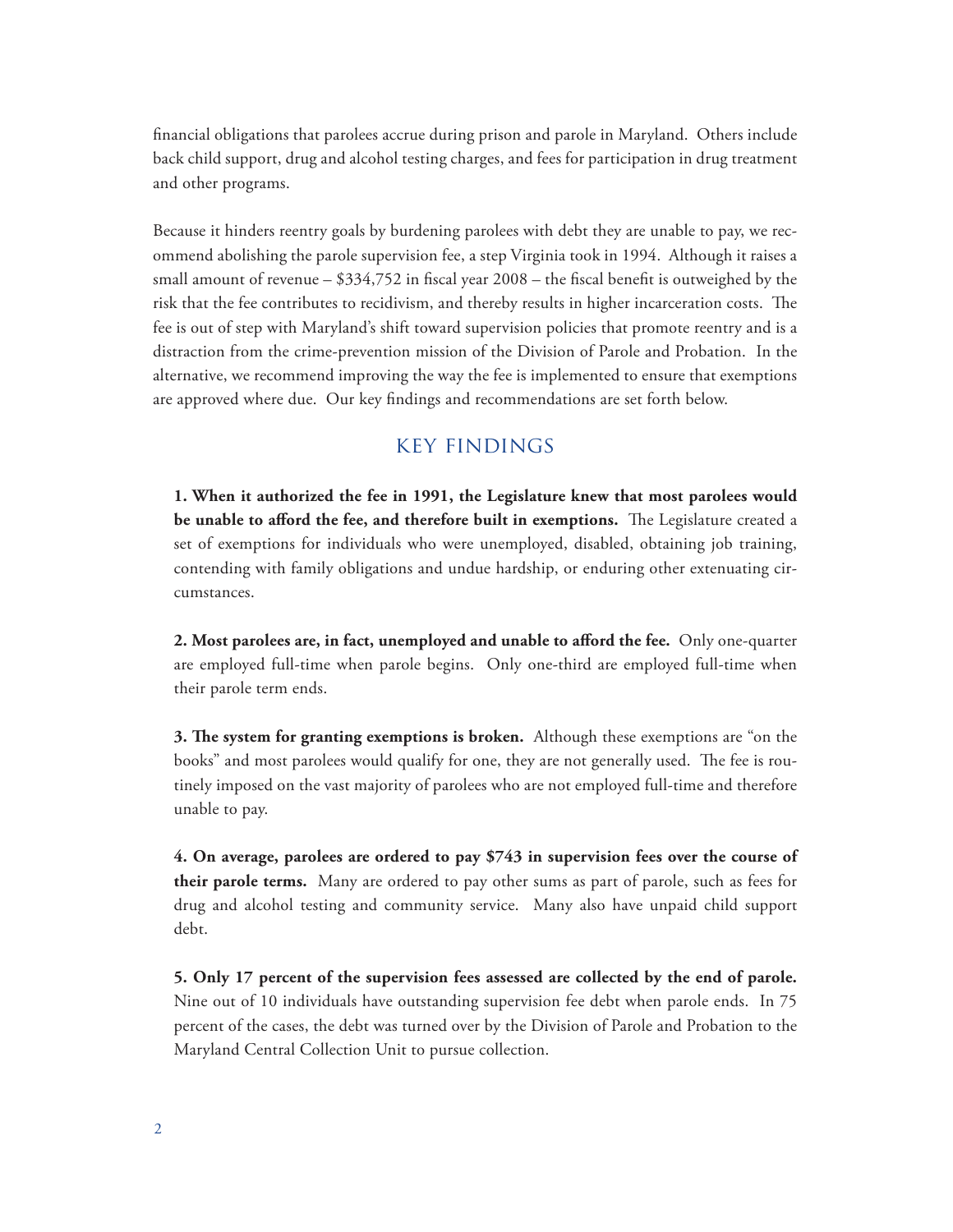**6. Revenue generated by the supervision fee is not dedicated to financing parole supervision.** Instead, it is diverted to the state's general revenue fund, from which it is used to finance any Maryland state government function.

**7. Dunning by the Division of Parole and Probation and by the Central Collection Unit pressures individuals, undermines reentry, and is out-of-step with Maryland's effort to reduce recidivism.** Fee collection pulls parole agents away from more important duties such as helping parolees find jobs.

# recommendations

We recommend that the four state bodies administering the parole supervision fee in Maryland – the Legislature, Parole Commission, Division of Parole and Probation, and Central Collection Unit – take the following steps to fix Maryland's parole supervision fee:

#### *Legislature:*

**• Abolish the parole supervision fee outright.** The Maryland Legislature should abolish the supervision fee outright in light of the inability of most parolees to afford it, the limited revenue it raises, and the detrimental effect it has on reentry. This is the path that Virginia chose in 1994 after finding that its parole supervision fee undermined correctional goals and was too difficult to collect.

**In the alternative,** the Legislature should:

**• Implement a sliding scale fee tailored to an individual's financial circumstances.** Those parolees who can pay more should pay more. Those who are able to pay very little or nothing should have their obligations adjusted accordingly.

**• Ensure that the obligation to pay the fee does not commence until a Division of Parole and Probation agent has done an initial assessment of the parolee's circumstances.** The DPP is better positioned than the Parole Commission to evaluate an individual's ability to afford the fees and make payment.

#### *Parole Commission:*

**• Evaluate exemptions up front.** Even without a legislative change, the Parole Commission should conduct front-end evaluation of whether parolees should be considered exempt based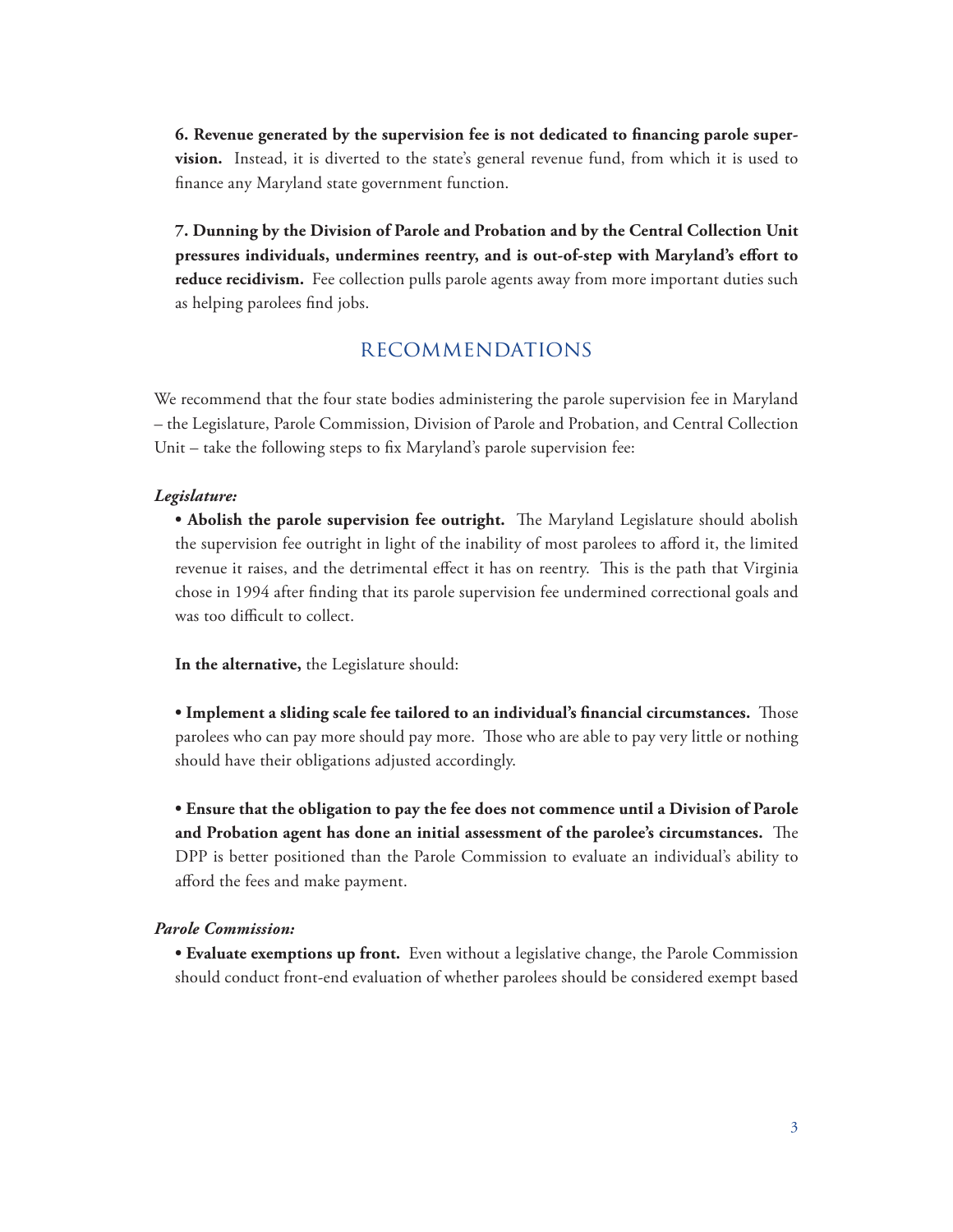on disability, enrollment in job training and other educational programs, family obligations combined with undue hardship, and other extenuating circumstances.<sup>1</sup>

#### *Division of Parole and Probation:*

**• Direct parole agents to help individuals apply for exemptions.** Even without a legislative change, the DPP should reverse current policy, and direct agents to help supervisees apply for exemptions, effectuating the Legislature's goal of ensuring that qualified individuals receive exemptions.

#### *Central Collection Unit:*

**• Eliminate the 17 percent surcharge added to parole supervision fee debt.** Even without a legislative change, the CCU should eliminate the 17 percent surcharge that automatically enlarges supervision fee debt solely because the parolee was unable to afford the fee during parole. This undercuts reentry and is bad policy.

<sup>1</sup> An up-front assessment also would be desirable for the first, and most common, exemption ground —unemployment. However, the current statute contemplates such an exemption later in the parole term "after the supervisee has diligently attempted but has been unable to obtain employment ..." MD. CODE ANN. CORR. Servs. § 7-702(d)(1) (2008).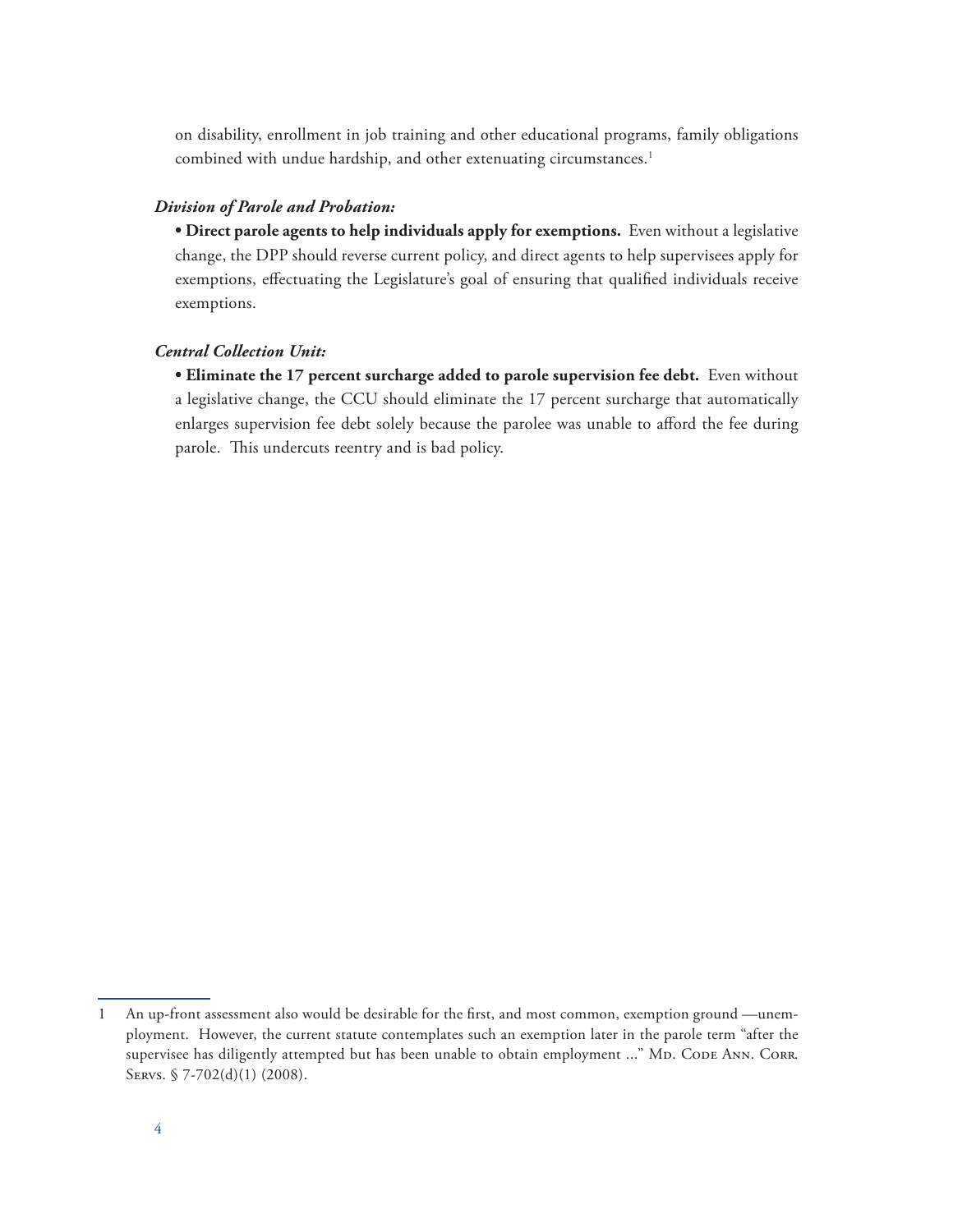# i. introduction

Given the increasing use of economic sanctions by state governments, people entering the criminal justice system are unlikely to leave it without incurring new debt. For example, Maryland law authorizes charges for everything from an individual's initial arrest, to the costs of a constitutionally mandated public defender, to the costs of the individual's supervision on probation or parole.<sup>1</sup>

Most of these charges are unrelated to the criminal system's putative goals of punishment, deterrence, incapacitation, and rehabilitation. Instead, they are designed to subsidize state budgets. This growing category of debt – created by fees levied to generate revenue – is distinct from fines and restitution, the two more traditional categories of criminal justice-related "legal financial obligations," or "LFOs." Fines are the traditional monetary penalty, usually based on the severity of crime, imposed to punish an individual.<sup>2</sup> Restitution, a court-ordered payment by the offender to compensate the victim for financial loss resulting from the crime,<sup>3</sup> is rooted in a restorative justice approach that emphasizes repairing the harm of criminal behavior.

Revenue-generating "fees," on the other hand, are assessed not for any criminal justice purpose, but rather to fund state budgets. They are imposed on a largely indigent population, rather than on the general tax-paying populace. And, they are imposed without regard to their impact on the ability of persons convicted of a crime to reenter society after completing court-mandated punishment. The parole supervision fee in Maryland – a monthly obligation of \$40 that totals of hundreds of dollars over the course of the parole term – is just such a charge.

Enacted in 1991, the Maryland parole supervision fee law was part of an understandably popular trend to charge persons convicted of crimes for the costs of their punishment. By 1990, 26 states had implemented probation fees and parole fees.<sup>4</sup> Prompted by increasing costs, reduction of resources, and increased public support for shifting costs to offenders, states increasingly turned to fees not to further penological policy, but rather to raise revenue.<sup>5</sup> Revenue enhancement was the parole supervision law's primary goal, too. As the Maryland Attorney General stated, "[t]he legislative history files reflect that the primary concern of the General Assembly in enacting the bills was to develop a new source of revenue in difficult economic times."6 Although the fee is connected to the individual's parole status, the revenue generated by the fee does not finance the parolee's supervision and, instead, is deposited in the state's general fund, where it is used to finance general state operations.<sup>7</sup>

Nearly two decades after the enactment of the supervision fee, there is a growing awareness of the substantial barriers that persons leaving prison face when they attempt to reenter society. A body of research – much of which has focused on the Baltimore area – has confirmed that persons leaving prison face significant hurdles in obtaining employment, housing and other social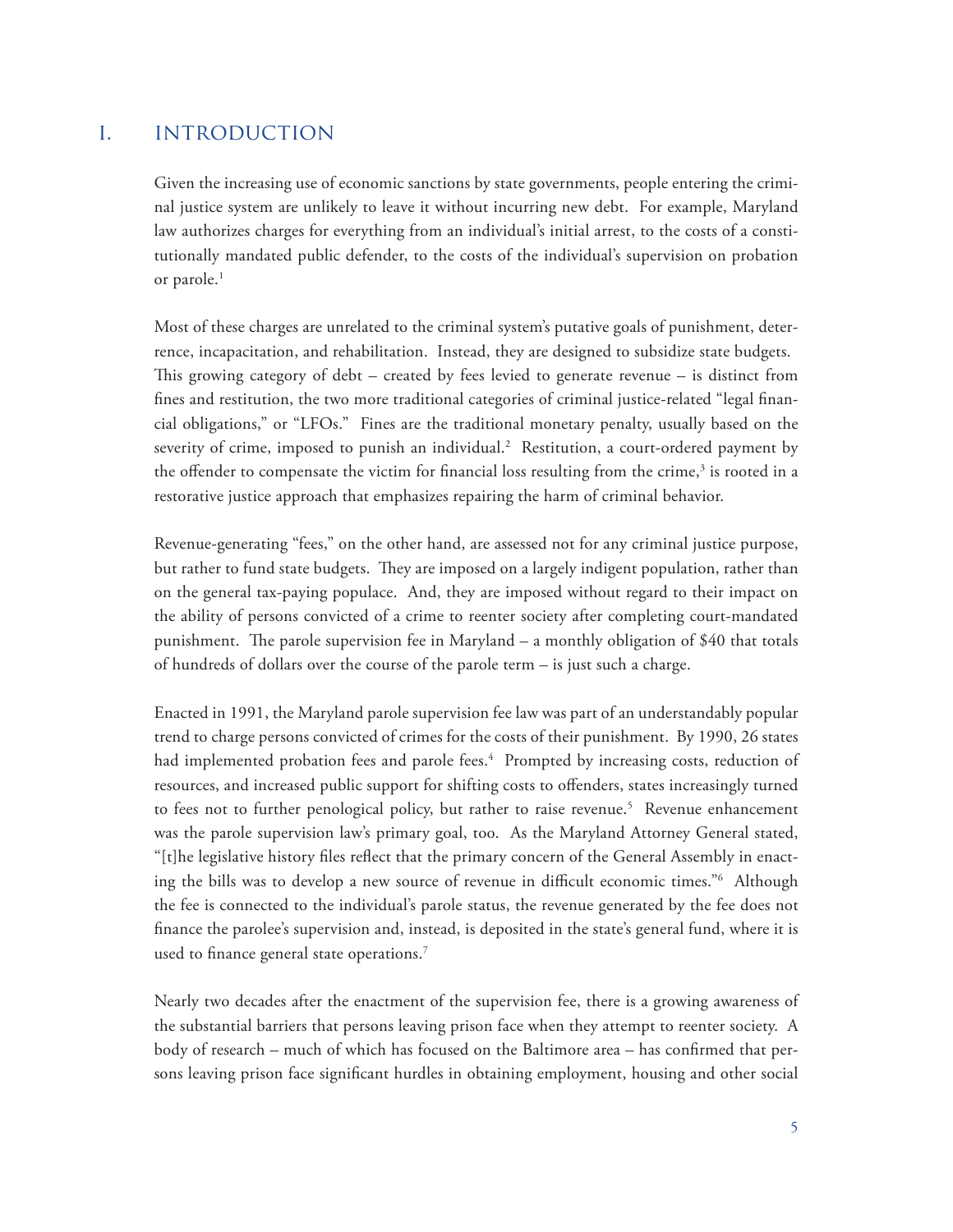services.<sup>8</sup> Many individuals also face financial burdens from staggering child support arrears, drug and alcohol testing fees, and, in some cases, fees for participation in drug treatment and other programs that are conditions of their parole. In short, the parolees from whom the state seeks to subsidize its coffers are often struggling to get by at the most basic levels.

At the same time, there is a growing recognition among policy-makers and the public at large that criminal justice policy needs to promote successful reentry in order to prevent recidivism, protect public safety, and reduce ballooning costs borne by taxpayers for imprisonment. Governor Martin O'Malley has recognized the need to take "concrete steps to make sure offenders who have served their debt to society have the tools and resources they need to re-enter society."<sup>9</sup> Each year the Maryland Division of Corrections ("DOC") releases approximately 15,000 prisoners back into the community.10 Currently 51 percent of those released are reconvicted and return to custody (either for a new offense or for revocation of probation or parole) within three years.11

In response to these high recidivism rates, the Maryland Department of Public Safety & Correctional Services ("DPSCS") has put renewed emphasis on promoting successful reentry.<sup>12</sup> In keeping with this focus, DPSCS's Division of Parole and Probation ("DPP") pioneered a model of supervision to enable people leaving prison to reenter the community and succeed.13 Titled, "Proactive Community Supervision," the approach relies on individualized assessments to identify risks and needs of each ex-offender. Drug and alcohol treatment, mental health treatment, educational assistance, and job skills training are provided, as appropriate. DPP has cut supervision agents' caseloads so they can spend more time in the supervisees' communities, working one-on-one with supervisees and building relationships with their families, friends and neighbors.14 This model has proven successful, reducing re-arrest rates and technical parole violations by 42 percent and 20 percent, respectively. It has demonstrated that such programs can effectively slow or stop the "revolving door" to prison.<sup>15</sup>

The parole supervision fee – which most believe does not further a rehabilitative purpose – is out of step with these innovations that have made Maryland a leader in advancing effective supervision and reentry approaches. Given the massive unemployment rates among parolees, the substantial financial hardships they face, and the undermining effect of new fee debt, this report urges elimination of the parole supervision fee as a revenue source in Maryland. We hope that Maryland policy-makers will reevaluate the wisdom of imposing the fee obligation in light of the findings set forth below. Although this report is confined to Maryland's particular experience with the parole supervision fee, we believe it will prove useful to other communities attracted to the short-term solution of new criminal justice fee debt when budgets are tight.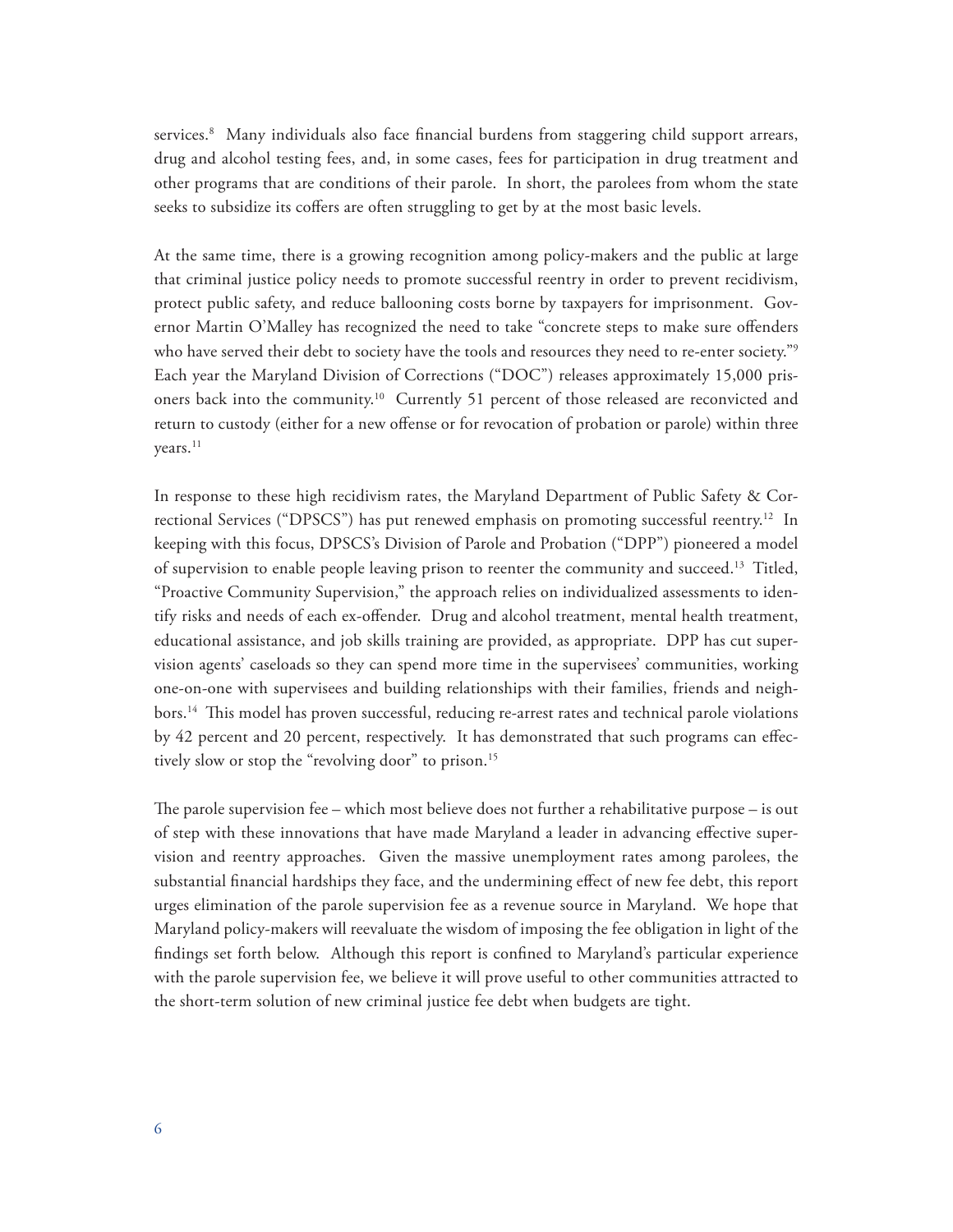# ii. methodology

To examine the impact of the parole supervision fee on people reentering their home communities from prison, we examined data obtained from the Maryland Division of Parole and Probation for all 7,524 parole supervision cases that were closed (*i.e.*, the parole supervision term was completed, or parole supervision was revoked, etc.) by the DPP between July 1, 2006 and June 30, 2007.16 Because most people released from prison in Maryland are placed "on parole,"17 the data is reflective of the population returning home from prison in general.

To further illuminate the impact of the fee, we interviewed 20 people currently reentering society after having been incarcerated. To ensure a free exchange, interviewees were assured that their names would remain confidential. We also interviewed 20 reentry service providers and public defenders. Finally, a focus group of supervision agents drawn from DPP district offices from across the state helped us to understand DPP policies and operational practices from the perspective of those who administer them "in real time." Those parole agents were speaking for themselves and not as conveyers of official DPP policy. Top managers at the DPP provided a wealth of additional insights about a raft of complex issues.

This report also builds on the work of other reentry advocates and criminal justice experts, who have drawn attention to imposition of financial penalties and obligations on those convicted of crimes.18

# iii. most parolees in maryland are unable to pay the supervision fee

Most people released from prison face hurdles to obtaining personal and financial stability in the community, and few are equipped to comply with legal financial obligations such as the supervision fee. In our interviews, parole agents, defenders and reentry service providers all identified a similar list of the obstacles that people face at reentry: 1) insufficient job and training opportunities that would allow the returning person to earn a living wage; 2) lack of affordable and appropriate housing; 3) lack of support services, including mental health services as well as other forms of health treatment; and 4) lack of adequate drug treatment facilities. All of these factors combine to make payment of the supervision fee extremely difficult, if not impossible, for most parolees.

#### **A. Profiles of persons on parole in Maryland.**

There are two types of parole in Maryland. The first type, which comprised thirty-seven percent of the cases in our data sample (and is referred to below simply as "parole") involves the discretionary and conditional release of people into the community following a Parole Commission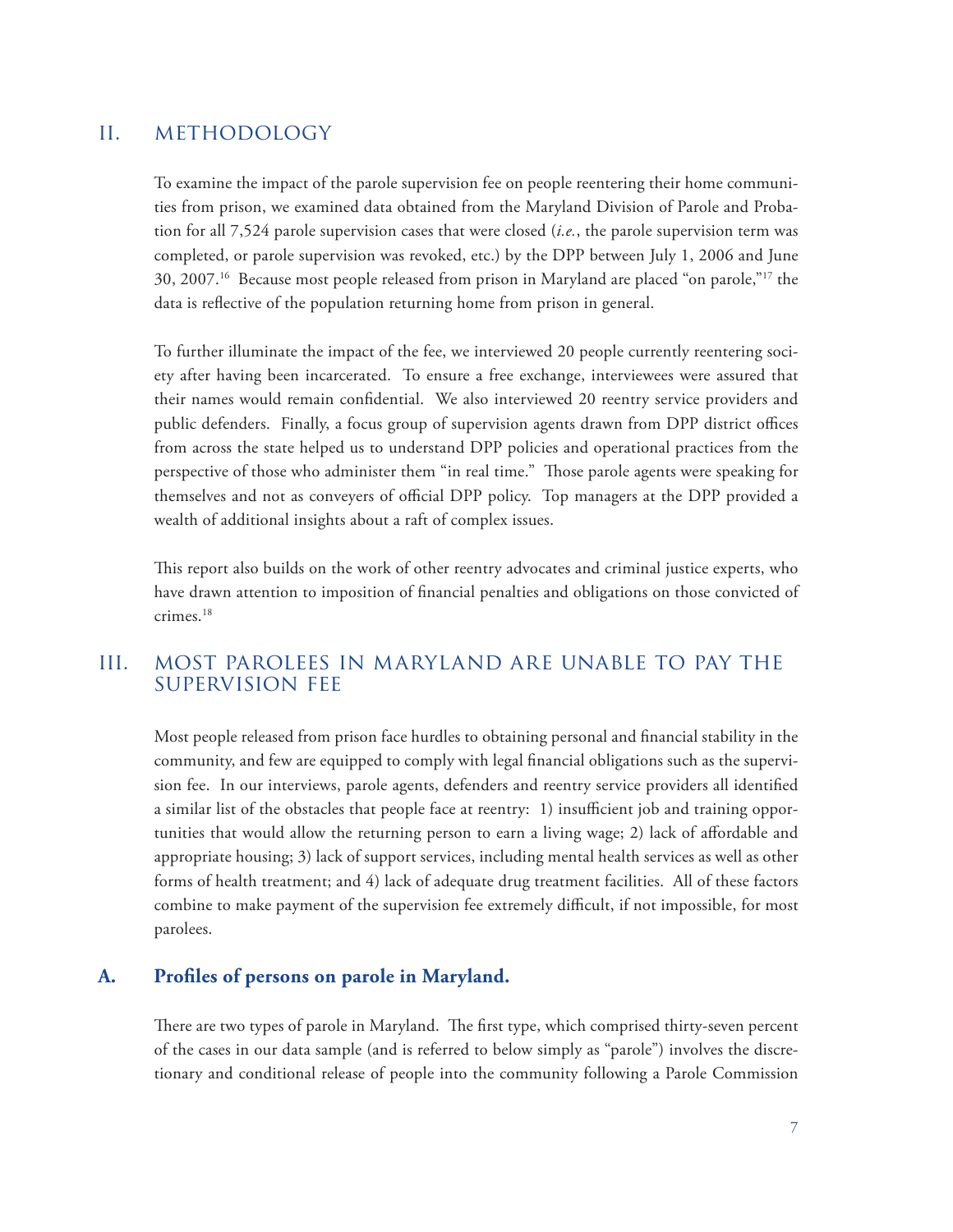hearing that considers such factors as the circumstances surrounding the crime, behavior while incarcerated, societal compatibility and attitude, and others. The second type, which comprised 63 percent of our cases (and is referred to below as "mandatory parole") involves people released into the community before the end of their sentences as a result of sentence reduction credits for good behavior and other factors.19

#### **Type of Post-prison Supervision**



The majority of all parole cases involved Black men. The median age at release was 35. Most cases involved people who were not married. Almost half (47 percent) of the cases involved parolees who had been sentenced in Baltimore City, and another 11 percent were sentenced in Baltimore County.

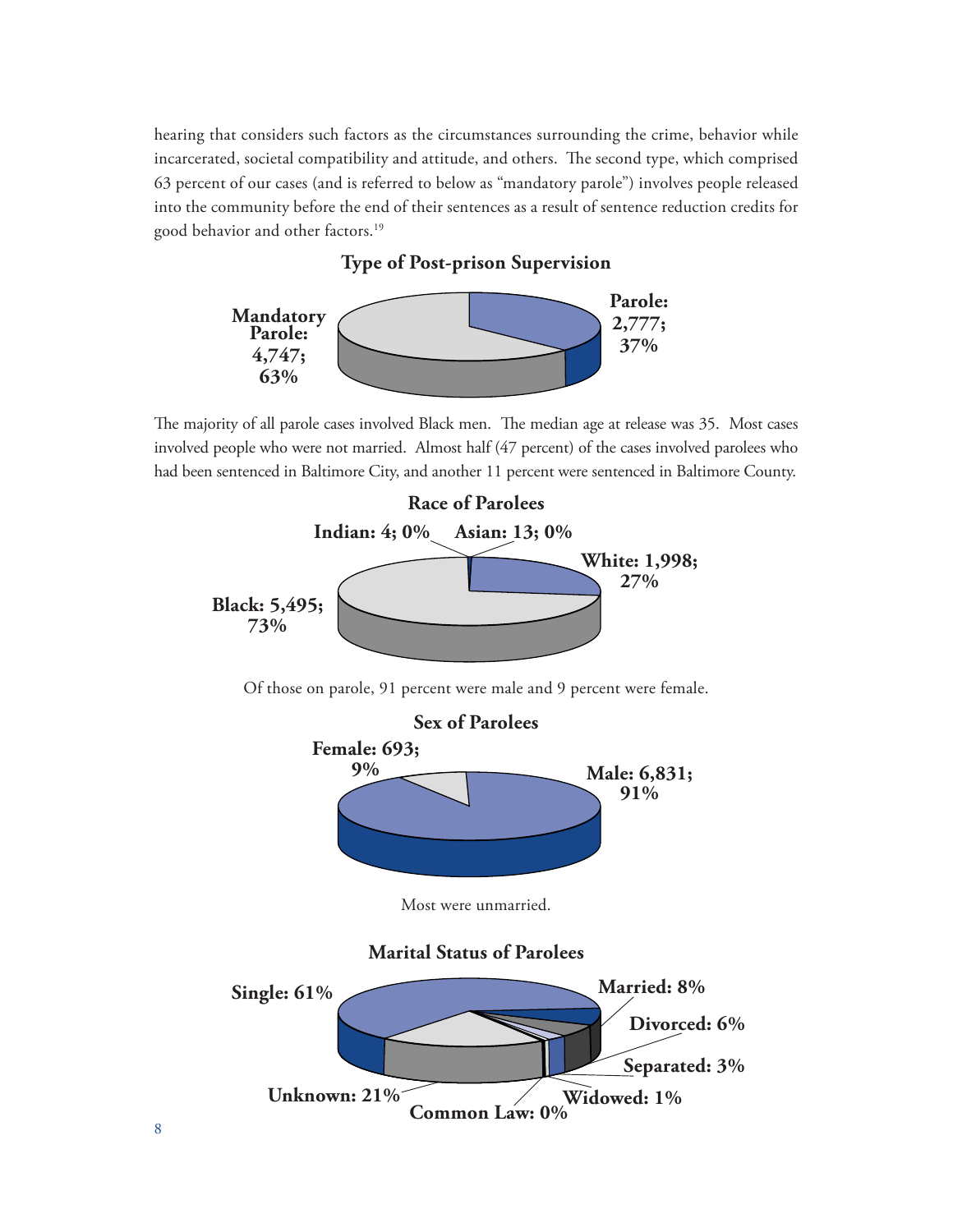# **B. Parolees return from prison ill-prepared to obtain employment and resume stable lives.**

An extensive study by the Urban Institute of those returning from prison to Baltimore City found that most people left prison with few financial resources beyond "gate money." The median amount of money on hand was reported to be just \$40. During the first few months back home, a majority was dependent on financial support from family members, and 80 percent were living with family.20 More than one third had one or more dependants relying on *them* for financial support. Thirty-nine percent reported child-support obligations four to six months after release.<sup>21</sup>

Most return quite ill-prepared for entry into the labor market, the Urban Institute found. Most of Maryland's ex-prisoners lacked stable pre-prison employment histories.22 Just 13 percent had been able to improve their level of educational attainment while incarcerated. Fewer than a quarter had been able to participate in a job-training program while in prison.<sup>23</sup> Most people returning to Baltimore reported some drug (78 percent) or alcohol use (61 percent) prior to prison. More than 40 percent reported daily heroin use.<sup>24</sup>

The data we obtained from the DPP indicate that while almost half of parole cases involved people who had graduated from high school or obtained a GED, very few had gone beyond that level of educational attainment to acquire the skills required to qualify for a job with good pay and benefits in today's economy. Of the sample, 42 percent had dropped out prior to completing high school.



Many people in reentry whom we interviewed said that they had found it difficult to obtain reliable long-term employment. They often reported securing low-wage jobs where employment lasted four to six months, but said that finding sustainable work was difficult because of lack of skills, low levels of education, felony records, and gaps in employment history that frequently come with bouts of incarceration or extended periods of drug addiction.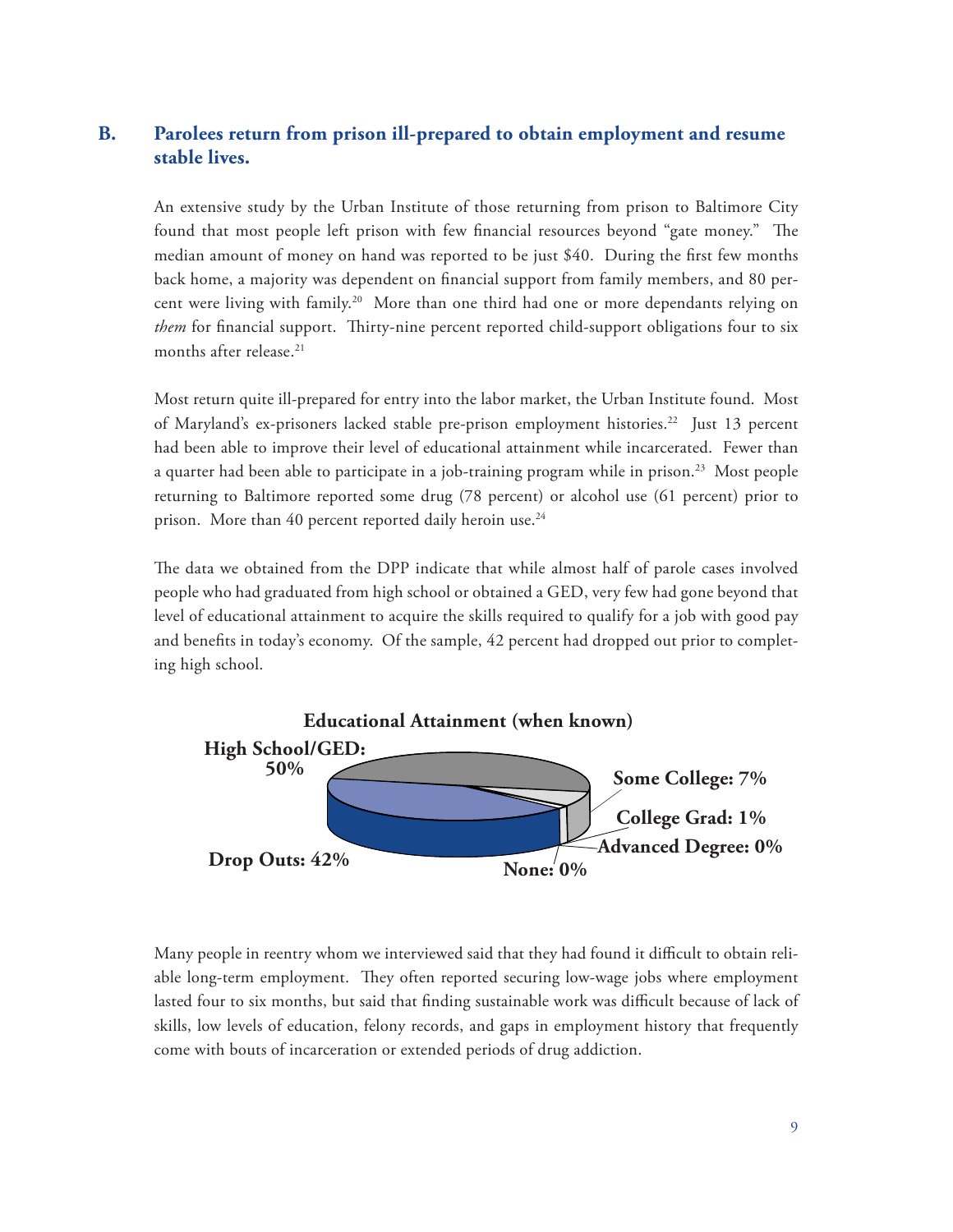Parole agents are well-aware of the labor market barriers.

*Most parolees don't want to go back to prison, but they need to find employers who will hire them. All the system does is re-convict them. The felony conviction is a cap on job opportunities.* 

*— Parole Agent*

*We need to look at the population's obstacles. The felony charge right there is a huge obstacle for the parolee because he can't get a job. I try to get them federally bonded, but the hardest thing for them is to become employable and get a job. — Parole Agent*

On top of the difficulty finding employment, those released from Maryland's prisons also face barriers to obtaining housing. The Public Housing Authority in Baltimore takes account of criminal history in considering applicants for affordable housing, and maintains an outright bar against those convicted of drug-related and violent crimes.<sup>25</sup>

*The majority of people give addresses to their mothers' houses when they leave jail, or give addresses for housing projects that they can't live in anymore [because of their conviction]. Most of the time there's no home, or plan for a job.*

*— Parole Agent*

A person returning may or may not have a support network to help with the transition back to society. If a formal reentry program is not ordered by the Parole Commission, it is up to the individual to make effective use of resources in the community. That is a difficult task for some. Initial efforts to locate and effectively use resources can be unsuccessful, making it impossible for the returning person to meet daily needs.

*My family passed while I was inside. I have no family out here. I got out in November 2007 after fifteen years ... I've been here [Goodwill] three weeks. I do a little on my own. I don't want to go back in [the] street.*

 *— Goodwill Client*

### **C. The vast majority of parolees are unemployed.**

It is not surprising, then, that the data show that most people returning to their communities after serving a prison sentence are unemployed. Overall, less than one-quarter of parole cases involved people who had secured full-time employment as they began parole supervision. As the second pair of charts shows, Blacks were more likely to be unemployed than Whites. Employment status showed improvement (especially for Whites) over the course of parole, yet by the time the cases were closed, just one-third of parolees had obtained full-time employment.<sup>26</sup>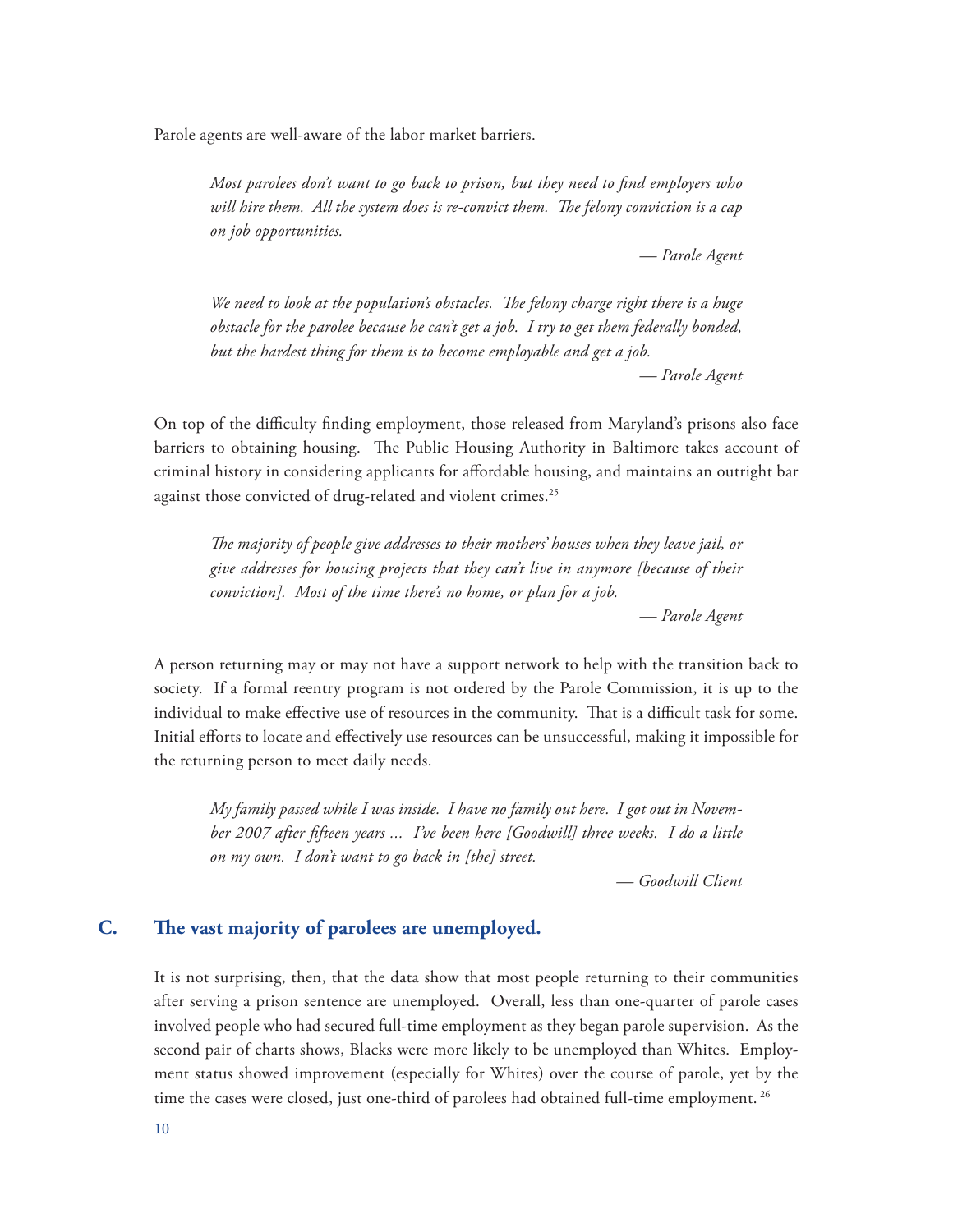

**Overall Employment Status at Case Activation**



Even for those parolees who do find work, financial resources are thin. Although the DPP dataset we studied did not include information about the types of jobs these parolees secured, nor about the wages or benefits that they received, the Urban Institute found that the median hourly wage received by the people interviewed in Baltimore was just \$8.<sup>27</sup> For a single adult living in Baltimore City, the average monthly cost of living, including housing, food, transportation, health care, miscellaneous expenses, and taxes totals \$1,881.<sup>28</sup> Working full-time at \$8 an hour would allow a person to earn \$1,280 a month, falling more than \$600 below a self-sufficiency level.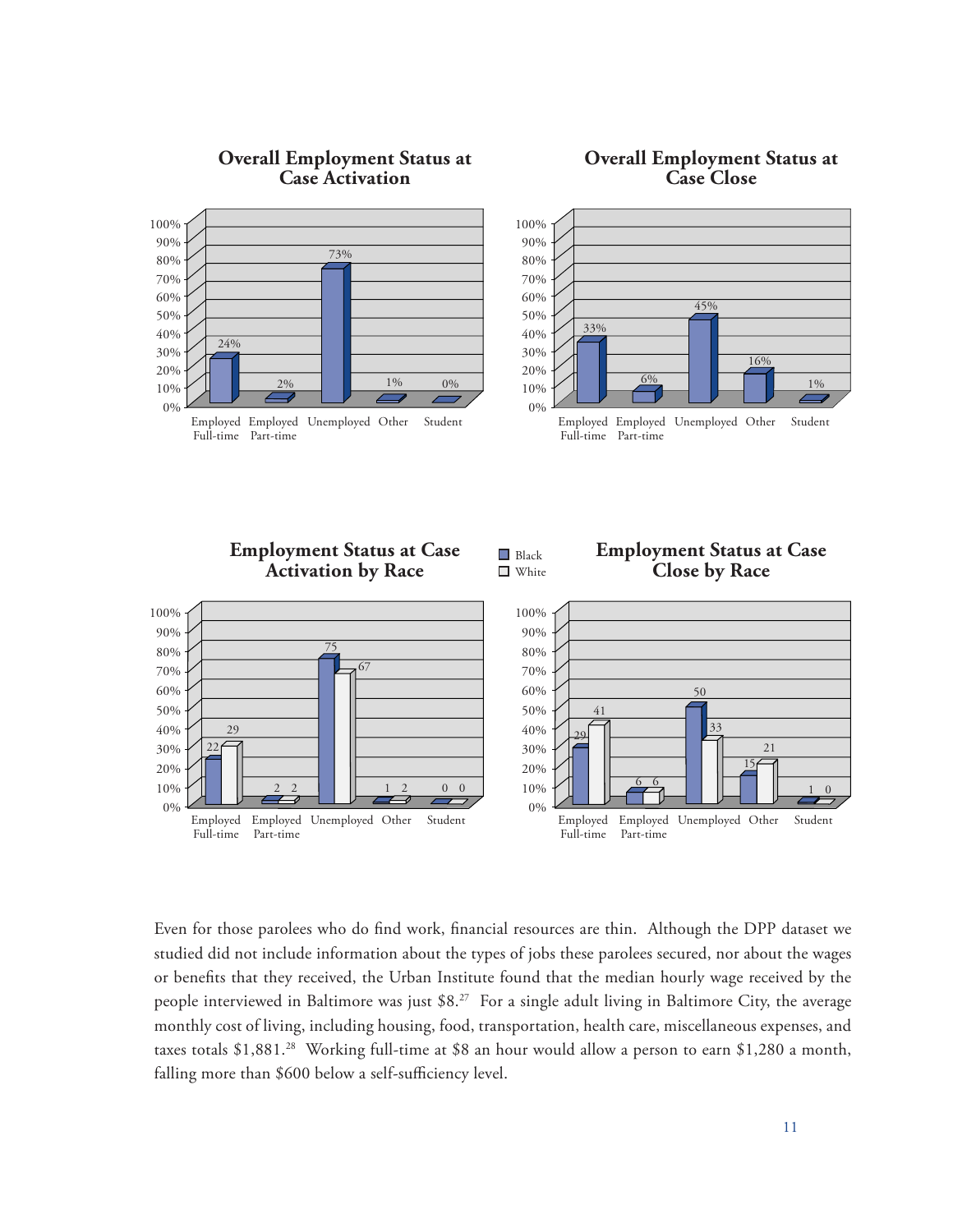# **D. The majority of parolees accumulate substantial debt as a result of their inability to pay the fee.**

The parole supervision fee is imposed as a monthly obligation, rather than as a single lump sum at case activation.29 Therefore, the total sum for a particular individual will be the product of the number of months the person is under supervision multiplied by the standard monthly fee amount  $(\$40).^{30}$  For the parolees whose cases we analyzed, supervision fees ranged from \$5 to \$5,600. The mean amount was  $$743$  and the median was  $$560.<sup>31</sup>$ 



**Supervision Fee Amounts** 

In light of the circumstances in which most parolees find themselves, it is not surprising that nine out of ten people on parole will have failed to pay the full amount of supervision fee debt when they exit the parole system.

Thus, of the total amount of supervision fees ordered in our sample, only 17 percent, or \$752,838, was collected. In the overwhelming majority – 75 percent – of cases, the accumulated outstanding fee debt was turned over to the Central Collection Unit ("CCU") of the Maryland Department of Budget and Management, which, as is described below, uses civil legal means to demand payment.<sup>32</sup>

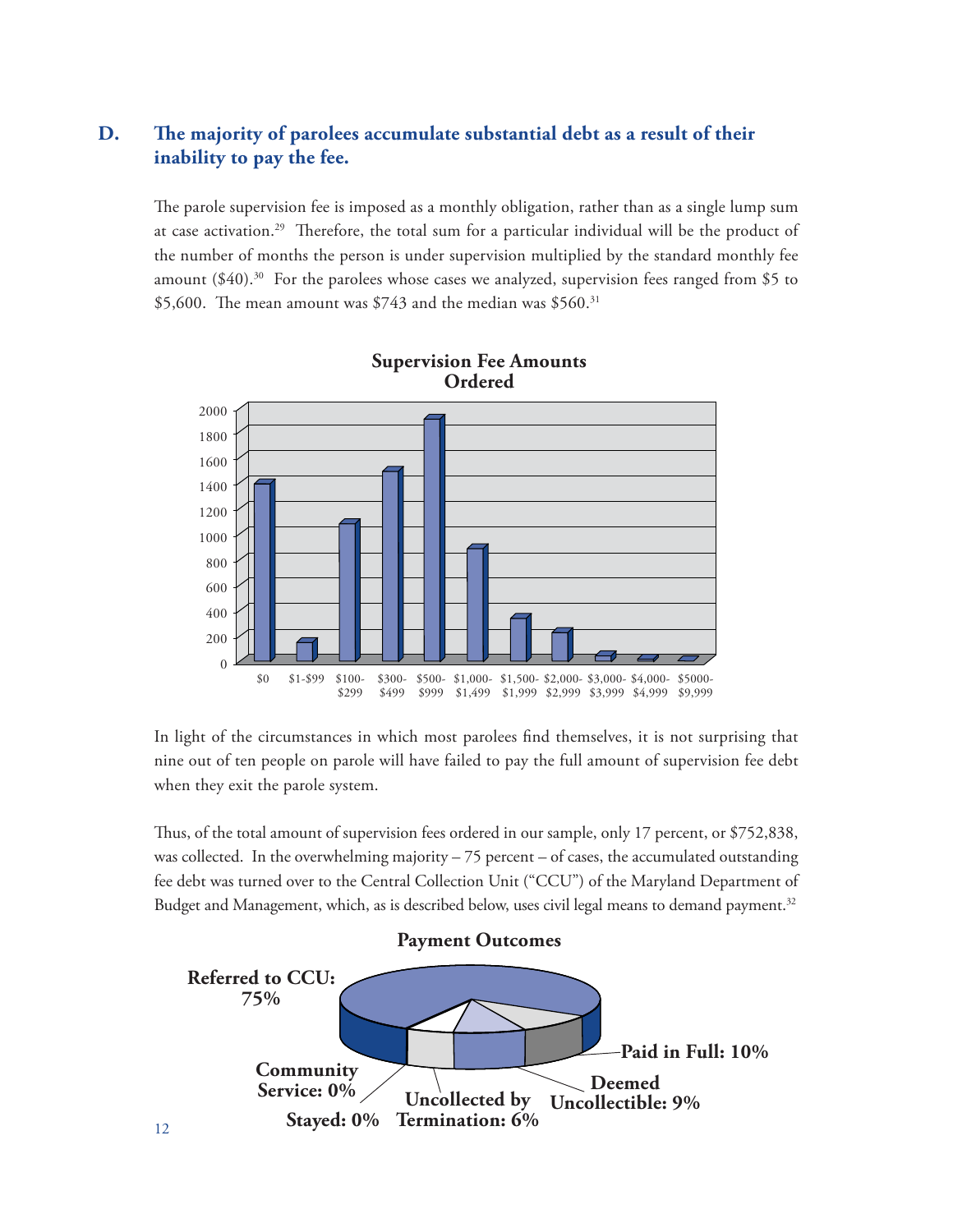Payment outcomes are somewhat associated with employment status at case activation. Thus, cases involving people who were fully employed at case activation were more likely to result in full payment of legal financial obligations,<sup>33</sup> with 13 percent making payment in full. For individuals employed part-time, or who were unemployed, only 8 percent made payment in full.

|                               | Employed<br><b>Full-time</b> | Employed<br>Part-time | Unemployed | Other | Student | Grand<br><b>Total</b> |
|-------------------------------|------------------------------|-----------------------|------------|-------|---------|-----------------------|
| Paid in Full                  | 13%                          | 8%                    | 8%         | 32%   | 43%     | 10%                   |
| <b>Deemed Uncollectible</b>   | 7%                           | 6%                    | 9%         | 4%    | $0\%$   | 9%                    |
| Uncollected by<br>Termination | 4%                           | $1\%$                 | 4%         | 9%    | 0%      | 4%                    |
| <b>Stayed</b>                 | $0\%$                        | $1\%$                 | $0\%$      | $0\%$ | $0\%$   | $0\%$                 |
| <b>Community Service</b>      | $0\%$                        | 0%                    | 0%         | $0\%$ | 0%      | 0%                    |
| Referred to the CCU           | 75%                          | 84%                   | 78%        | 55%   | 57%     | 77%                   |

**Payment Outcomes and Employment Status at Case Activation**

Payment outcomes are more strongly associated with employment status at case closing. Cases involving people with full-time employment were significantly more likely to result in payments of \$100 or more than cases involving the unemployed.

|                 | Employed<br><b>Full-time</b> | Employed<br>Part-time | Unemployed | Other | <b>Student</b> | Grand<br><b>Total</b> |
|-----------------|------------------------------|-----------------------|------------|-------|----------------|-----------------------|
| \$0             | 53%                          | 68%                   | 82%        | 76%   | 79%            | 71%                   |
| $$1-$99$        | 9%                           | 11%                   | 8%         | 9%    | 5%             | 9%                    |
| \$100-\$299     | 13%                          | 10%                   | 6%         | 8%    | 8%             | 9%                    |
| \$300-\$499     | 9%                           | 6%                    | 2%         | 4%    | 5%             | 5%                    |
| \$500-\$999     | 9%                           | 3%                    | $1\%$      | 2%    | 3%             | 4%                    |
| \$1,000-\$1,499 | 3%                           | 1%                    | 0%         | $1\%$ | $0\%$          | $1\%$                 |
| \$1,500-\$1,999 | 2%                           | $0\%$                 | 0%         | $1\%$ | $0\%$          | $1\%$                 |
| \$2,000-\$2,999 | $1\%$                        | $0\%$                 | 0%         | $0\%$ | $0\%$          | 1%                    |
| \$3,000-\$3,999 | 0%                           | $0\%$                 | 0%         | $0\%$ | $0\%$          | 0%                    |

**Supervision Fee Amounts Paid and Employment Status at Case Closing**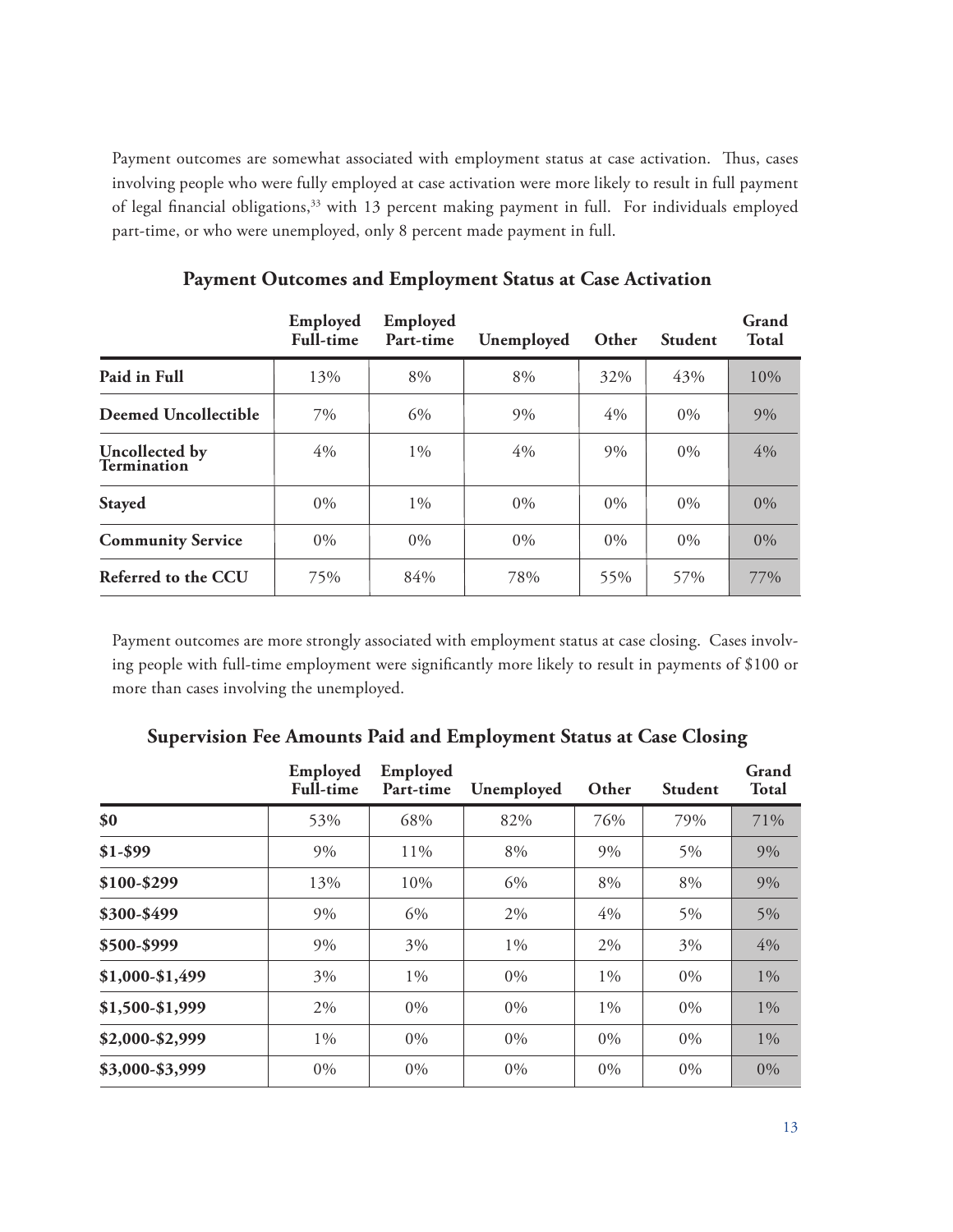Payment outcomes appear to be somewhat associated with race. Cases involving Whites were somewhat more likely to result in full payment than cases involving Blacks, but the great majority of cases for both racial groups resulted in unpaid obligations being referred to the Central Collection Unit. Given their low rates of employment relative to Whites, it is not surprising that payment outcomes were lower for Blacks.<sup>34</sup>

|                                   | White | <b>Black</b> |
|-----------------------------------|-------|--------------|
| Paid in Full                      | 17%   | 7%           |
| <b>Deemed Uncollectible</b>       | 8%    | 10%          |
| <b>Uncollected by Termination</b> | 6%    | 6%           |
| <b>Stayed</b>                     | $0\%$ | $0\%$        |
| <b>Community Service</b>          | $0\%$ | $0\%$        |
| Referred to the CCU               | 68%   | 77%          |

**Payment Outcomes and Race**

In fiscal year 2008, the DPP and the CCU collected only \$334,752 in parole supervision fee revenue, adding a negligible sum to state funds.

# **E. The parole supervision fee is just one of a multiple of financial obligations.**

The recurring parole supervision fee is often not the sole monetary burden that parolees face on their return from prison. Many have additional financial obligations, most notably child support, which in many instances continues to accrue during incarceration and can total tens of thousands of dollars. A 2005 University of Maryland study found that there were 17,214 child support cases in Maryland with incarcerated parents or previously incarcerated parents. The average arrears owed for each incarcerated parent was \$15,933 and average arrears for parolees was \$13,472.<sup>35</sup>

Many parolees find themselves obliged to participate in treatment on an "out-patient" or residential/halfway house basis or in other programs – many of which charge fees for services – as a condition of their parole. The added costs are collected directly by the treatment program staff, not by the DPP, and information about these fees was not included in the data we received from the DPP. However, supervision agents reported that non-payment of program fees and related costs can cause their clients to be terminated from program participation, which could lead – in turn – to revocation of parole.

*Lots of programs push people out for nonpayment, even if they are doing well on the program.*

*— Parole Agent*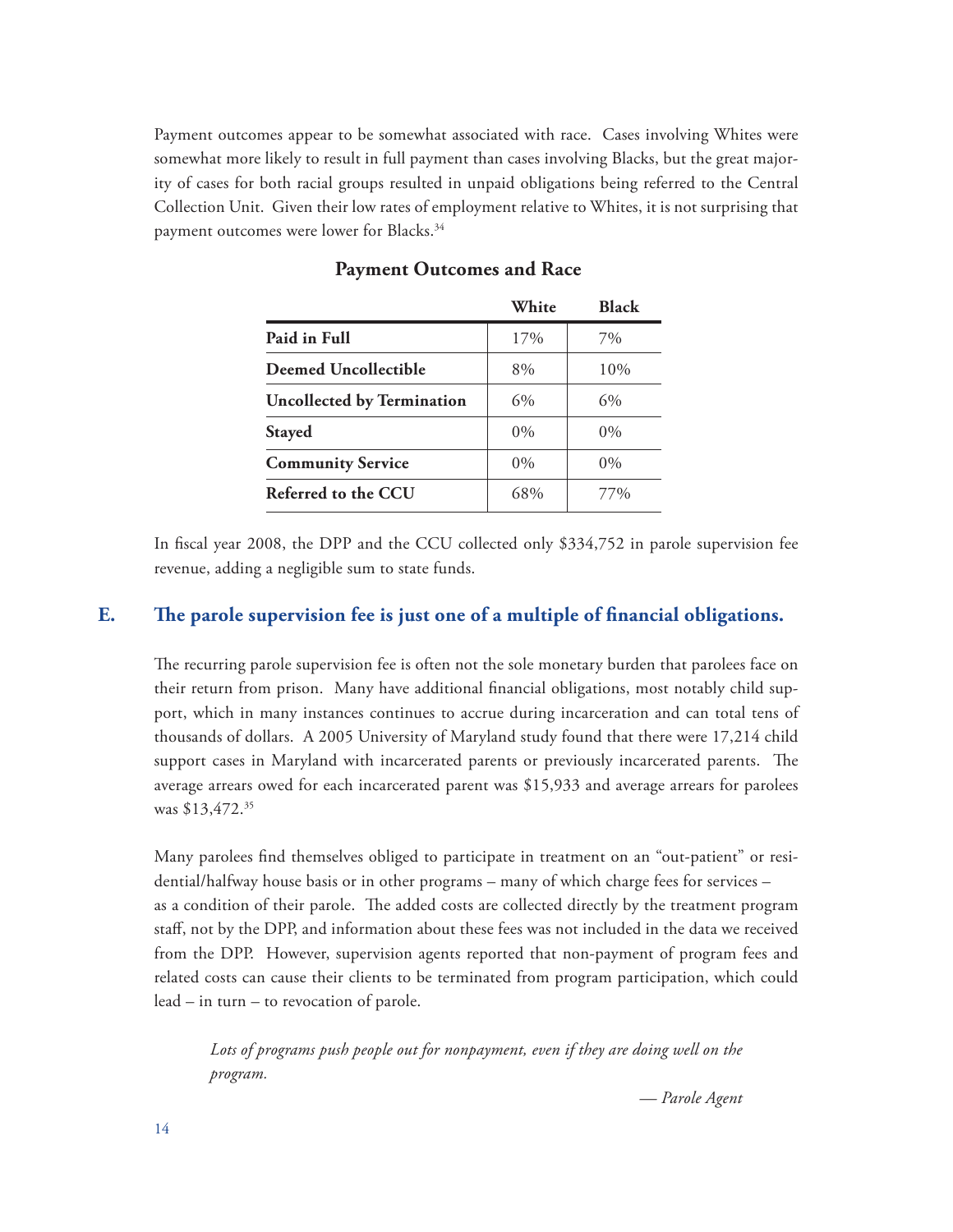*These programs won't let the person back in because of nonpayment, so it looks like the person is violating their parole conditions even when they're doing well. — Parole Agent*

For those enrolled in residential programs, there may be extended periods of time when employment is not permitted and thus the parolee cannot earn money. When employment is finally allowed, program fees are deducted from the person's wages, and can result in the withholding of a portion of forced savings, leaving very little cash for covering costs of transportation to work, support for family members or to pay bills and other financial obligations.

*When you come in, it's free [the program], then it's a give back. Once you get employed they take a percentage. If you make \$100: 50 percent goes into savings, 25 percent to Marian House and 25 percent in your pocket. I work cleaning a treatment facility and bring home a check every two weeks for \$198 and I was getting \$48 every two weeks for myself.*

*— Marian House Participant*

In addition, if an individual was convicted of a drug offense, or has a history of drug use or addiction, he or she may be obliged to pay for urine testing. A parole agent may require such drug or alcohol testing if he or she believes that a parolee is "slipping back" to a substance abuse habit. DPP data show that testing fees were ordered in 25 percent of the parole supervision cases.36 For drug testing by schedule, there is a one-time flat fee of \$100. The fee for a random drug test is \$6. The standard testing fee amount for alcohol testing is \$1 per month. According to the data provided by the DPP, total testing fee amounts imposed ranged from \$4 to \$1,280. The mean average amount was \$91, but the median was \$120. The total amount of testing fees ordered in these 1,867 cases was \$170,756.



#### **Testing Fee Amounts Ordered**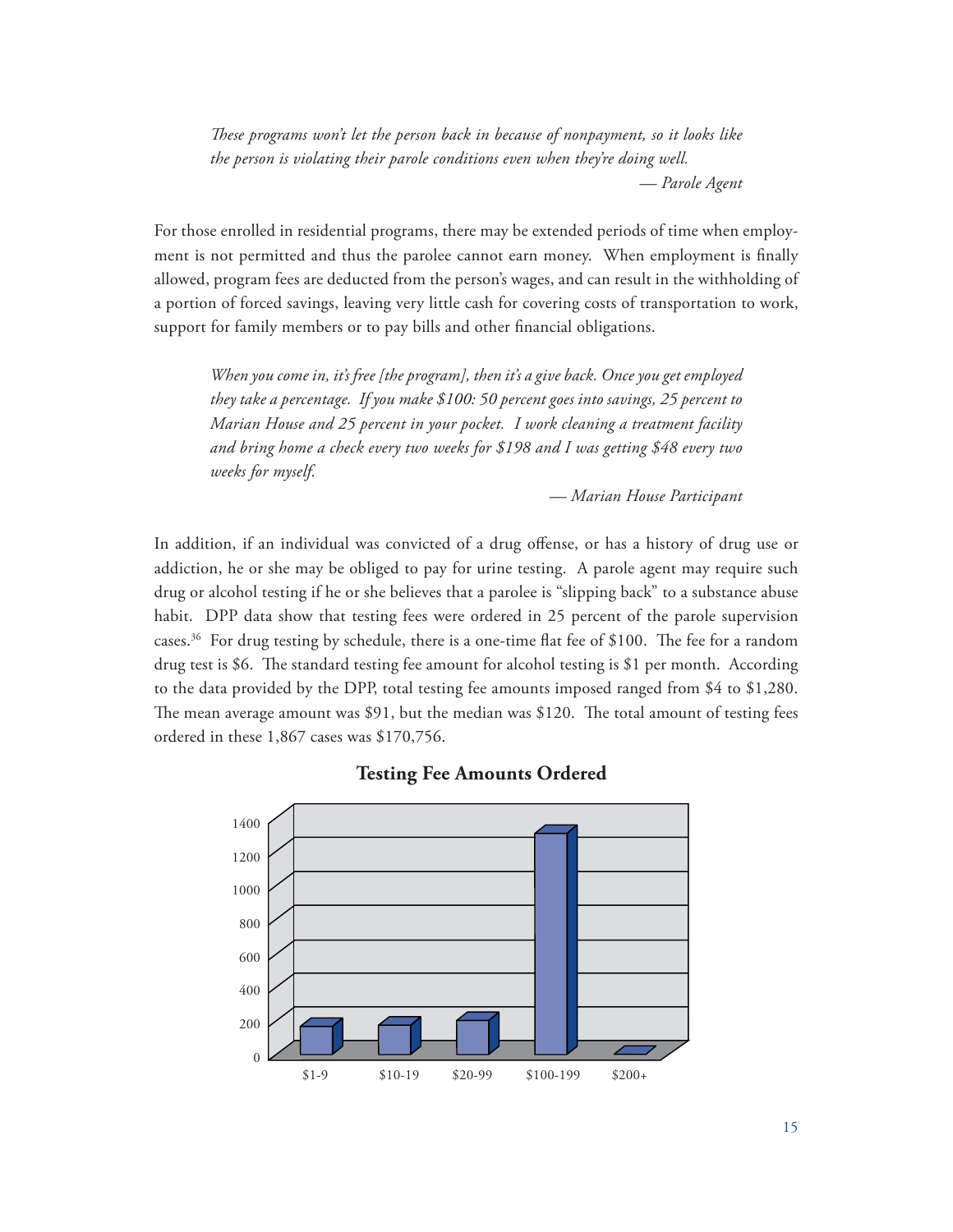People in reentry told us that some individuals are ordered to submit to urine testing as often as two or three times a week in the period immediately following release. Some of those interviewed said that individuals from Baltimore City were ordered to undergo urinalysis even if the criminal charges had nothing to do with drugs or drug addiction.

Additional program fees and costs may also be entailed if the DPP requires participation in domestic violence counseling or anger management. Sex offenders, in particular, may be ordered to pay fees for polygraph tests. Community service programs also charge admission fees. We found in our interviews that the parole supervision fee, in combination with other "program" fees, can quickly add up to as much as \$200 per month. Parolees, parole agents, and others, said that the combined burden can be overwhelming.

Maryland law also authorizes the imposition of other fees related to criminal court proceedings. Defendants who seek the services of the "free" public defender are charged a \$50 application fee.37 Restitution may be ordered if, among other reasons, property was stolen or damaged, if the victim suffered monetary losses or incurred certain expenses, or if the government incurred certain expenses.<sup>38</sup>

However, restitution, along with certain other court fees, may be waived up-front by judges if the defendant is indigent.<sup>39</sup> This process stands in marked contrast to the process for imposing the parole supervision fee, in which there is no up-front evaluation of ability to pay and therefore extremely limited use of exemptions for unemployment and other causes. The DPP data show that only a small fraction of parolees in Maryland, less than one percent, owe fees and/or restitution stemming from the underlying criminal court proceedings.

As Maryland Circuit Court Judge Allen Schwait explained, the imposition of court fees is often viewed as an exercise in futility:

*In my court I handle major felonies cases. With a population such as I see before me, imposition of monetary penalties does no good to anyone. During plea bargaining*  defense counsel routinely ask me to waive all fines, supervision fees,<sup>40</sup> and court costs *and I have no problem doing that. Imposition of such items doesn't enter into my consideration at sentencing because I know that they would not be paid. Restitution may be something else, because where there is an aggrieved victim the prosecutor will generally ask for something to be ordered. I may accept, but frankly, will do so knowing that by and large it's an exercise in futility — which troubles me, because I know that this raises an expectation for the victim that is very likely to be disappointed.*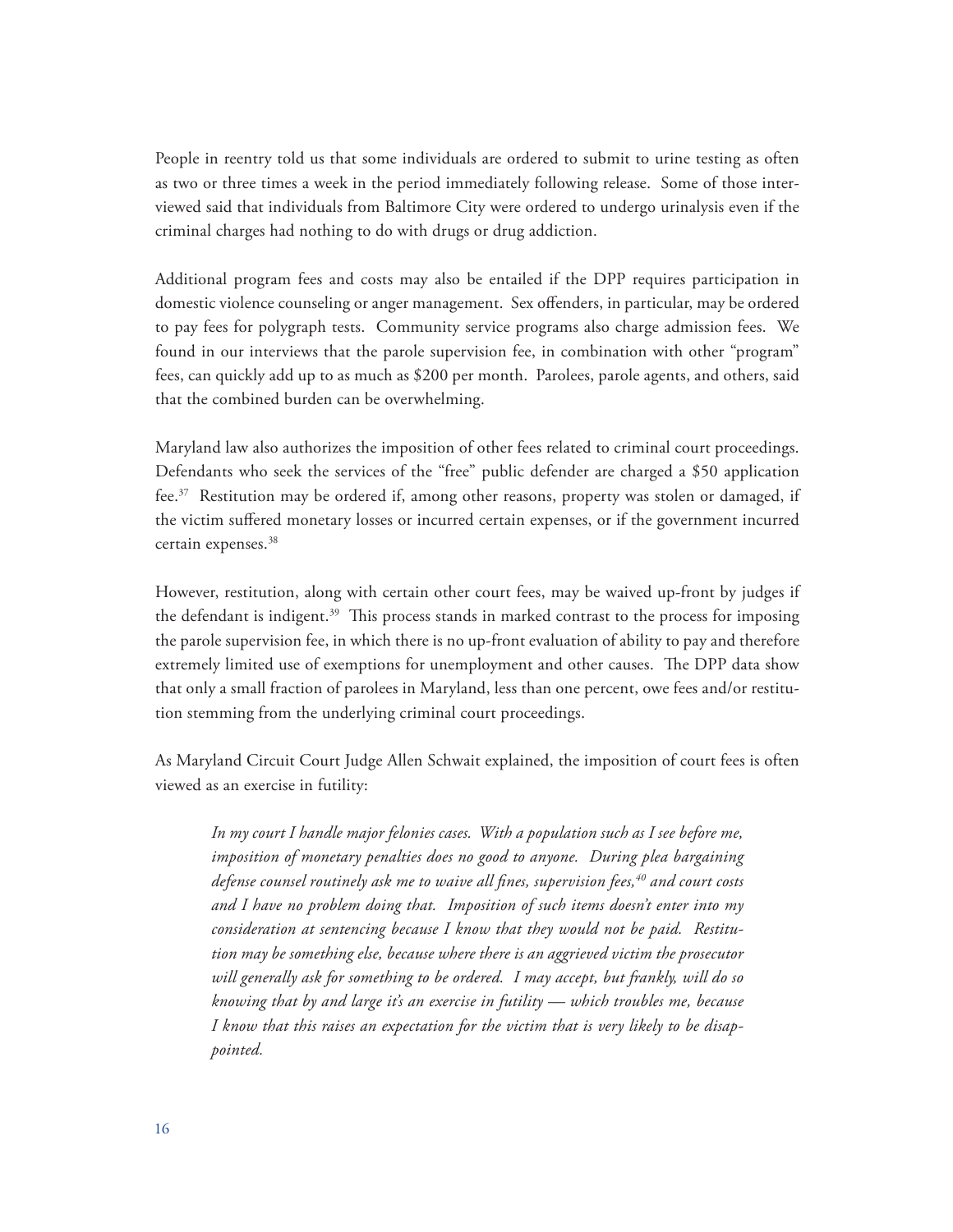# iv. the parole supervision fee undercuts reentry **EFFORTS**

Most of the parole agents and reentry professionals whom we interviewed believe that the parole supervision fee undermines their efforts to assist persons on parole in their transition to life outside prison. Many of the parolees we interviewed spoke of the undermining effect that constant dunning has on their efforts to get back on their feet.

#### **A. Persistent threats of parole revocation undercut reentry prospects.**

Whenever a parolee fails to pay his or her monthly fee, the DPP sends letters (relying on an automated computer program) that threaten parole revocation. The letters warn that "failure to comply or pay as indicated will cause your case to be referred for a summons or warrant."

The dunning practice is routine, even though the DPP's practice generally is not to seek actual revocation of parole based solely on non-payment of the parole supervision fee. DPP practice is consistent with constitutional limitations on fee collection. Were the DPP to seek revocation for failure to pay the supervision fee, it would have to demonstrate before the Parole Commission that the failure to pay was willful and not a result of the parolee's indigency.<sup>41</sup> When the DPP seeks revocation of parole for other reasons, it takes failure to pay the supervision fee into consideration, but failure to pay the fee is not used as a cause for seeking revocation.<sup>42</sup>

While revocation of parole is unlikely, the paper debt for failure to pay continues to accrue over the parole period. Many parolees said that the pressure of constant dunning letters that threaten revocation cause stress that undercuts prospects for successful reentry. One reentry professional explained that the DPP's computer-generated dunning letters pose a constant threat, and that the frustration created among his clients sometimes pushes some over the edge, to re-offend.

*You're walking around with pressure. The threat you are receiving is putting you under pressure and the pressure is making you live a miserable life. Just the threat of having a warrant is hard.*

*— Client at Goodwill*

*I have a drug-related offense. I'm on parole until March 2009. Right now I'm in a residential treatment program, and you can't work while you are in there. I get a letter saying I have to pay these costs. They keep shooting letters at you. It makes you depressed and it can mess around and make you use. But I've learned that's not the way. I can't get bus fare to see my parole officer. The bus costs \$3.50 twice a month and then I have urinalysis every week. Some people have it twice a week or even*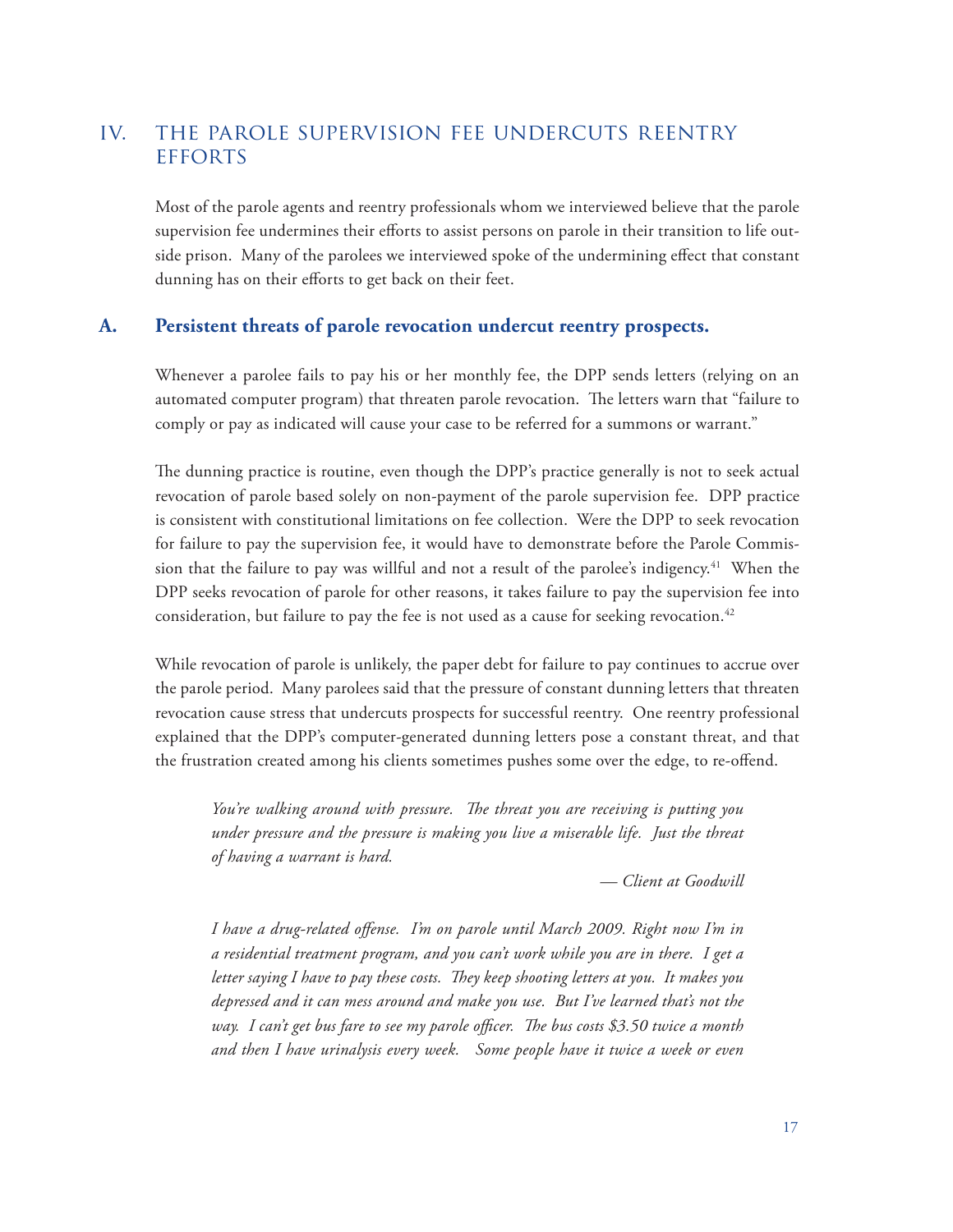*three times. You need bus fare for each of those times and the urinalysis fee. If you get in a job program they want you to train, so you're not getting paid, so you have to manage to live without getting paid. Even your family doesn't want to take care of a grown man. It can drive some one into the street just to make ends meet. Then you get violated.*

 *— Narrative of "Tom"*

*I had three cases. I couldn't pay the money. The agent started calling me to say come and see them. They would call during the job time. I told them I couldn't right now, I'm working and they would say, "It's your responsibility. Keep the job and go to jail or come and see me." My appointments were between 9am and 1pm. I didn't go. I had to work. They did come and lock me up.*

 *— Client at Goodwill*

*It's stressful. You come home with three felonies and are faced with a large fee. You have a felony and you're trying to find a job with felonies. I owed \$3200 got it down to \$2000 and haven't paid a penny since. My other bills are lacking. I'm faced with violation of parole. I don't want to go back.*

 *— Marian House Participant*

In our conversations with parole agents, reentry workers and people under parole supervision, we were advised repeatedly that parole agents often "waive" payment of supervision fees. However, during the course of the study it became apparent that the word "waive" was being used to refer to an agent telling someone not to worry about the payment obligation at a particular moment in time. Because this does not constitute actual legal waiver, the unpaid parole supervision fees continue to accrue as debt, and the DPP continues to issue automatic dunning notices advising parolees of the failure to pay and warning that the failure will trigger a summons or warrant for arrest. As noted above, substantial sums may accrue.

Some parolees report having returned to crime to pay their past debts. While it is impossible to know just how often this occurs, given average costs of almost \$32,000 for a year in prison, <sup>43</sup> even if the supervision fee had a role in just 11 parolees returning to prison for a year, the costs to the state would surpass the \$334,752 raised by the fee in fiscal 2008.

*It feels like we are being penalized twice. Incarceration is supposed to rehabilitate you. But, people are out here doing stuff in the streets just to pay the fees. It's very stressful. If I hadn't been in the program I would have been out there selling drugs to get the money. The first time I came out I owed \$3600 paid it down to \$500 before I went back in. I sold drugs to get the money and then went back to prison. — Marian House Participant*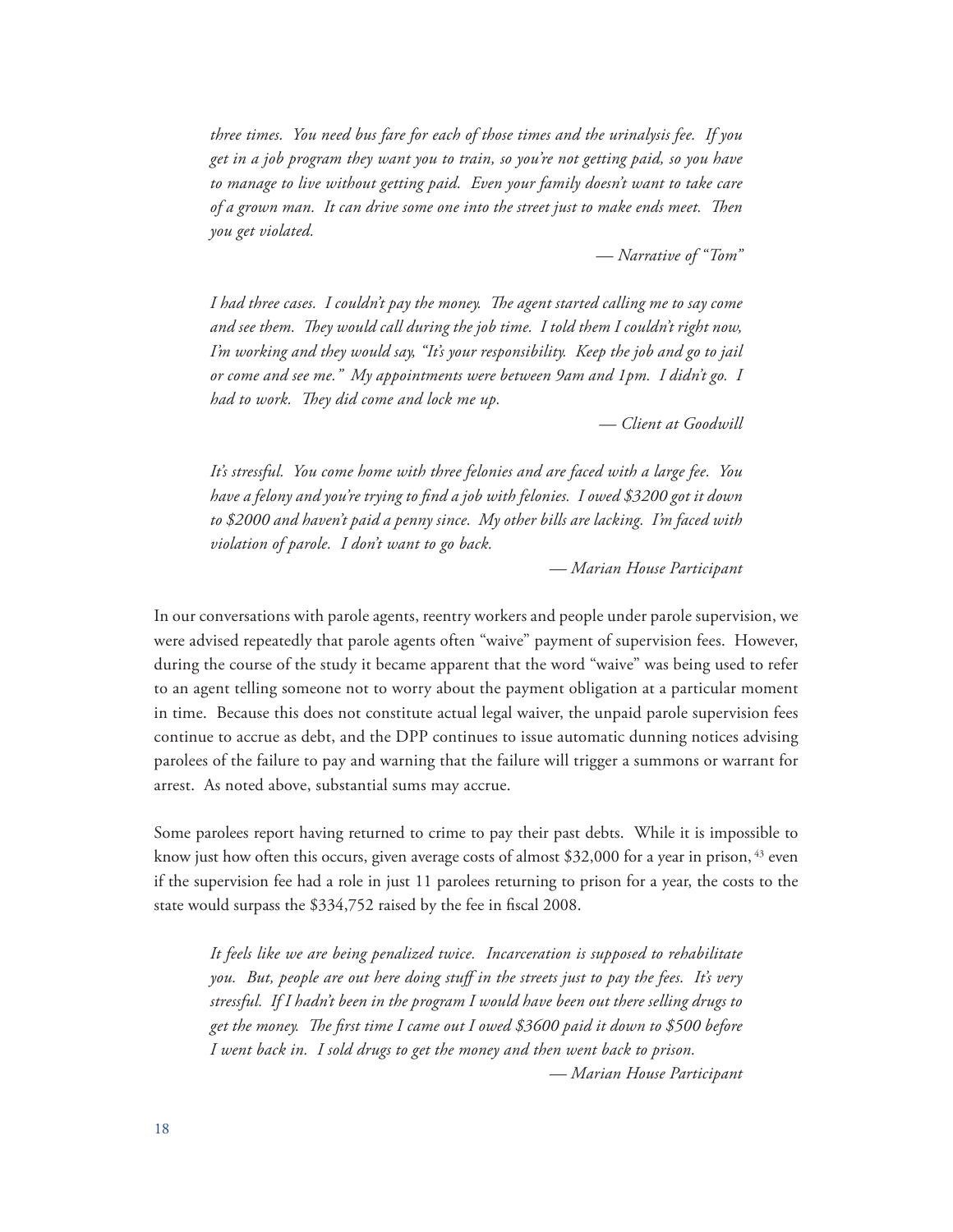*I'm on parole to 2011. They give you the whole fee, \$2000. People who are on the street will just try to find a way to pay…. I went back to boosting [stealing] before because they threatened to lock me up. I was thinking "I just did time in prison, does that count for anything." …It's a little discouraging to get out and owe \$2000 right away.*

 *— Marian House Participant*

Although parolees possess limited financial resources, as noted above, the DPP is more aggressive in pursuing collection of the restitution obligations ordered as a condition of parole. If the parolee's restitution arrearage reaches the amount of four monthly restitution payments, the agent must request a summons or subpoena to bring the parolee back to the sentencing court for a violation hearing and to notify the victim to whom restitution is owed. If parolees owing restitution are employed, their wages may be garnished. Interviews with public defenders and reentry specialists confirmed that the DPP will seek parole revocation for failure to pay restitution.

# **B. Transfer to the Central Collection Unit adds more debt and mars credit reports.**

At the end of the parole term, the DPP routinely refers to the Central Collection Unit any unpaid debt owed by parolees that exceeds a threshold amount of \$30.<sup>44</sup> A division of Maryland's Department of Budget and Management, the CCU is charged with collecting delinquent debt owed to the state.

When debt accounts are transferred by the DPP to the CCU, the amount of debt is substantially increased. The CCU adds an automatic one-time 17 percent charge for "collection costs" on top of the outstanding debt amount.<sup>45</sup>

The CCU then sends two initial notices at 30-day intervals to debtors' homes or places of employment informing them that they must either establish payment plans to repay outstanding balances or face the collection methods employed by the CCU.<sup>46</sup> Without a response, additional dunning letters from the CCU follow, as the collection process moves forward, with each letter offering fewer outs to the debtor even if the individual's financial circumstances remain unchanged.

Beyond the letters, the collection method used by the CCU depends on the amount of debt and on the types of assets, if any, held by the individual. If the total debt is less than \$750, as is often the case with parole supervision fee debt, the CCU relies on the automated Tax Refund Intercept Program ("TRIP"), which intercepts state income tax refunds every year until the entire debt, plus the 17 percent CCU surcharge, is paid. According to a CCU manager, the CCU generally does not report debt referred from the DPP to credit agencies.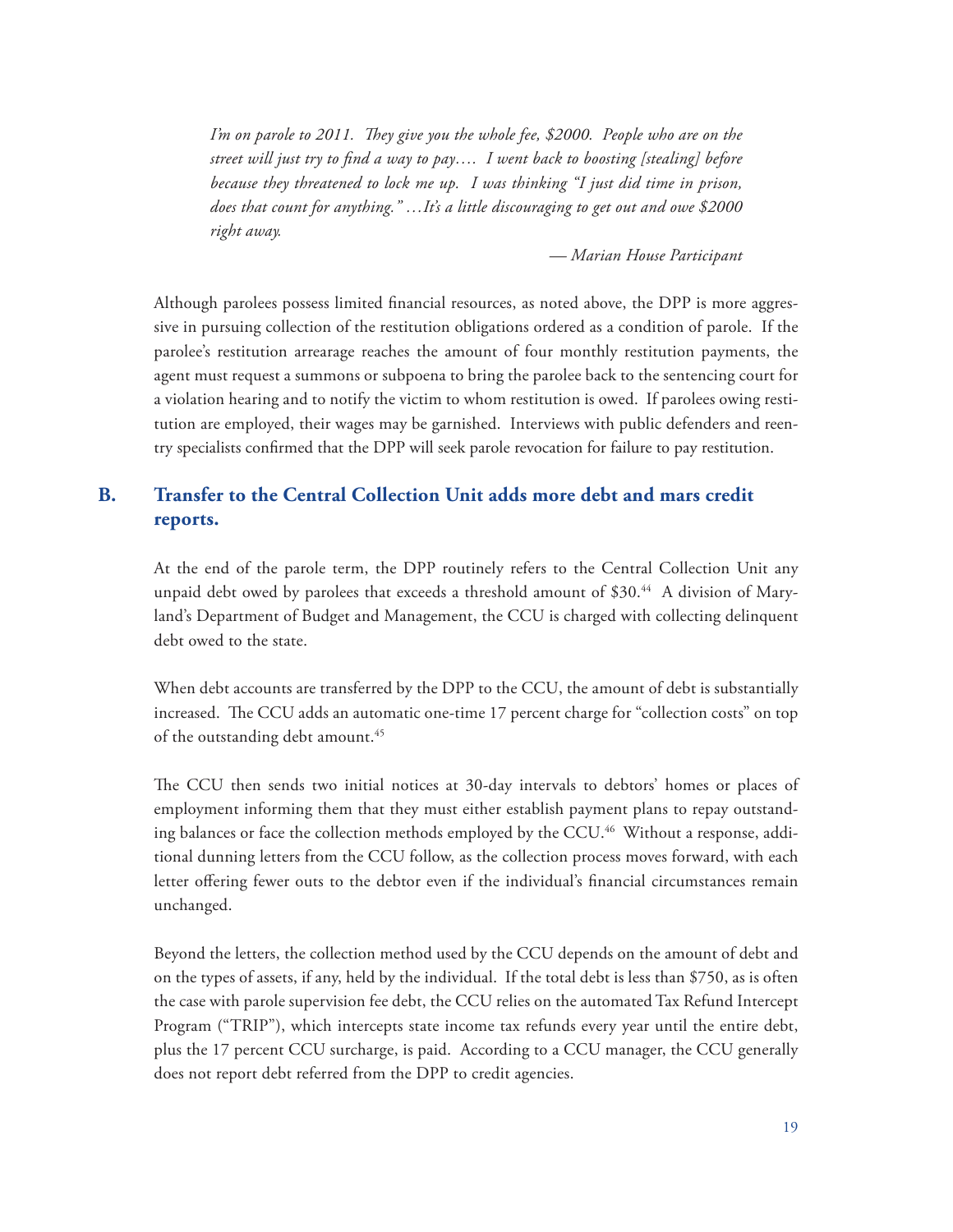If the debt is \$750 or more and if the debtor has attachable assets, the Attorney General of the State of Maryland files a civil action in state court to secure a civil judgment against the debtor. Once a civil judgment is obtained, the state can enforce it through wage garnishment and property liens.<sup>47</sup> Additionally, as civil judgments enter the public record, they are routinely discovered by credit reporting agencies and incorporated into individuals' credit reports.

For an individual pursuing reentry into society, the inclusion of an adverse judgment for debt is a significant event, sometimes further compromising a credit report that is already shaky, and sometimes damaging a credit report that was previously clean. It can increase the level of difficulty in acquiring a stable post-release home, make more difficult the challenge of obtaining affordable housing, prompt utility companies to require large deposits for basic services such as electric, gas and telephone, and increase the cost of car insurance. It may be a source of significant additional stress.

*I'm trying to get into the Habitat program now, where I can get my own house. I passed everything last year except the income qualification. I had A-1 credit but I didn't earn enough money. During parole the agent told me not to worry about the fee. I finished my parole in March 2007. No one said anything to me about the balance of the fees for supervision. In June 2007 I got a phone call from a collection agency saying I owe \$2800. They said it's from the \$40 a month I was supposed to pay. Now, they want me to pay \$150 a month and it's on my credit report. They took my tax return. Now I have income but I have the credit report problem, so that's a hardship for me. My fear is that the credit report will stop me. It's hindering my advancement in society. I'm really struggling to pay the \$150.*

*— Marian House Participant*

#### **C. Fee collection is at odds with the mission of parole.**

There was wide agreement among parole agents and reentry professionals that most individuals were unable to afford the supervision fee, and that the creation of supervision fee debt places a significant burden on individuals ill-equipped to handle it. The financial burden can also give the individual a sense that the system is not interested in having him or her succeed; that punishment just continues in a new form after time in prison has been served.

*The fee payment plan puts them into debt right away. The first thing they do when they get out of jail is visit the parole agent and hear about the total debt (the monthly fee times length of supervision). So already they feel like a failure. That first payment is due on day one.*

*— Parole Agent*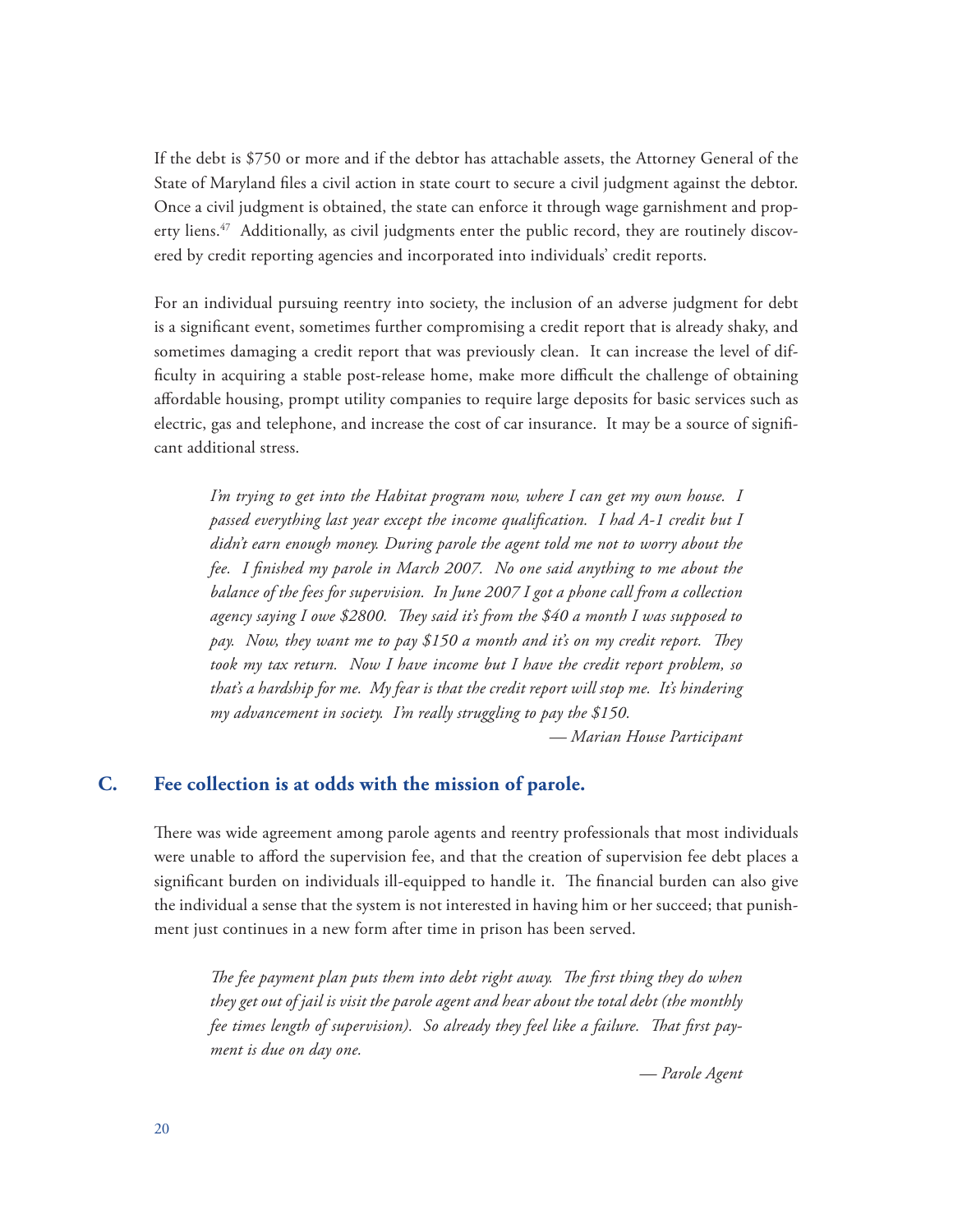A number of parole agents also believed that the task of collecting revenue-enhancing fees is inconsistent with their crime-prevention mission of ensuring that supervisees obtain the support they need to avoid offending again. Some parole agents believe the supervision fee should be eliminated, explaining that it does not advance parole supervision, in contrast to the legal financial obligation of restitution, which they see as benefiting the victim of a crime and performing a restorative function for those convicted.

*I really want agents to get out of money collection. That would free so much time [for more important priorities].*

*— Parole Agent*

*I don't want to be a bill collector – if the person has a drug problem it's more important to get them counseling and to stay out of trouble with police.*

*— Parole Agent*

*Instead of supervisory fees for indigent people, I'd like to see them go to a day program where their time is accounted for, to ensure they're doing something constructive with their time.*

*— Parole Agent* 

*I think it's a big deal for these parolees just to make it crime-free and they should be rewarded, not punished at the end of their supervision with the fee and the 17 percent CCU interest.*

*— Parole Agent*

The parole agents in our focus group recognized that many individuals were unable to afford fee payments, and frequently mentioned the importance of granting exemptions, but some believed that the fee obligation could promote responsibility, particularly for the subset of individuals able to afford payment.

*As a supervision agent, I often feel that the fee is standing in the way of parolees. …But I feel torn about the fees because, on the one hand, many people have no job prospects or skills – yet paying the fee can help them learn responsibility. And I do know some who have the income to pay.*

*— Parole Agent*

*I know people who have the money to pay and still get the fee waived, while others who are very poor must pay – that's unfair. I think they should keep the fee to start, and if there's a hardship, then the agent should start the process to get it waived.48*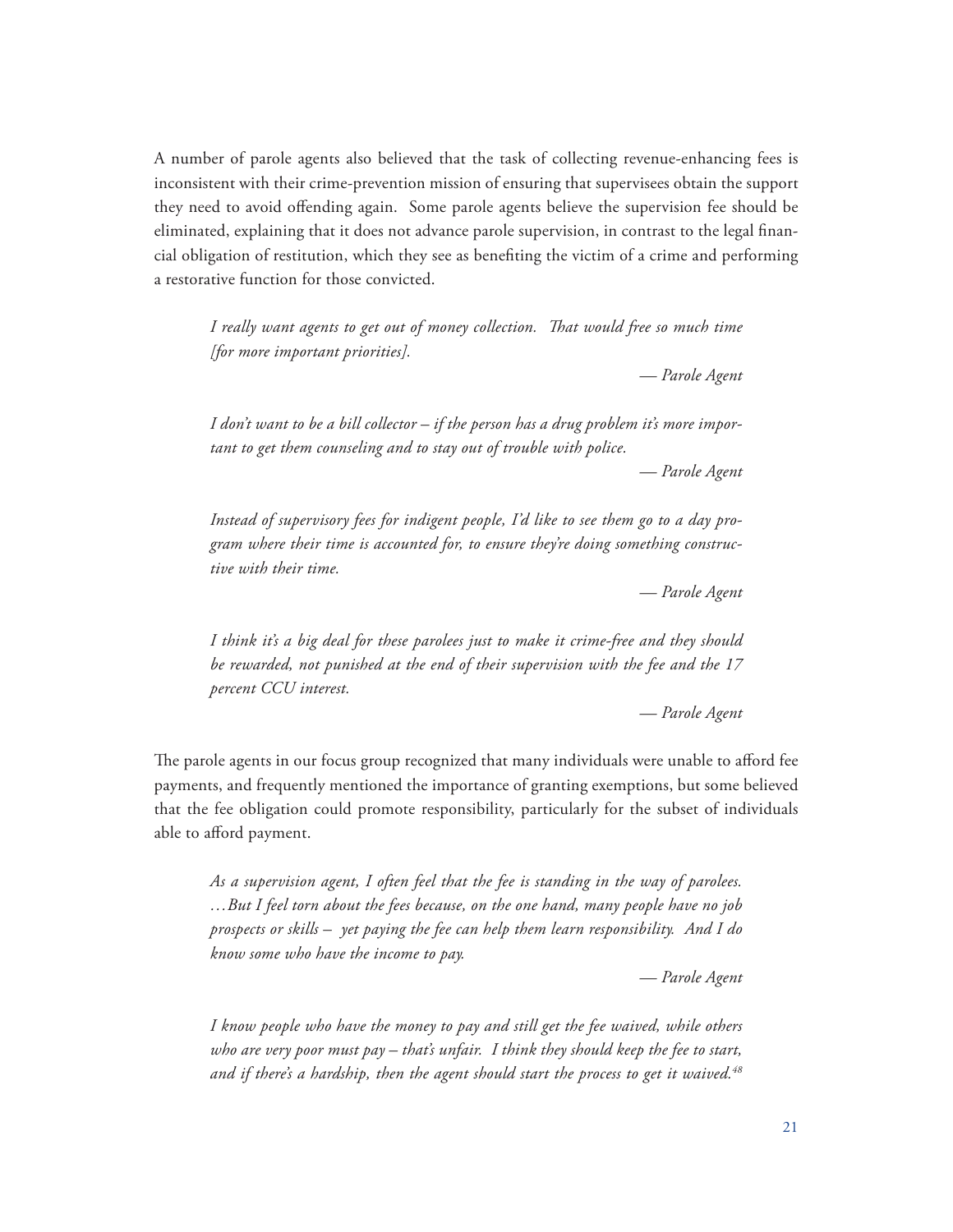*This would require an extra report by the agent but it also might keep the opportunities to collect that exist, and be more fair. I know of people who have been in jail for a while but have a good job skill and can pay the fee.*

*— Parole Agent*

*I think the fee should be imposed – it reminds the parolee that he has to pay fees and bills. I would only revoke for willful nonpayment. For example, I had a parolee who is a contractor -- working and paying child support, but not the fee -- so I violated him. I think the fee is an incentive.*

*— Parole Agent*

Most of the parole agents we interviewed believed that individualized determinations of ability to pay would improve administration of the parole supervision fee. Most agreed that evaluating the financial situation of each parolee would help provide a basis for setting realistic payment goals. A sliding scale system was seen as useful, as was the idea of developing specific policies to grant discretionary "waivers" for good cause (such as waiving the fee if a parolee has child support payment obligations, or allowing a "grace period" without fees for the first six to twelve months while parolees work to build a stable, crime-free life in the community). Some objected, however, that income verification and investigation of circumstances would take too much time from busy agents.

Some think that investigation of financial circumstances under the current system before imposing supervision fees would be advisable.

*The Commission could look into working with the parole case managers inside the jailhouse before people are released.*

*— Parole Agent*

Several other jurisdictions have recognized that individualized determinations, scaled to ability to pay, improve payment outcomes. For example, as part of its move toward increased use of "day fines" in lieu of confinement, Pennsylvania's Commission on Sentencing has recommended scaling the amount of fines imposed to an individual's ability to pay.<sup>49</sup> A pilot program in Maricopa County, Arizona, also found that consolidating all legal financial obligations into one payment plan, scaled to an individual's ability to pay, improved collection rates.<sup>50</sup>

# **D. The Virginia experience: abolishing the fee.**

Many of the concerns of the Maryland supervision agents in our focus group echo conclusions that Virginia, too, reached in the mid-1990s regarding its supervision fee. In 1994, Virginia abolished its parole supervision fee, which had proved to be a "nightmare" for parole officers to collect. In the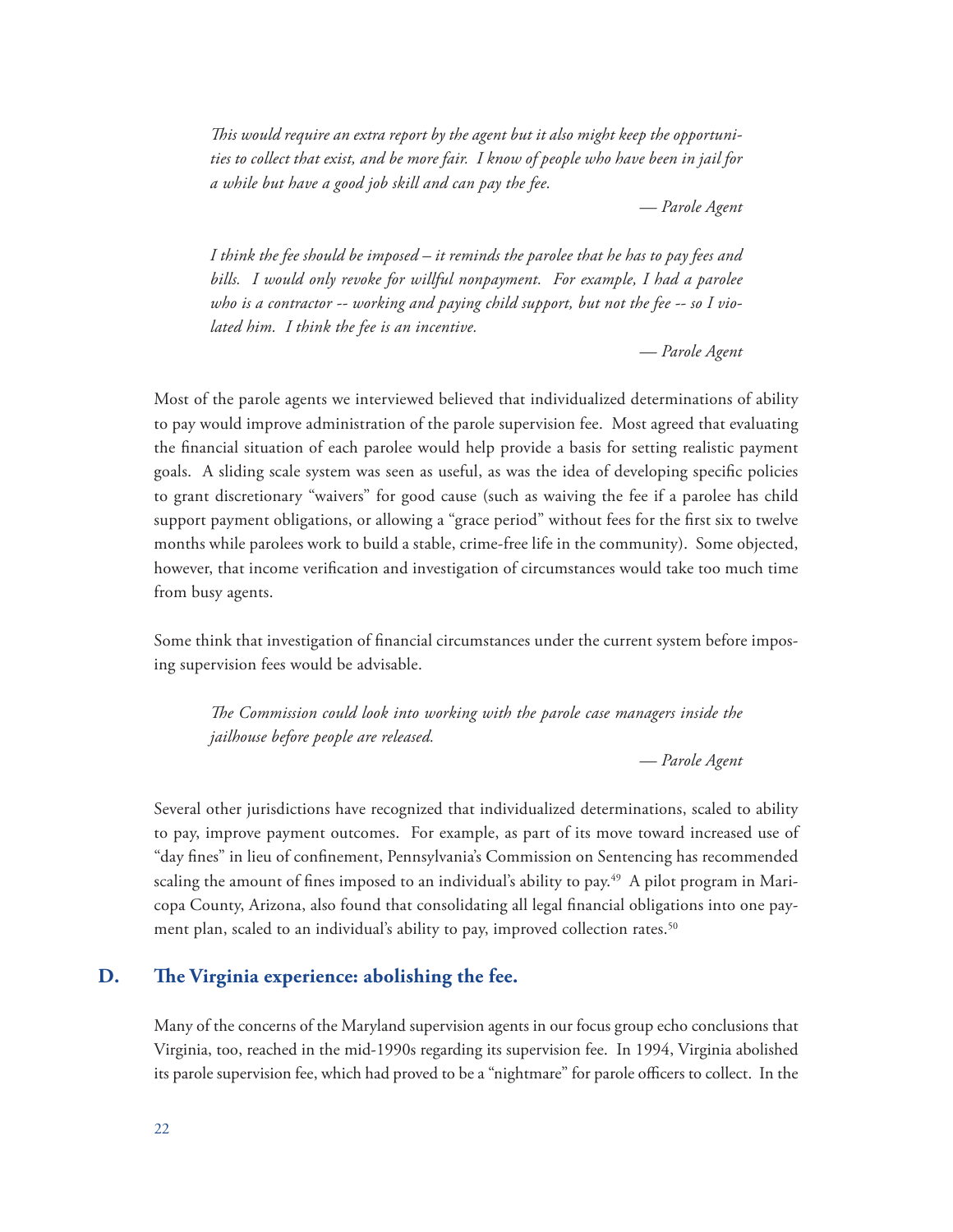pre-1994 system, Virginia parole officers were required to collect a \$30 per month supervision fee, revenue from which was deposited into the state's general fund, as is the case in Maryland.<sup>51</sup>

The fee proved to be "a huge hassle to collect," according to a Virginia corrections official.<sup>52</sup> In addition to the problems inherent in requiring parole officers to be fee collectors, the associated administrative and accounting tasks made collection by the Department of Corrections too burdensome relative to the small amount of revenue generated by the fee.53 Some within the Department, including parole officers, objected to the fee and to the parole officers' role in the collections process, not only because of the administrative challenges, but also because collection undermined their other duties: "Parole officers are not loan sharks," stated Walter Pulliam, Chief of Operations in Virginia's Division of Community Corrections.<sup>54</sup>

Virginia no longer charges an ongoing fee for post-release supervision. Instead, a single flat fee is levied at the time of sentencing against persons convicted of a crime, and is then collected by the court clerk. This fee is meant to finance a range of adjudicative and corrections-related costs, including the costs of post-release supervision, warrants, courthouse maintenance, and witness expenses.55 The fee amount ranges from \$61 for certain misdemeanor convictions to \$350 for felony convictions, and the amount ultimately collected is distributed, in percentages fixed by statute, to funds associated with the various court and corrections costs.<sup>56</sup> While post-release supervision is one of the items the flat fee is meant to cover, any revenue distributed under the heading of "supervision" is returned to the state's general fund.<sup>57</sup> It is unclear how this courtimposed obligation affects indigent defendents.

# v. exemptions

Many of the problems with the parole supervision fee could be prevented if the exemptions that the Legislature intended were actually used. Fully appreciating the goal of raising revenue from the fee, the Legislature nevertheless recognized explicitly that many parolees would not be in a position financially to pay the fee. The General Assembly predicted at the time of the fee's adoption that only 60 percent of persons on parole would be employed and that only 25 percent of that group – or 15 percent of the total parolee population – could actually pay the fee.<sup>58</sup> Thus, it created exemptions for individuals unable to afford payment. 59

But the exemptions, while on the books and clearly intended by the Legislature to offer relief to parolees unable to pay, are rarely used in practice. As a result, numerous parolees incur substantial debt from a fee from which they would be exempt if the process worked as intended.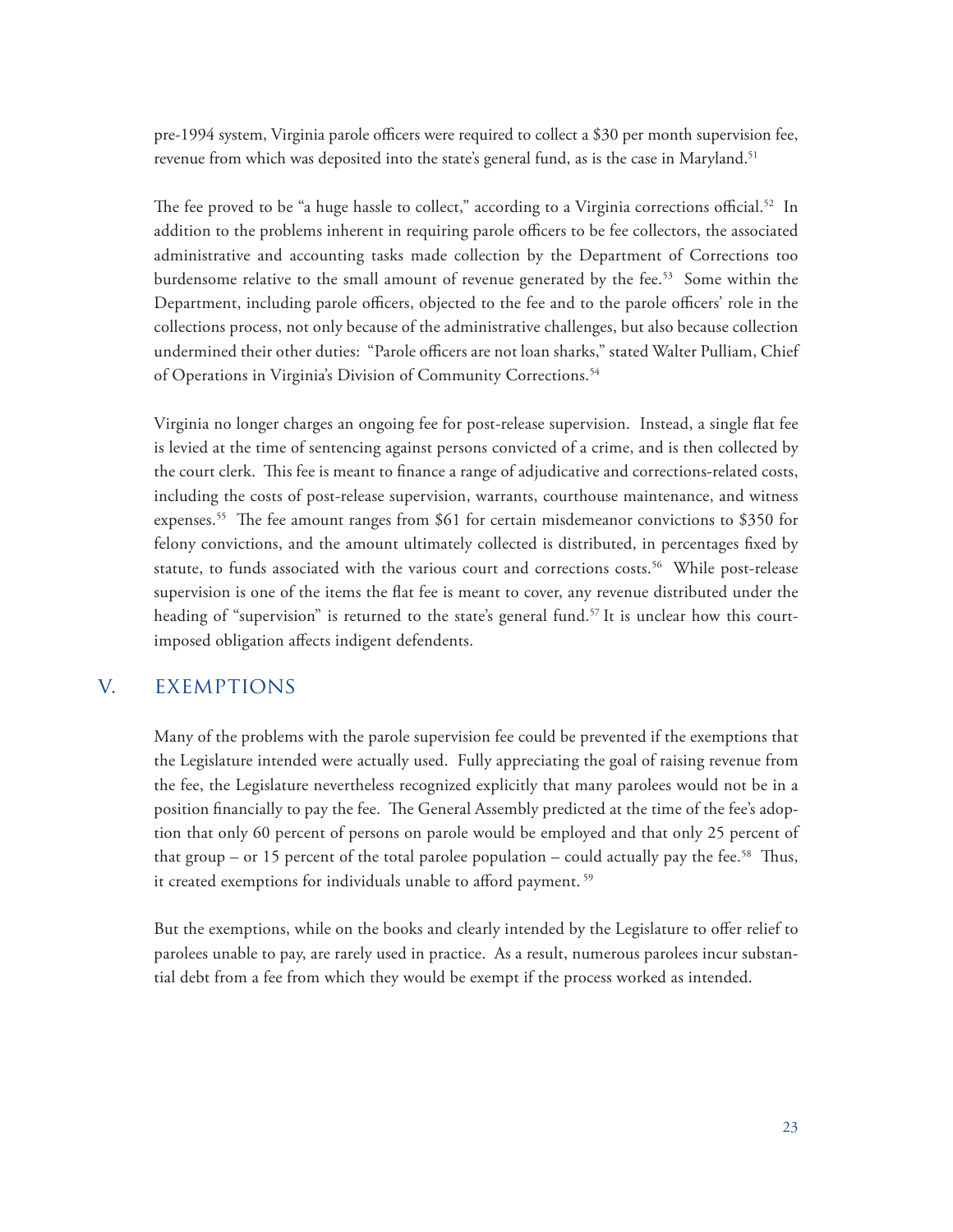#### **A. The Parole Commission has exclusive authority to grant exemptions.**

The Parole Commission has exclusive authority to eliminate or reduce the supervision fee for any of the following five reasons:

- the supervisee is unable, despite diligent attempts, to find a job that enables him orher to afford the fee;
- the supervisee is enrolled in school or a job training program;
- the supervisee is responsible for the support of dependents and paying the fee would constitute an undue hardship; or
- "other extenuating circumstances" exist.<sup>60</sup>

In contrast, while the very same exemptions apply to drug and alcohol testing fees, the statute confers authority on the DPP to grant exemptions to those fees directly, without requiring approval by the Parole Commission.<sup>61</sup>

Although the Legislature anticipated that most parolees would be unable to pay and created exemptions for them, <sup>62</sup> the continued allocation to the Parole Commission of exclusive exemp-

The **Maryland Parole Commission** determines whether inmates serving sentences of at least six months are eligible for release under supervision. Its decisions are made through hearings in which parole is granted based partly on the following factors: i) the circumstances surrounding the crime, ii) behavior while incarcerated, iii) societal compatibility and attitude, iv) mental, physical and moral qualifications, and v) intended plans for employment and housing upon release. Aside from rehearings, which are held when parole is not granted at a first hearing, the Parole Commission does not have a continuing relationship with inmates or parolees.

The **Division of Parole and Probation**, through 700 locally based agents, supervises persons serving sentences outside of state and local correctional facilities through regular meetings with and monitoring of offenders. A small portion of DPP agents work as investigators for the Parole Commission and other criminal justice agencies, gathering information on individuals for pre-sentence and pre-parole reports.

tion authority makes it difficult for individuals ever to extinguish their obligation to pay.

Up-front exemptions are almost never granted due both to the way the underlying law is written and to the practice of the Parole Commission. Some of the exemptions authorized under current law – such as those for "disability" and for "family obligations combined with undue hardship" – may be granted at the moment parole commences. Yet even though parolees might qualify for some of the enumerated

exemptions when parole begins, the practice of the Parole Commission is to impose the fee automatically and not make an up-front assessment of whether an individual is entitled to an exemption.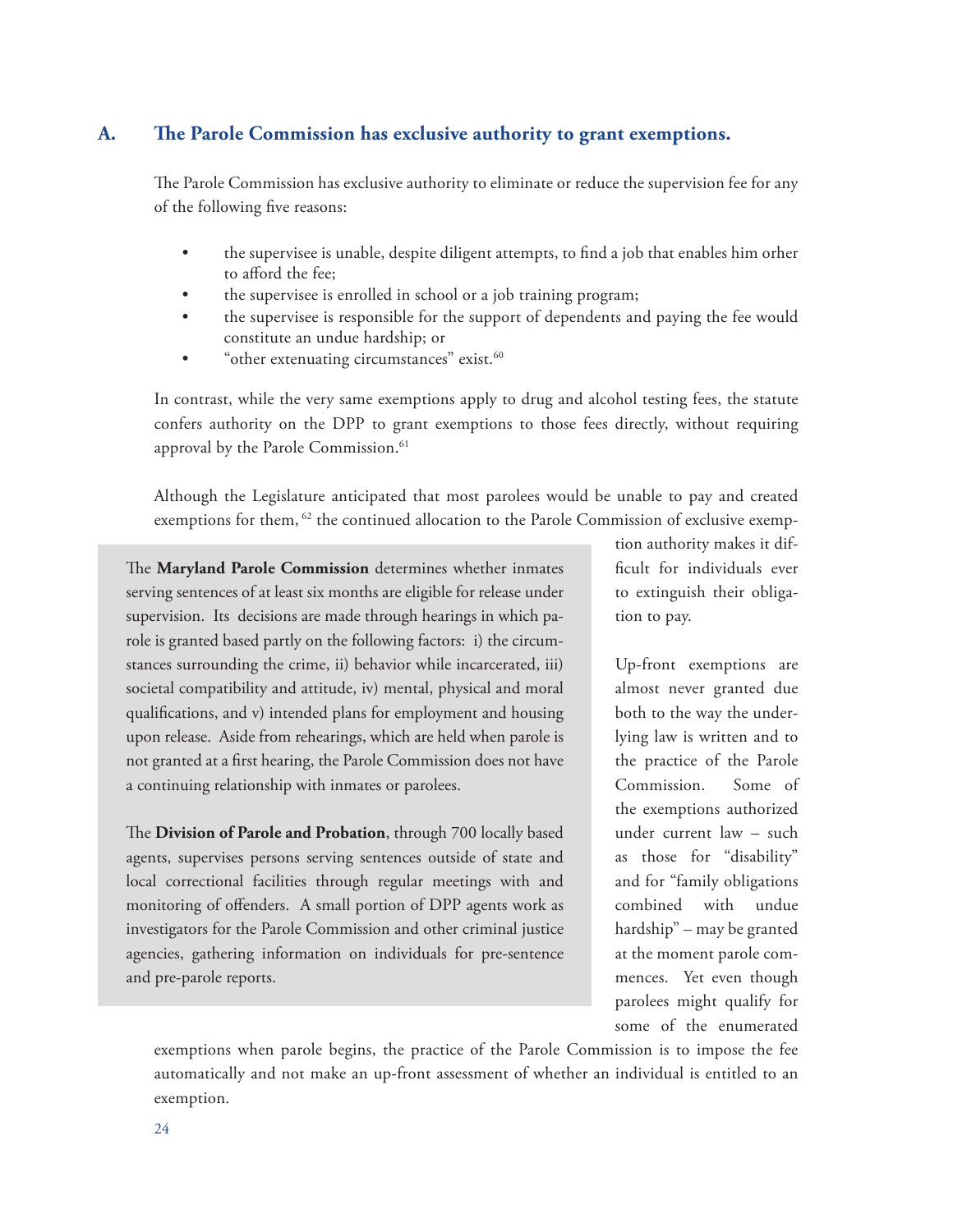In contrast, the most widely applicable exemption – for unemployment – is only available later in the parole term, after the supervisee has made diligent attempts to find a job. $63$  However, once parole is under way, the Parole Commission is, as an operational matter, unaware of the individual's ongoing financial situation. To obtain a formal exemption, a parolee would have to seek legal help or proceed *pro se* in front of the commission. DPP parole agents, who do maintain regular contact with the individual, are largely cut out of the process. Nonetheless, parole agents with whom we spoke described an informal practice in which some agents assist individuals with requests to the Parole Commission for exemptions. DPP policy, however, is formally to forbid such assistance, according to a senior official. If a parolee asks his agent for an exemption, the parole agent is supposed to inform him or her "that the Division is without authority to exempt the offender from the payment obligation" and "[m]ay advise the offender to consult with legal counsel regarding requesting an exemption from the court or Parole Commission."64

This DPP policy would appear to foreclose the one route by which parolees actually obtain exemptions. When we interviewed a member of the Parole Commission, he told us that he could not recall ever seeing an application for a fee exemption presented directly by a parolee or parolee's lawyer. In contrast, he did say that, on occasion, he receives letters from parole agents asking for waivers, often because a parolee is unable to work and is receiving disability benefits. He grants these requests, which are infrequent.

# **B. The fee is imposed with few exemptions.**

As a result of the parole supervision fee law, and of Parole Commission and DPP practice, exemptions are rarely granted and a fee that all concerned know is unpayable is nonetheless repeatedly imposed on most parolees.



Thus, it is unsurprising that an individual's employment status when parole begins (*i.e.*, when a parole case "is activated") appears not to have any effect on whether the parole supervision fee is imposed. Cases involving people who are unemployed are just as likely to have fees imposed as those involving people with full-time jobs.<sup>65</sup>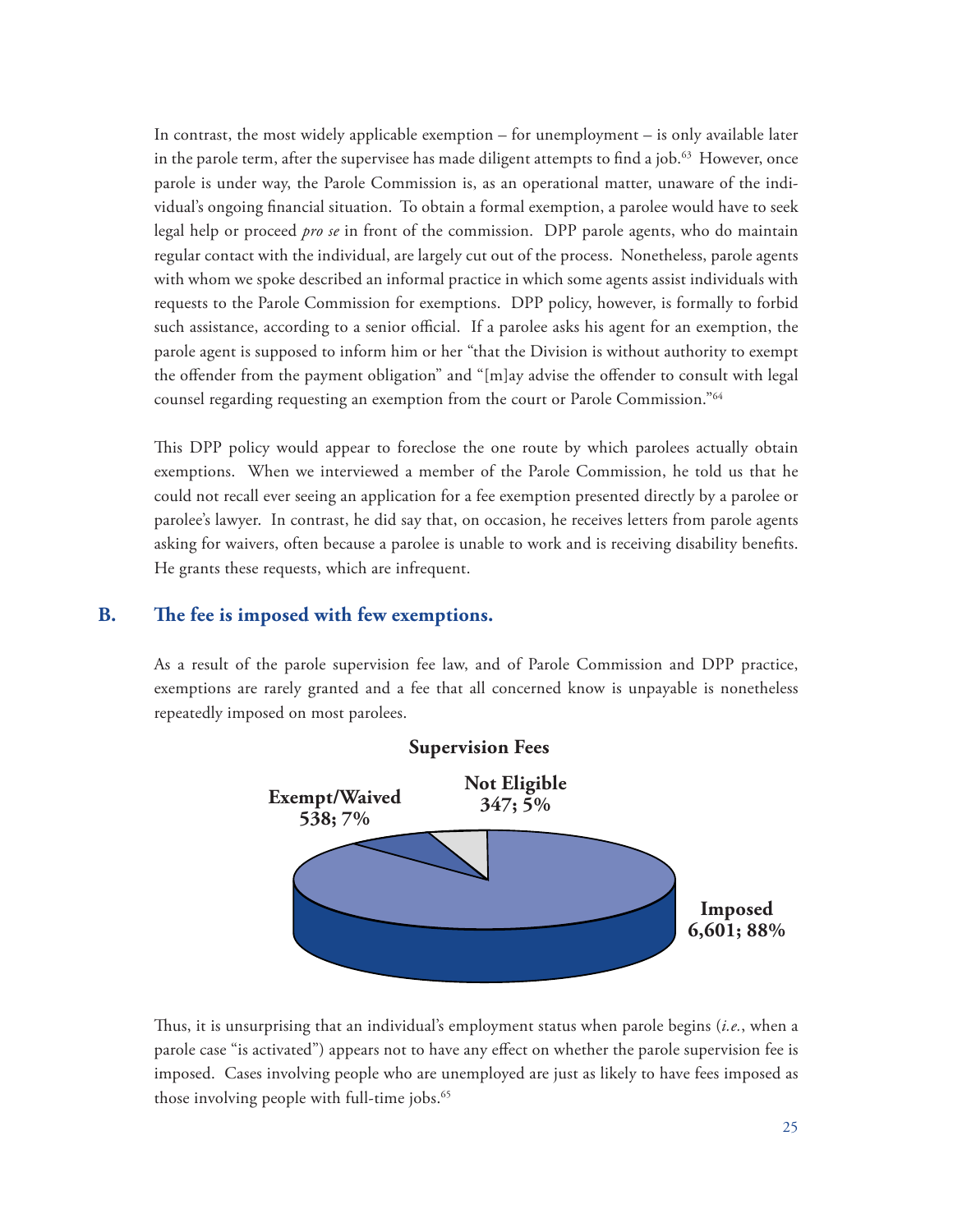|                           | Imposed | Exempt/Waived | Not Eligible |
|---------------------------|---------|---------------|--------------|
| <b>Employed Full-time</b> | 88%     | 8%            | 4%           |
| <b>Employed Part-time</b> | 95%     | 2%            | 3%           |
| Unemployed                | 89%     | 7%            | 4%           |
| Other                     | 83%     | 8%            | 9%           |
| <b>Student</b>            | 75%     | 13%           | 13%          |
| <b>Grand Total</b>        | 88%     | $7\%$         | 5%           |

**Imposition of Supervision Fees and Employment Status at Case Activation**

# vi. recommendations

In light of the detrimental effect that the parole supervision fee has on parolees, the many factors that impede individuals' reentry from prison into society, and the widespread inability of individuals to pay, this report raises serious questions about the continued use of the parole supervision fee as a revenue source in Maryland. In keeping with suggestions made by many reentry professionals, parole personnel and formerly incarcerated persons on parole, we recommend that the each of the four state bodies that administer the supervision fee take the following steps.

#### *Legislature:*

**• Abolish the parole supervision fee outright.** The Maryland Legislature should abolish the supervision fee outright in light of the inability of most parolees to afford it, the limited revenue it raises, and the detrimental effect it has on reentry. This is the path that Virginia chose in 1994 after finding that its parole supervision fee undermined correctional goals and was too difficult to collect.

**In the alternative,** the Legislature should:

**• Implement a sliding scale fee tailored to an individual's financial circumstances.** Those parolees who can pay more should pay more. Those who are able to pay very little or nothing should have their obligations adjusted accordingly.

**• Ensure that the obligation to pay the fee does not commence until a Division of Parole and Probation agent has done an initial assessment of the parolee's circumstances.** The DPP is better positioned than the Parole Commission to evaluate an individual's ability to afford the fees and make payment.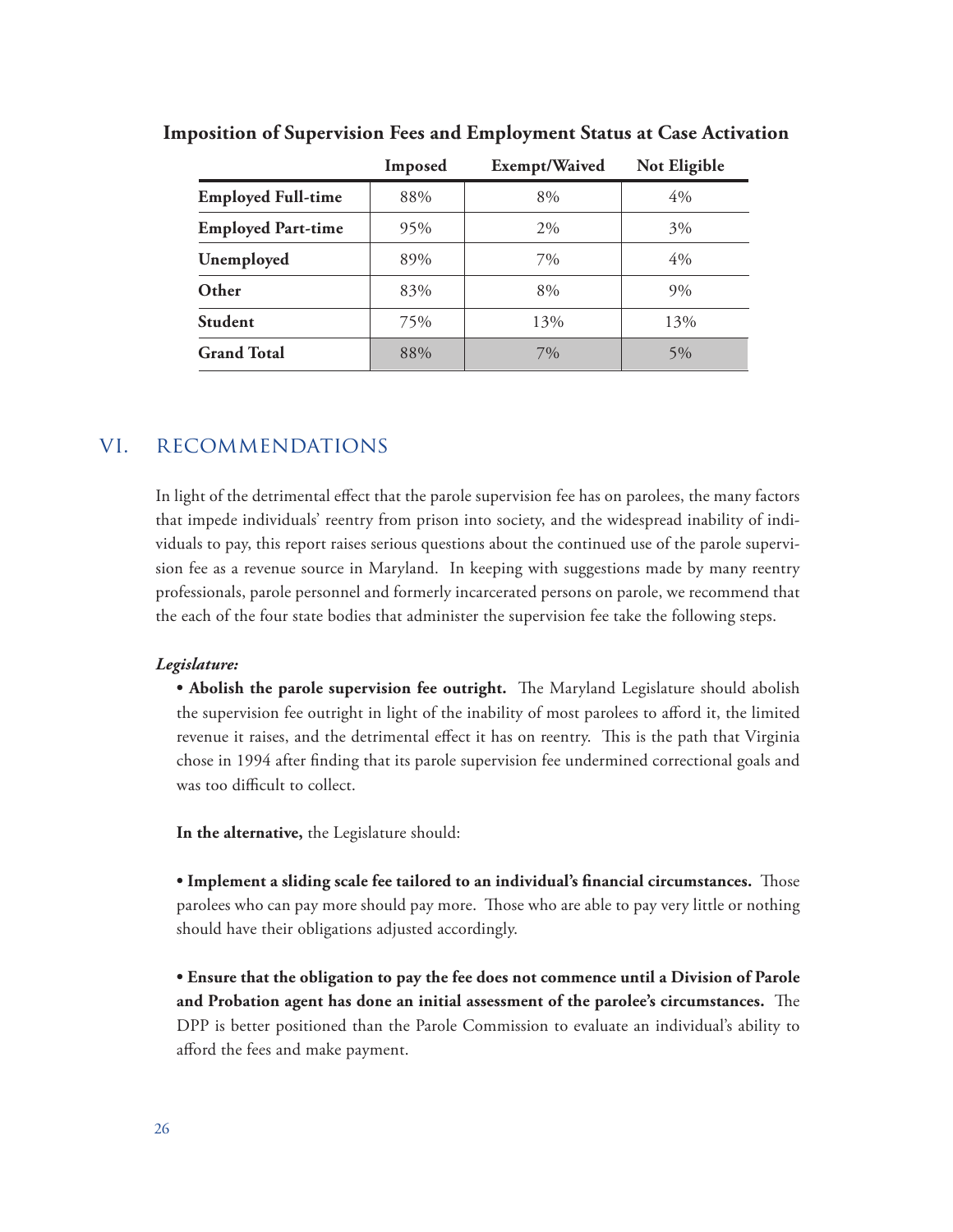#### *Parole Commission:*

**• Evaluate exemptions up front.** Even without a legislative change, the Parole Commission should conduct front-end evaluation of whether parolees should be considered exempt based on disability, enrollment in job training and other educational programs, family obligations combined with undue hardship, and other extenuating circumstances.<sup>66</sup>

#### *Division of Parole and Probation:*

**• Direct parole agents to help individuals apply for exemptions.** Even without a legislative change, the DPP should reverse current policy, and direct agents to help supervisees apply for exemptions, effectuating the Legislature's goal of ensuring that qualified individuals receive exemptions.

#### *Central Collection Unit:*

**• Eliminate the 17 percent surcharge added to parole supervision fee debt.** Even without a legislative change, the CCU should eliminate the 17 percent surcharge that automatically enlarges supervision fee debt solely because the parolee was unable to afford the fee during parole. This undercuts reentry and is bad policy.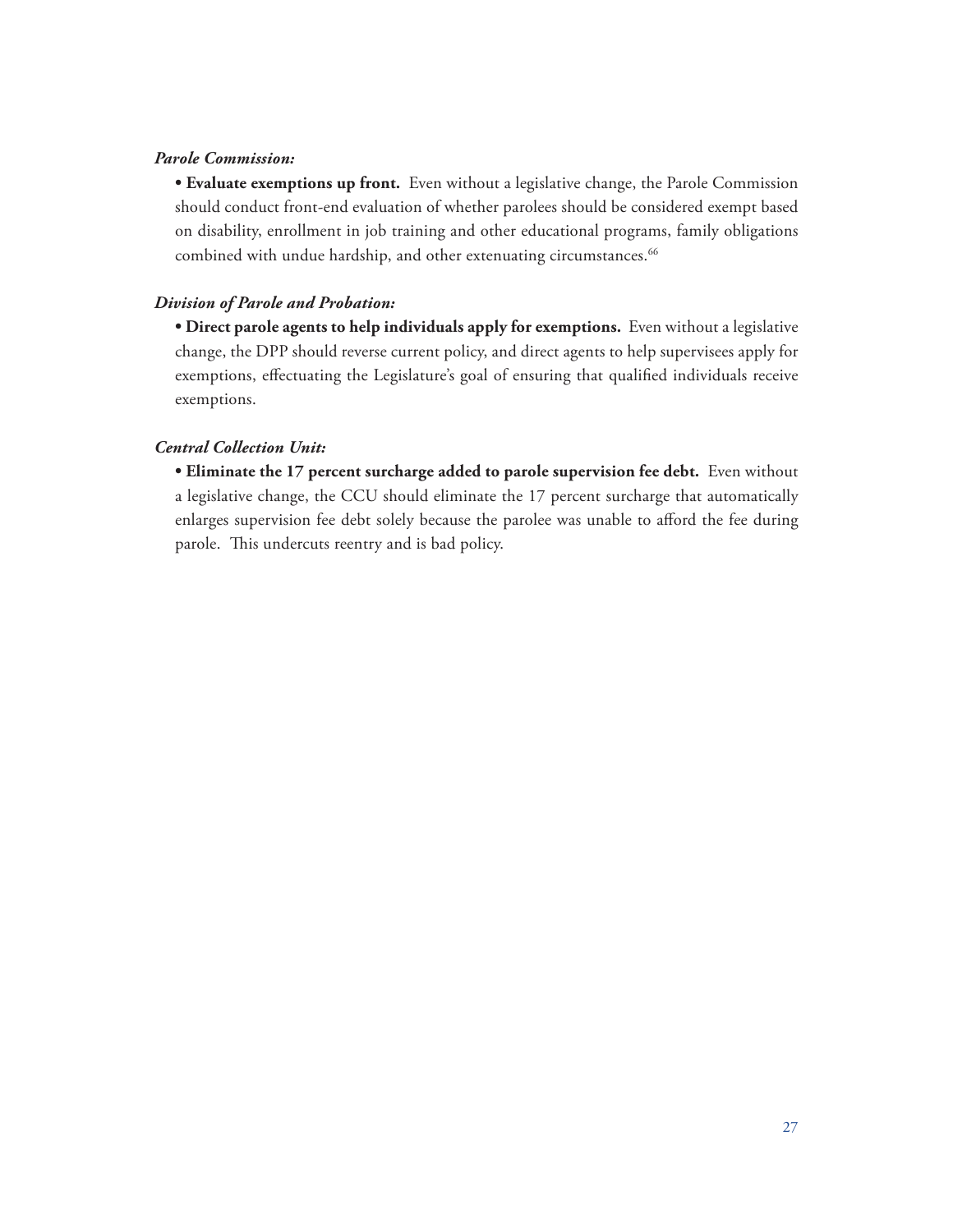# appendix: text of the maryland parole supervision law

#### **Maryland Code Annotated, Correctional Services § 7-702. Fees**

**(a)** In this section, "supervisee" means an individual supervised by the Division of Parole and Probation for the Commission.

**(b)** Unless a supervisee is exempted by the Commission under subsection (d) of this section, the Commission shall assess a monthly fee of \$40 as a condition of supervision for each supervisee.

- **(c) (1)** The fee assessed under subsection (b) of this section shall be paid to the Division of Parole and Probation.
	- **(2)** The Division of Parole and Probation shall pay all money collected under this section into the General Fund of the State.

**(d)** The Commission may exempt a supervisee wholly or partly from the fee assessed under subsection (b) of this section if:

- **(1)** the supervisee has diligently attempted but has been unable to obtain employment that provides sufficient income for the supervisee to pay the fee;
- **(2) (i)** the supervisee is a student in a school, college, or university or is enrolled in a course of vocational or technical training designed to prepare the supervisee for gainful employment; and **(ii)** the institution in which the supervisee is enrolled supplies certification of student status to the Commission;
- **(3)** the supervisee has a disability that limits possible employment, as determined by a physical or psychological examination that the Commission accepts or orders;
- **(4)** the supervisee is responsible for the support of dependents and the payment of the fee constitutes an undue hardship on the supervisee; or
- **(5)** other extenuating circumstances exist.
- **(e)** The fee assessed under subsection (b) of this section is in addition to court costs and fines.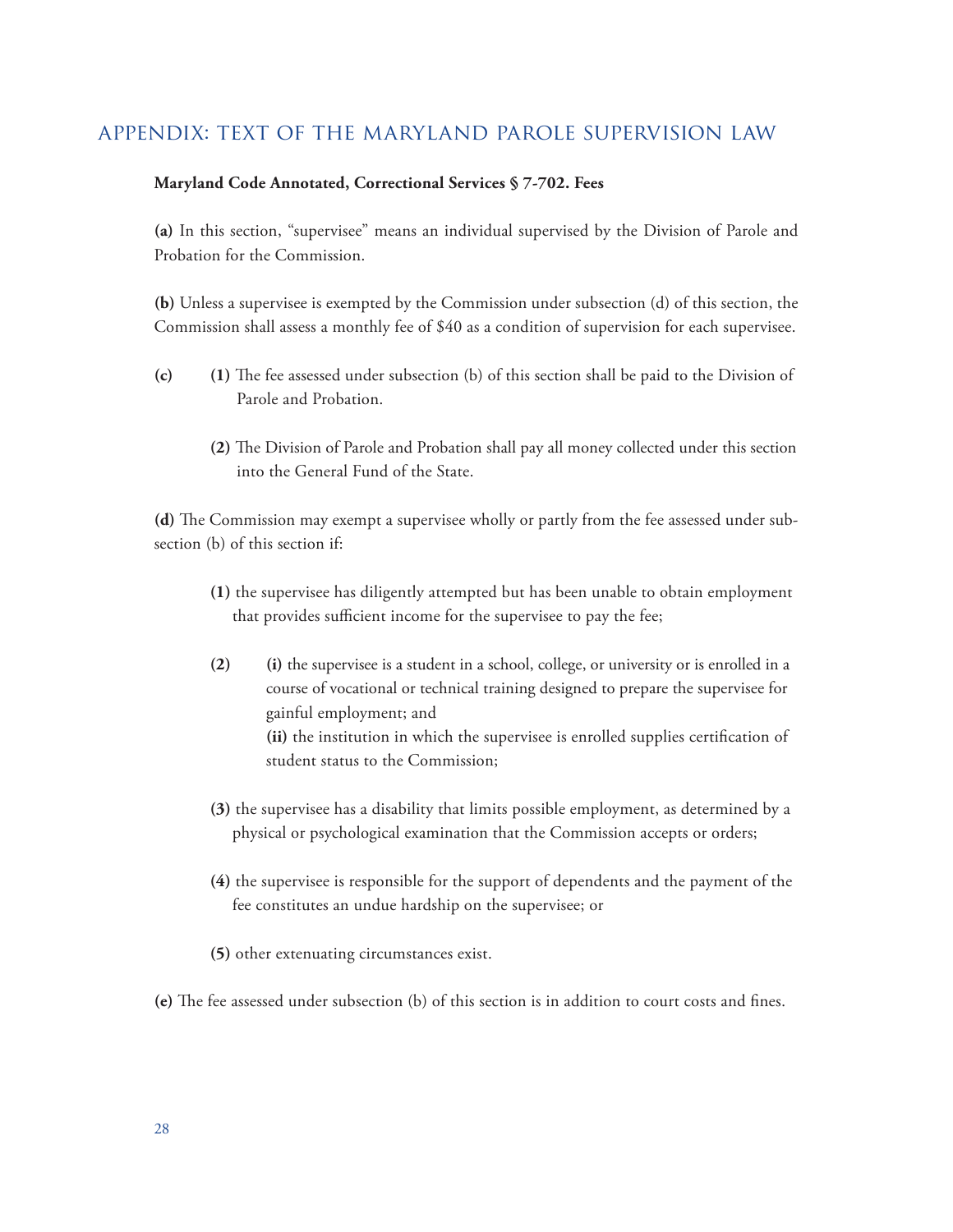- **(f) (1)** If a supervisee does not comply with the fee requirement:
	- **(i)** the Division of Parole and Probation shall notify the Commission; and
	- **(ii)** the Commission may revoke parole or mandatory supervision.
	- **(2)** The Commission shall conduct a hearing to determine if there are sufficient grounds to find the supervisee in violation of the fee requirement.
	- **(3)** At a hearing under this subsection, the Commission may consider:
		- **(i)** any material change in the supervisee's financial status;
		- **(ii)** good faith efforts of the supervisee to pay the fee; and
		- **(iii)** alternative means to assure payment of the fee before the period of supervision ends.
- **(g) (1)** In addition to the fee assessed under subsection (b) of this section, the Division of Parole and Probation may require a supervisee to pay for drug or alcohol abuse testing that the Commission orders.
	- **(2)** If a supervisee fails to pay for drug or alcohol abuse testing as required by the Division of Parole and Probation, the Commission may revoke parole or mandatory supervision.
	- **(3)** If the Division of Parole and Probation determines that any of the criteria specified in subsection (d) of this section are applicable, the Division may exempt a supervisee wholly or partly from a payment for drug or alcohol abuse testing.
- **(h)** The Division of Parole and Probation shall:
	- **(1)** adopt guidelines for collecting the supervision fee;
	- **(2)** adopt guidelines for collecting the cost of drug and alcohol abuse testing; and
	- **(3)** investigate requests for an exemption from payment if the Commission requests an investigation.
- **(i)** The Division of Parole and Probation shall:
	- **(1)** keep records of all payments by each supervisee; and
	- **(2)** report delinquencies to the Commission.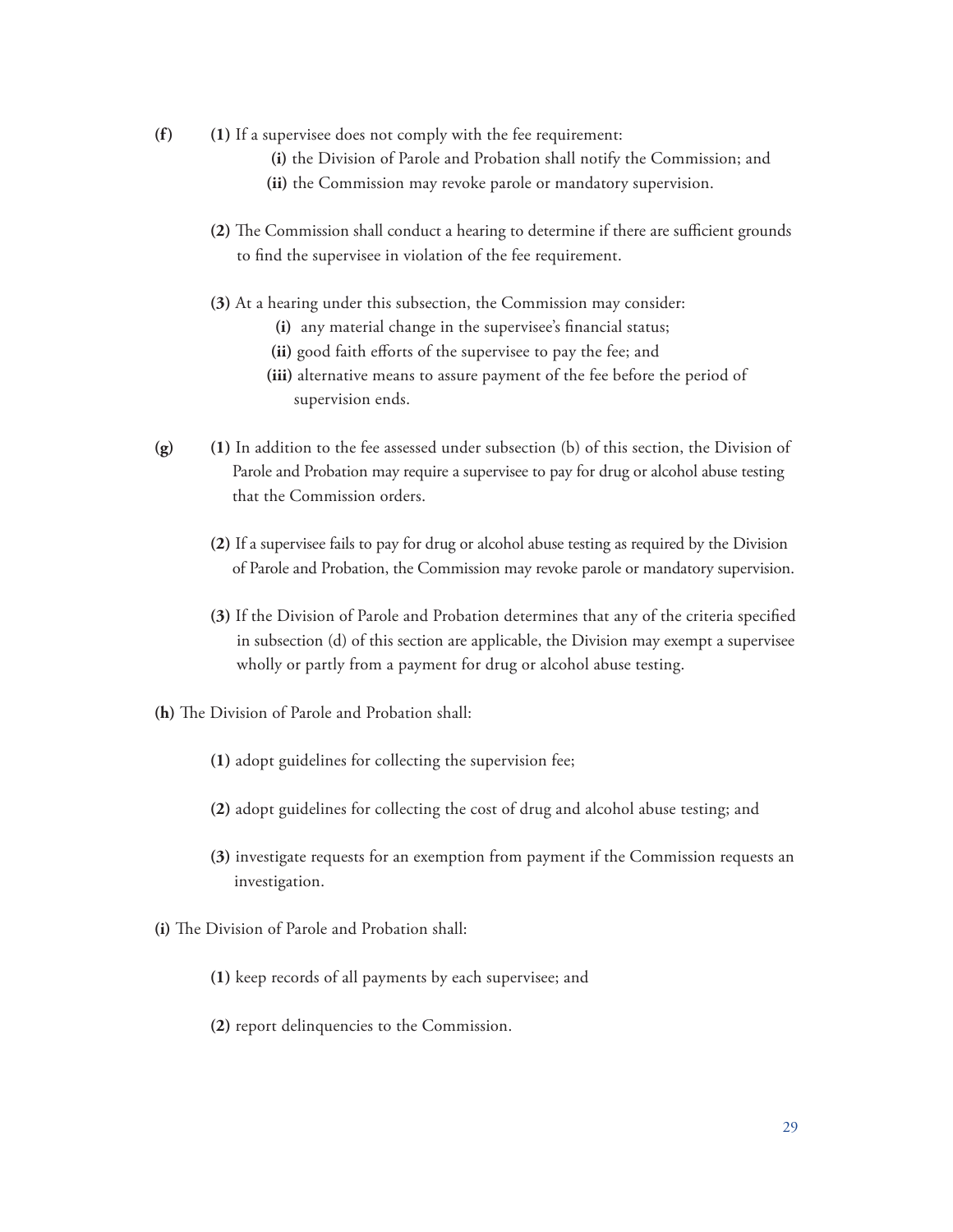#### **ENDNOTES**

- 1 *See* Md. Code Ann., Cts. & Jud. Proc. § 7-402(a), (b) (2008) (authorizing sheriff to collect \$40 for taking someone into custody); MD. CODE ANN., ART.  $27A \S$  7(c) (requiring defendants to reimburse the state for public defender services unless the defendant does not have the ability to make such reimbursement); MD. CODE ANN., CORR. SERVS § 7-702 (probation and parole supervision fees).
- 2 For example, assault in the second degree may be punished under Maryland law by a fine of up to  $$5,000$ . Md. Code Ann., Crim. Law  $$3-203(c)(3)$  (2008). In addition to any other costs required by law, convicted defendants will also be required to pay \$45 in circuit court, MD. CODE ANN., CTs. & Jud. Proc. § 7-409(b) (2008), or \$35 in district court, *Id.* § 7-409(c), plus another \$3 in any court (even when the defendant waived the right to trial), *Id.* § 7-409(d). These assessments, like most Maryland court costs, may be waived for indigency. *Id.* § 7-405.
- 3 Md. Code Ann., Crim. Proc. § 11-603 (2008).
- 4 Kathryn Morgan, *A Study of Probation and Parole Supervision Fee Collection in Alabama*, 20 Crim. Just. Rev. 44, 44 (1995).
- 5 Dale Parent, Nat'l Inst of Just., Recovering Correctional Costs Through Offender Fees 1 (1990).
- 6 Letter from J. Joseph Curran, Jr., Attorney General of Maryland, to Donald Shaefer, Governor of Maryland (Apr. 29, 1991).
- 7 MD. CODE ANN., CORR. SERVS. § 7-702(c)(2) (2008).
- 8 *See*, *e.g.*, Christy Visher et al., Urb. Inst., Baltimore Prisoners' Experiences Returning Home (Mar. 2004), *available at* http://www.urban.org/UploadedPDF/310946\_BaltimorePrisoners. pdf; Christy Visher et al., Urb. Inst., Returning Home: Understanding the Challenges of Prisoner Reentry (Jan. 2004), *available at* http://www.urban.org/uploadedPDF/410974\_ReturningHome\_MD.pdf.
- 9 Press Release, Maryland Governor Martin O'Malley (August 29, 2007), available at http://www. governor.md.gov/pressreleases/070829.html.
- 10 Maryland Department of Public Safety & Correctional Services, Reentry Goals and Priorities, http:// www.dpscs.maryland.gov/rehabservs/reentry.shtml.
- 11 Maryland Department of Public Safety & Correctional Services, Rehabilitation Services, http:// www.dpscs.maryland.gov/rehabservs/.
- 12 *Id*.
- 13 Maryland Department of Public Safety & Correctional Services, Proactive Community Supervision (PCS), http://www.dpscs.state.md.us/rehabservs/dpp/pcs.shtml.
- 14 *Id.*
- 15 Faye S. Taxman, *No Illusions: Offender and Organizational Change in Maryland's Proactive Community Supervision Efforts*, 7 Criminology & Pub. Pol'y 2 (2008).
- 16 The 2007 fiscal year ran from July 1, 2006 through June 30, 2007. DPP's electronic data files represent 7,524 individual *cases*, not individual *parolees*. A parole case is normally "closed" when the parolee reaches the end of his or her prison sentence (i.e., the person has served the remainder of their sentence under supervision after having been released from prison, either at the discretion of the parole board, or after receiving certain diminution credits). Other reasons for closing a case include revocation for violation of parole conditions or commission of crime; reversal of the conviction on appeal; commutation of the sentence; case transfer out of state; or death. It is possible that a few individuals had more than one case closing during the period. All cases that were closed during the period were included in the analysis; the findings do not represent a "sample" of cases.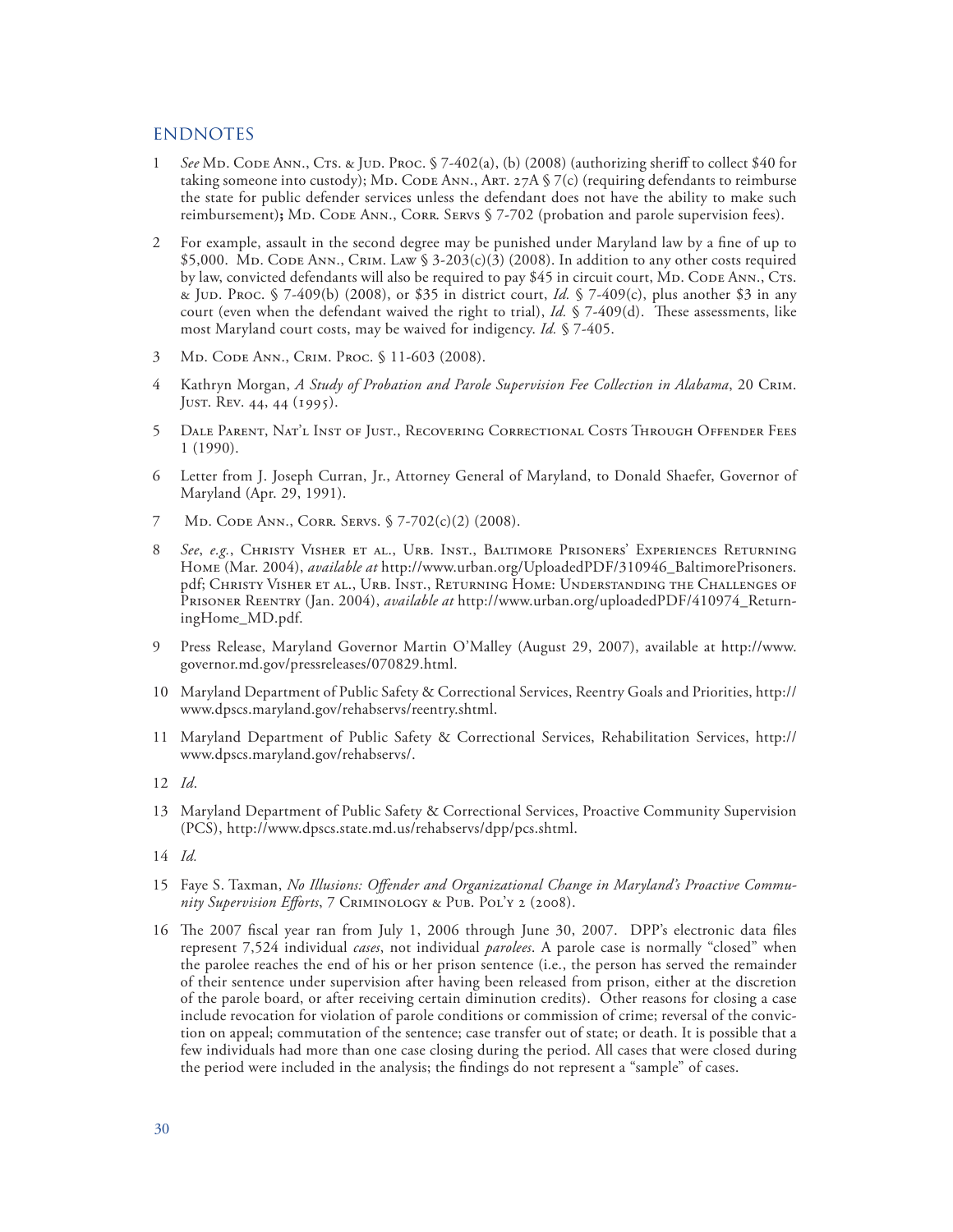- 17 A much smaller number of people are under probation supervision after being released from prison. Parole differs from probation in that it is the discretionary and conditional release of a prisoner into the community by the Parole Commission prior to the completion of his or her sentence, allowing the offender to serve the remainder of the original sentence under supervision. In contrast, probation supervision is ordered by a judge at the point of conviction and is a sentence releasing a person convicted of a crime into the community or a treatment facility either instead of, or after a period of, incarceration.
- 18 *See, e.g.,* Alan Rosenthal & Marsha Weissman, Justice Strategies, Sentencing for Dollars: The Financial Consequences of a Criminal Conviction (Feb. 2007), *available at* http://www.communityalternatives.org/pdfs/financial%20consequences.pdf (documenting growing use of financial penalties in New York); Rachel L. McLean & Michael D. Thompson, Council of State Governments Justice Center, Repaying Debts (Working Paper, 2007), *available at* http://tools.reentrypolicy. org/repaying\_debts/ (making policy recommendations to rationalize the collection of debts from the formerly incarcerated); RHODE ISLAND FAMILY LIFE CENTER, COURT DEBT AND RELATED INcarceration in Rhode Island from 2005 through 2007 4 (Apr. 2008), *available at* http:// www.ri-familylifecenter.org/pagetool/reports/CourtDebt.pdf. (analyzing the cost of Rhode Island's incarceration of individuals for court debt, finding that in 13% of cases the incarcerations cost the state more that the amount owed by the individuals); David Weisburd et. al., *The Miracle of the Cells: An Experimental Study of Interventions to Increase Payment of Court-Ordered Financial Obligations*, 7 CRIMINOLOGY & PUB. POL'Y 9 (2008) (studying the effect of an increased threat of possible incarceration on the collection of fees from New Jersey probationers). For an earlier study on the reform of a financial penalty system in one Arizona county, *see* Susan Turner & Judith Greene, *The FARE Probation Experiment: Implementation and Outcomes of Day Fines for Felony Offenders in Maricopa*  County, 21 JUST. Sys. J. 1 (1999-2000).
- 19 Under Maryland law most prisoners have an initial parole hearing when they have served about one quarter of their total prison sentence. Some prisoners receive a hearing before the 25 percent mark; those convicted after 1994 of certain violent crimes must serve 50 percent of the full term before receiving a hearing. See Md. Code Regs. §§ 12.08.01.17(1), (3) (West 2008). If a prisoner is not granted parole release, he or she may still be entitled to certain sentence reduction credits (e.g., for good behavior or performance of institutional assignments) that effect a "diminution" of their term of confinement. See Md. Code Ann. Corr. Servs. §§ 3-701 to 3-711 (West 2008); Md. Code Regs. § 12.08.01.13. Calculation of a prisoner's "diminution credits" determines the date when a prisoner is eligible for release to mandatory parole supervision. See Md. Code Ann. Corr. Servs. § 7-501; Md. Code Regs. § 12.08.01.13.
- 20 Christy Visher et al., Urb. Inst., Baltimore Prisoners' Experiences Returning Home 5-6 (Mar. 2004), http://www.urban.org/UploadedPDF/310946\_BaltimorePrisoners.pdf.
- 21 Christy Visher et al., Urb. Inst., Returning Home: Understanding the Challenges of Prisoner Reentry 55-56 (Jan. 2004), http://www.urban.org/uploadedPDF/410974\_Returning-Home\_MD.pdf.
- 22 *Id.* at 35.
- 23 *Id.* at 36-40.
- 24 Visher et al., *supra* note 20, at 6-7.
- 25 Nancy G. LaVigne & Vera Kachnowski with Jeremy Travis, Rebecca Naser, & Christy Visher, Urban Justice Institute, A Portrait of Prisoner Reentry in Maryland 63 (Mar. 2003), http://www.urban.org/UploadedPDF/410655\_MDPortraitReentry.pdf.
- 26 People who are released from prison are instructed that they must report to a parole office in the community within 48 hours, at which time their parole case is "activated." If they do not report as required, parole officials will "activate" their parole case as soon as they receive a file of records about the parolee from the Department of Corrections. A parole case is normally "closed" when the parolee reaches the end of their prison sentence (i.e., the parolee has served the remainder of the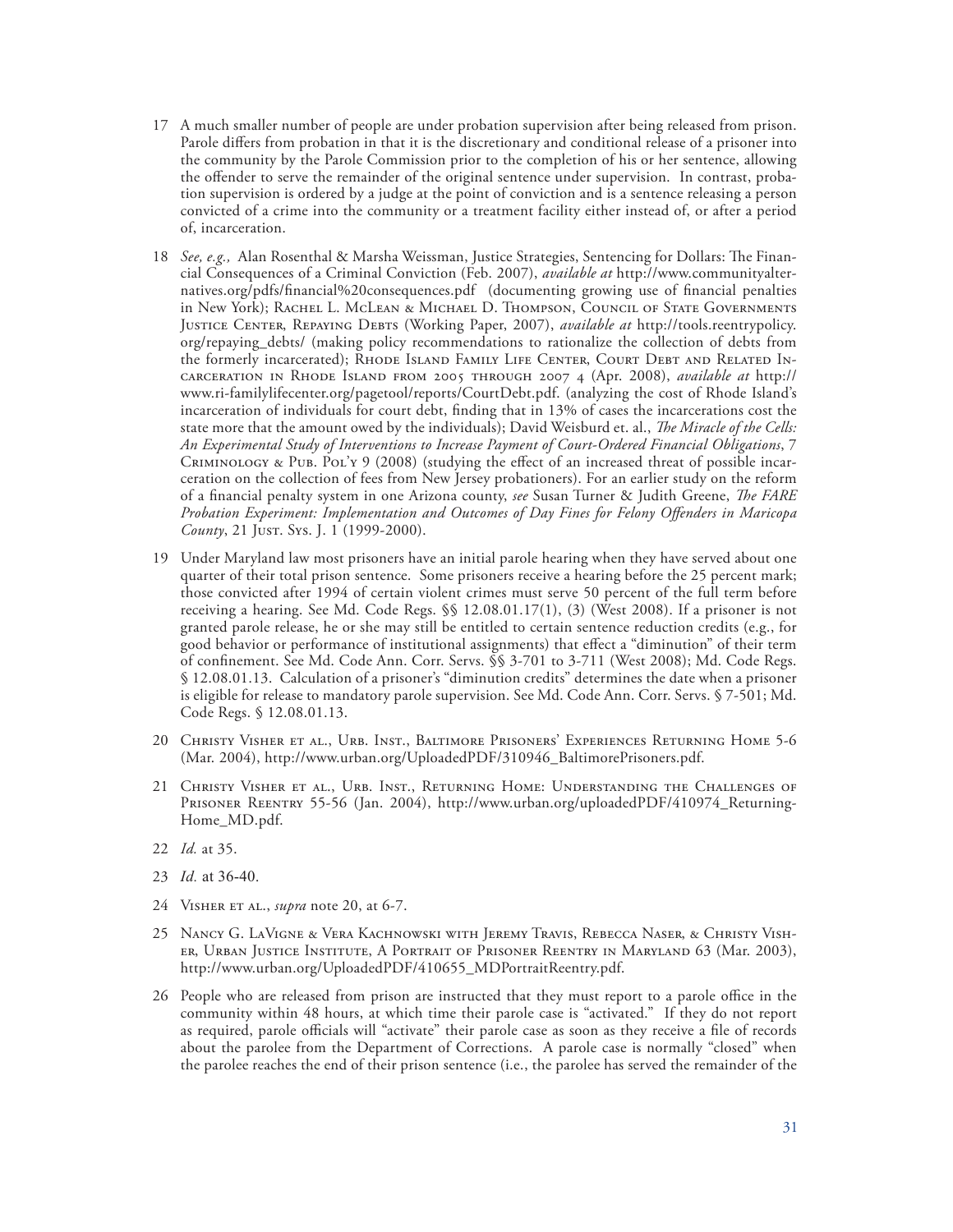sentence under supervision after having been released from prison, either at the discretion of the parole board, or after receiving certain diminution credits. Other reasons for closing a case include revocation for violation of parole conditions or commission of crime; reversal of the conviction on appeal; commutation of the sentence; case transfer out of state; or death.

- 27 Christy Visher et al., *supra* note 21, at 50.
- 28 Diana Pearce & Jennifer Brooks, The Self-Sufficiency Standard for Maryland 9 (Dec. 2001), *available at* http://www.wowonline.org/ourprograms/fess/state-resources/SSS/The%20Self-Sufficiency%20Standard%20for%20Maryland.pdf. Monthly costs adjusted for inflation to 2007 dollars using the Bureau of Labor Statistics "Inflation Calculator," *available at* http://data.bls.gov/ cgi-bin/cpicalc.pl.
- 29 A lump sum projecting the total parole supervision fee *is* calculated at case activation, but the actual amount a parolee is legally obligated to pay cannot be determined until the end of the supervision term, since cases may terminate before the expected expiration date (e.g., if parole is revoked).
- 30 While an expected fee amount is calculated up front based on an estimate of the length of the supervision, if a parolee exits earlier (e.g. if they are revoked) the fee for the months not served is not legally "imposed." The actual total amount of the fee is not known until the person exits supervision – the figures here are not based on the initial estimation.
- 31 The total amount of parole supervision fees ordered in our sample's cases was \$4,556,130.
- 32 The data on payment outcomes also include payment of restitution, fines, and court-imposed fees. However, these other categories of legal financial obligations were imposed so rarely in this parolee sample that the data can be said to reflect fairly the rates of payment of just the parole supervision fee.
- 33 Again, this data also includes rates of payment for rarely imposed restitution, fines, and court fees.
- 34 Again, the number of cases involving people classified as Indian and Asian is too small (two and 12, respectively) for the apparent employment advantages shown here to be meaningful.
- 35 Pamela C. Ovwigho, Catherine E. Born and Correne Saunders, Intersection of Incarceration and Child Support: A Snapshot of Maryland's Caseload, University of Maryland School of Social Work, July 2005.
- 36 DPP officials say that the parole board does not order drug testing as a routine condition of parole. A requirement of testing is more likely to be imposed by a parole agent when a parolee's behavior suggests that drug abuse may be an issue. Additionally, a parolee who participates in a substance abuse treatment program may be tested as part of the therapeutic regimen, but those fees would not be reflected here.
- 37 Md. Code Ann., Corr. Servs. §14.06.03.07(B) (2008).
- 38 Md. Code. Ann., Crim. Proc. §11-603(a).
- 39 See MD. CODE ANN., CRIM. LAW § 3-203(c)(3) (2008) (authorizing courts to waive fees and surcharges); MD. CODE. ANN., CRIM. PROC. § 11-605(a) (authorizing the court to waive the imposition of restitution). If the court decides not to issue a judgment of restitution it must state on the record its reasons for doing so. *Id.* § 11-605(b).
- 40 Under Maryland law, a judge may grant an exemption to the probation, but not parole, supervision fee. *See* Crim. Proc. § 6-226(d)*.*
- 41 *See Bearden v. Georgia*, 461 U.S. 660, 668-75 (1983) (holding that probation cannot be revoked for failure to pay fine unless court first performs inquiry into reasons and that only when "alternative measures are not adequate to meet the State's interests in punishment and deterrence may the court imprison a probationer who has made sufficient bona fide efforts to pay"); *Turner v. State,* 307 Md. 618, 626 (1986) ("a defendant may not be imprisoned solely for failure to pay a fine where his failure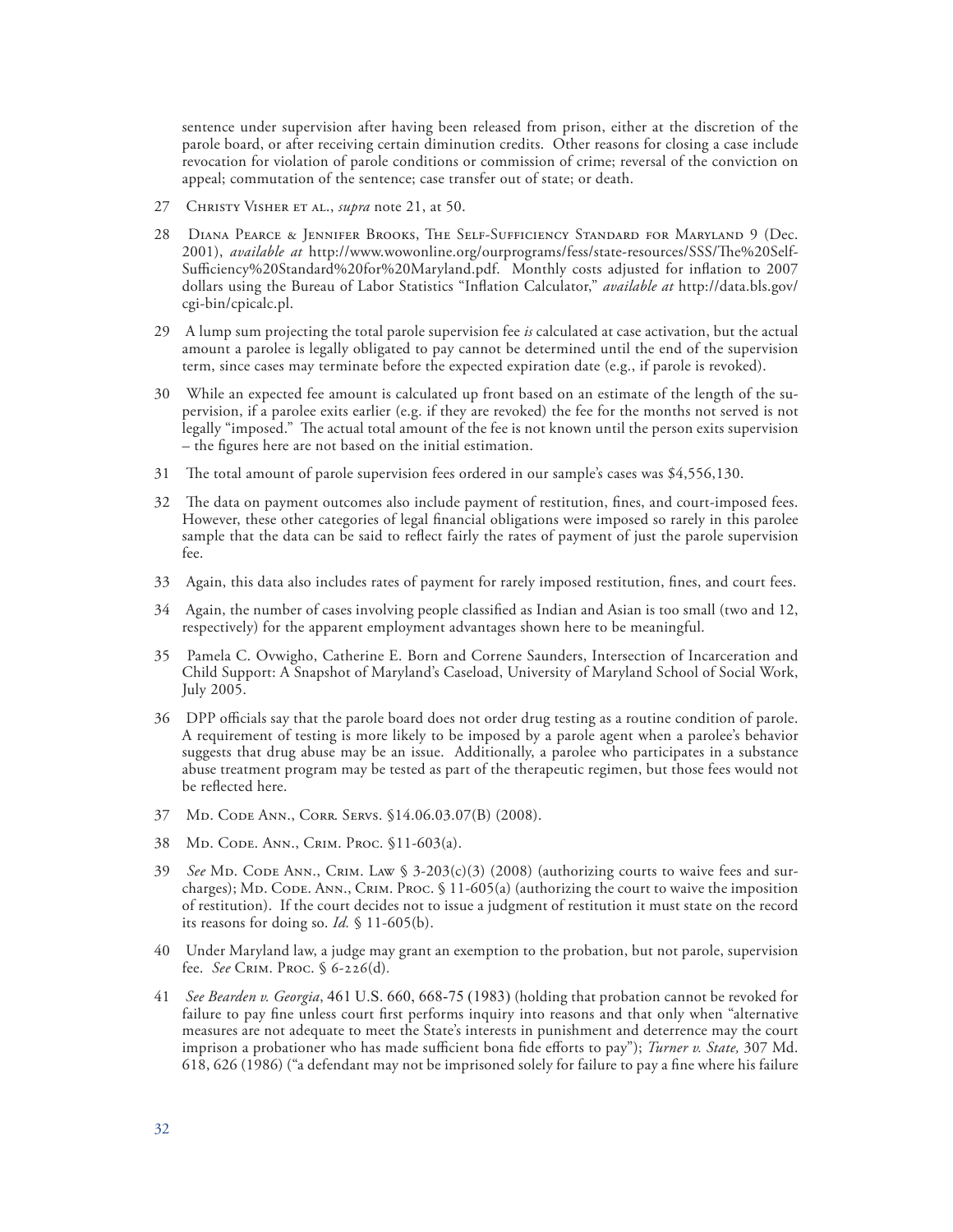to pay arose from his indigency").

- 42 However, for one category of parolees sex offenders revocation for failure to pay the parole supervision fee is more common, according to lawyers interviewed. In this instance, parole is sometimes revoked for failure to pay because parole agents see revocation as a way to reduce risk of continued offending, and are unable to prove any violation other than a failure to pay the parole supervision fee.
- 43 American Correctional Association. "2007 Directory of Adult and Juvenile Correctional Departments, Institutions, Agencies, and Probation and Parole Authorities." White Plains, MD: Automated Graphics Systems, 2007. p. 18
- 44 Maryland law instructs agencies to write off accounts with a value of less than \$30 each month after obtaining the approval of the Abatement Committee of the CCU. MD. CODE REGS. §§ 17.01.01.05 (2007).
- 45 MD. CODE REGS. 17.01.01.07 (2007).
- 46 Telephone Interview with Roderick Morant, Delinquent Accounts/Loan Manager, Department of Management and Budget, Office of the Secretary, Central Collection Unit (July 29, 2008).
- 47 Telephone Interview with Roderick Morant, Delinquent Accounts/Loan Manager, Department of Management and Budget, Office of the Secretary, Central Collection Unit (July 2, 2008).
- 48 Although agents on occasion assist supervisees with the exemption process, official DPP policy prohibits them from providing such assistance.
- 49 Pennsylvania Commission on Sentencing, Proposed Revisions to Sentencing Guidelines 3 (2008), *available at* http://pcs.la.psu.edu/2008%20Public%20Hearings%20-%20Proposed%20 Revisions/PCS.GuidelineRevisions.Intro.PublicHearings.01052008.pdf.
- 50 Susan Turner and Judith Greene, *The FARE Probation Experiment: Implementation and Outcomes of Day Fines for Felony Offenders in Maricopa County,* The Justice System Journal 21.1 (1999).
- 51 VA ST §53.1-150 (1994)
- 52 Interview with Walter Pulliam, Chief of Operations, Virginia Department of Corrections, Division of Community Corrections (Jan. 8, 2009).
- 53 Interview with Walter Pulliam, Chief of Operations, Virginia Department of Corrections, Division of Community Corrections (Jan. 8, 2009); Interview with Richard Crossen, Virginia Department of Corrections, Community Corrections Manager (Jan. 12, 2009).
- 54 Interview with Walter Pulliam, Chief of Operations, Virginia Department of Corrections, Division of Community Corrections (Jan. 8, 2009).
- 55 *See*, *e.g.*, VA. Code Ann. § 17.1-275.1.
- 56 *See* VA. Code Ann. §§ 17.1-275.1; 17.1-275.2; 17.1-275.7; 17.1-275.8; 16.1-69.48:1(B) and (C) (2009). In addition to any other costs required by law, convicted defendants will also be required to pay \$100 in circuit court. *See* VA. CODE ANN. §§ 17.1-275.1; 17.1-275.2; 17.1-275.7; 17.1-275.8; 16.1-69.48:1 (2009).
- 57 *See id.*
- 58 William R. Miles, Supervising Analyst, Department of Fiscal Services, Division of Fiscal Research, Maryland General Assembly, Fiscal Note Revised HB 198 2 (1991).
- 59 *See* Md. Code Ann., Corr. Servs. § 7-702(d) (2008) (listing five grounds for exemption).
- 60 MD. CODE ANN., CORR. SERVS. § 7-702(d) (2008). A full copy of the statute is reprinted in the Appendix.
- 61 *See* Md. Code Ann., Corr. Servs. § 7-702(g)(3) (2008).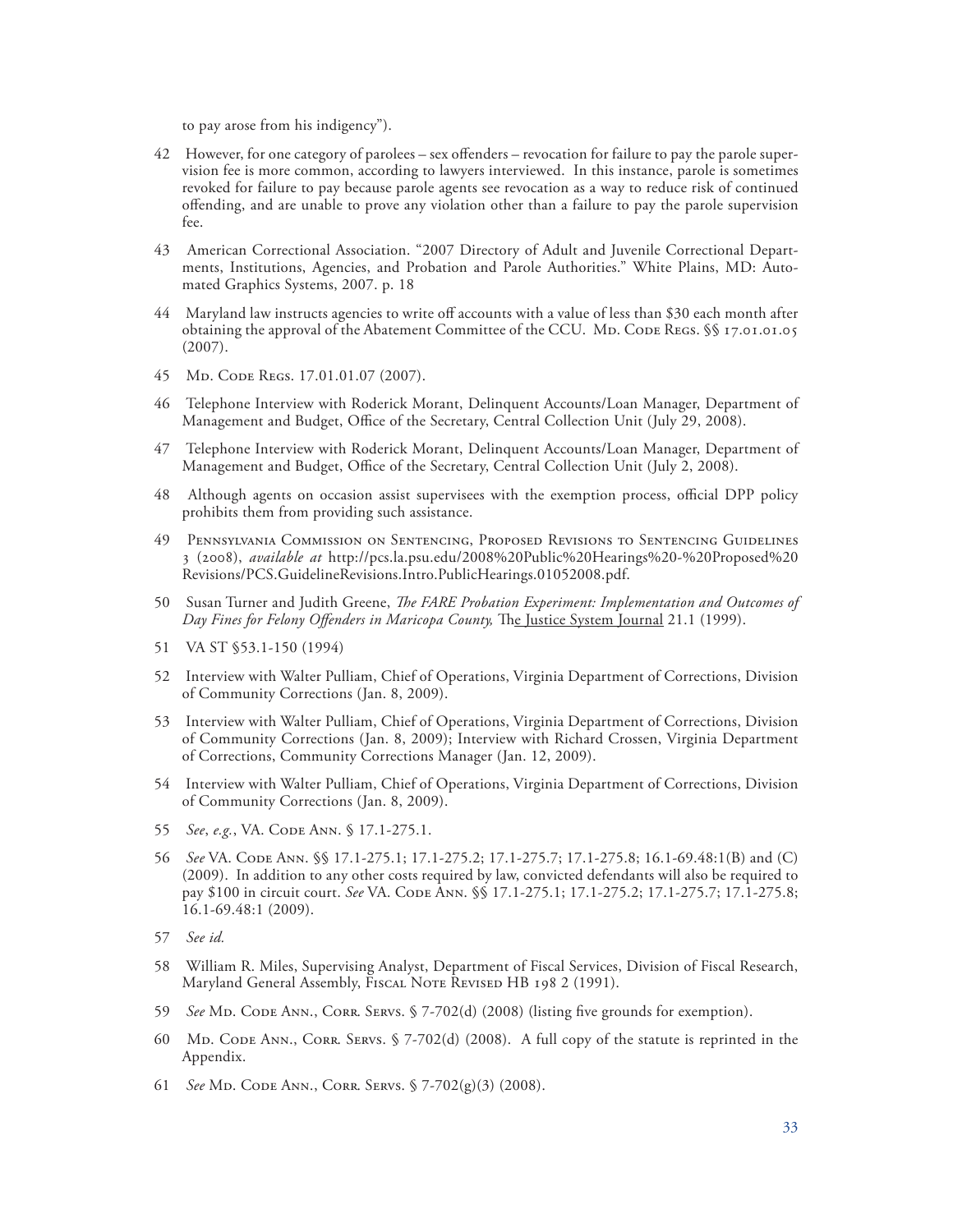- 62 *See* William R. Miles, Supervising Analyst, Department of Fiscal Services, Division of Fiscal Research, Maryland General Assembly, Fiscal Note Revised HB 198 2 (1991)
- 63 MD.CODE ANN., CTS. & JUD. PROC. § 7-405 (2008).
- 64 DPP Supervision and Monitoring Manual, Chapter 7, Section 07: Collection of Offender Payment Obligations (draft dated February 2007).
- 65 Students appear more likely to have their fee waived, or to be deemed not eligible for a fee, but just eight cases involved students, too small a number for a confident funding.
- 66 An up-front assessment also would be desirable for the first, and most common, exemption ground —unemployment. However, the current statute contemplates such an exemption later in the parole term "after the supervisee has diligently attempted but has been unable to obtain employment ..." Md. Code Ann., Corr. Servs. § 7-702(d)(1) (2008).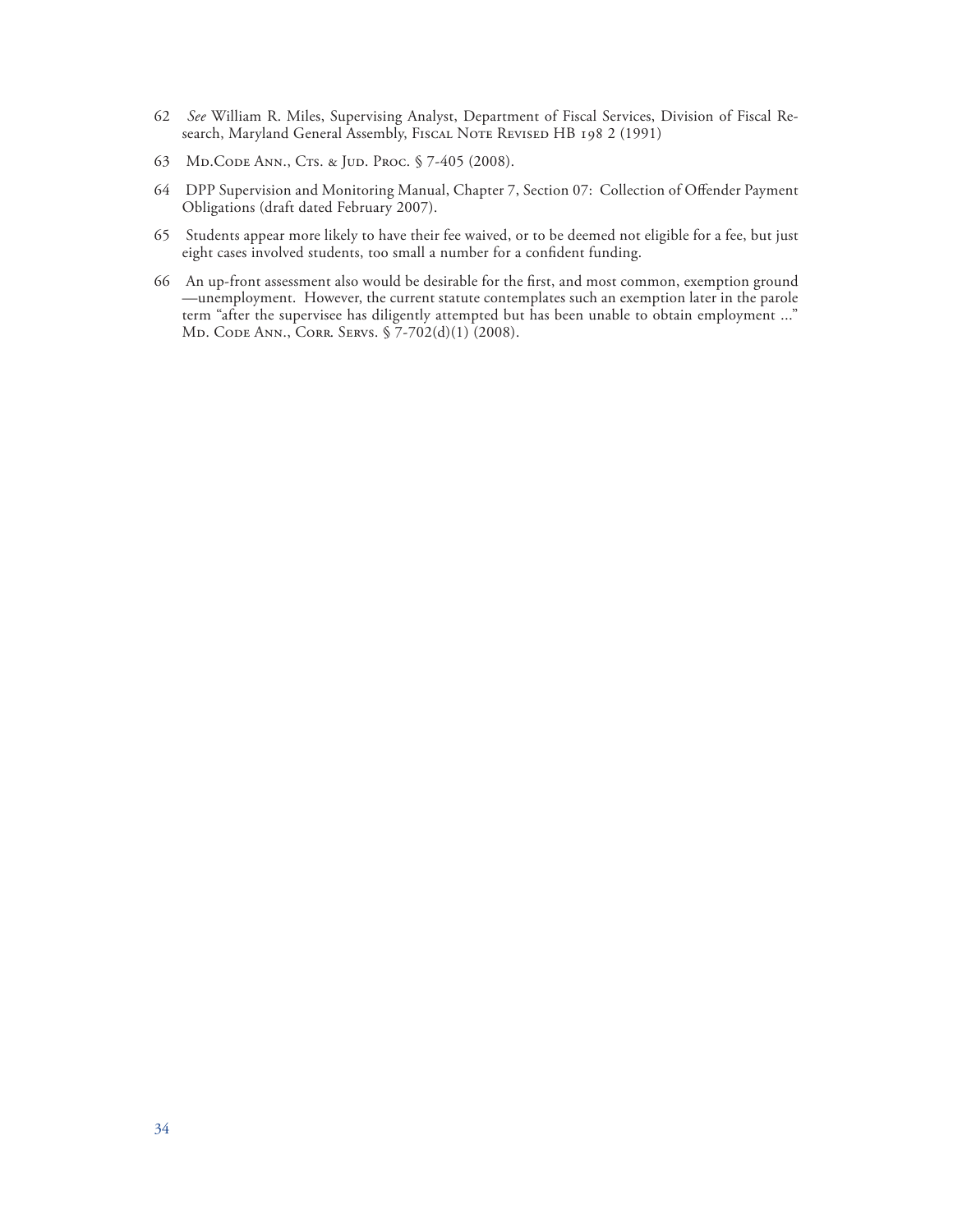# SELECTED BRENNAN CENTER PUBLICATIONS

*Eligible for Justice: Guidelines for Appointing Defense Counsel* THE ACCESS TO JUSTICE PROJECT

> *Access to Justice: Opening the Courthouse Door* DAVID UDELL AND REBEKAH DILLER

> > *Better Ballots* LAWRENCE NORDEN

*A Citizens' Guide to Redistricting* JUSTIN LEVITT

*A Return to Common Sense: Seven Bold Ways to Revitalize Democracy* MICHAEL WALDMAN (Sourcebooks)

> *Fair Courts: Setting Recusal Standards* JAMES SAMPLE

*Improving New York City's Public Benefits System: A Key Role for Help Desks* DAVID PEDULLA

> *Restoring the Right to Vote* ERIKA WOOD

*Twelve Steps to Restore Checks and Balances* AZIZ Z. HUQ

> *The Truth About Voter Fraud* JUSTIN LEVITT

*Ten Things You Should Know About Habeas Corpus* JONATHAN HAFETZ

> *The Machinery of Democracy: Protecting Elections in an Electronic World* LAWRENCE NORDEN AND ERIC LAZARUS (Academy Chicago Publishers)

*Unchecked and Unbalanced: Presidential Power in a Time of Terror* FREDERICK A.O. SCHWARZ, JR. AND AZIZ Z. HUQ (New Press)

For more information, please visit www.brennancenter.org